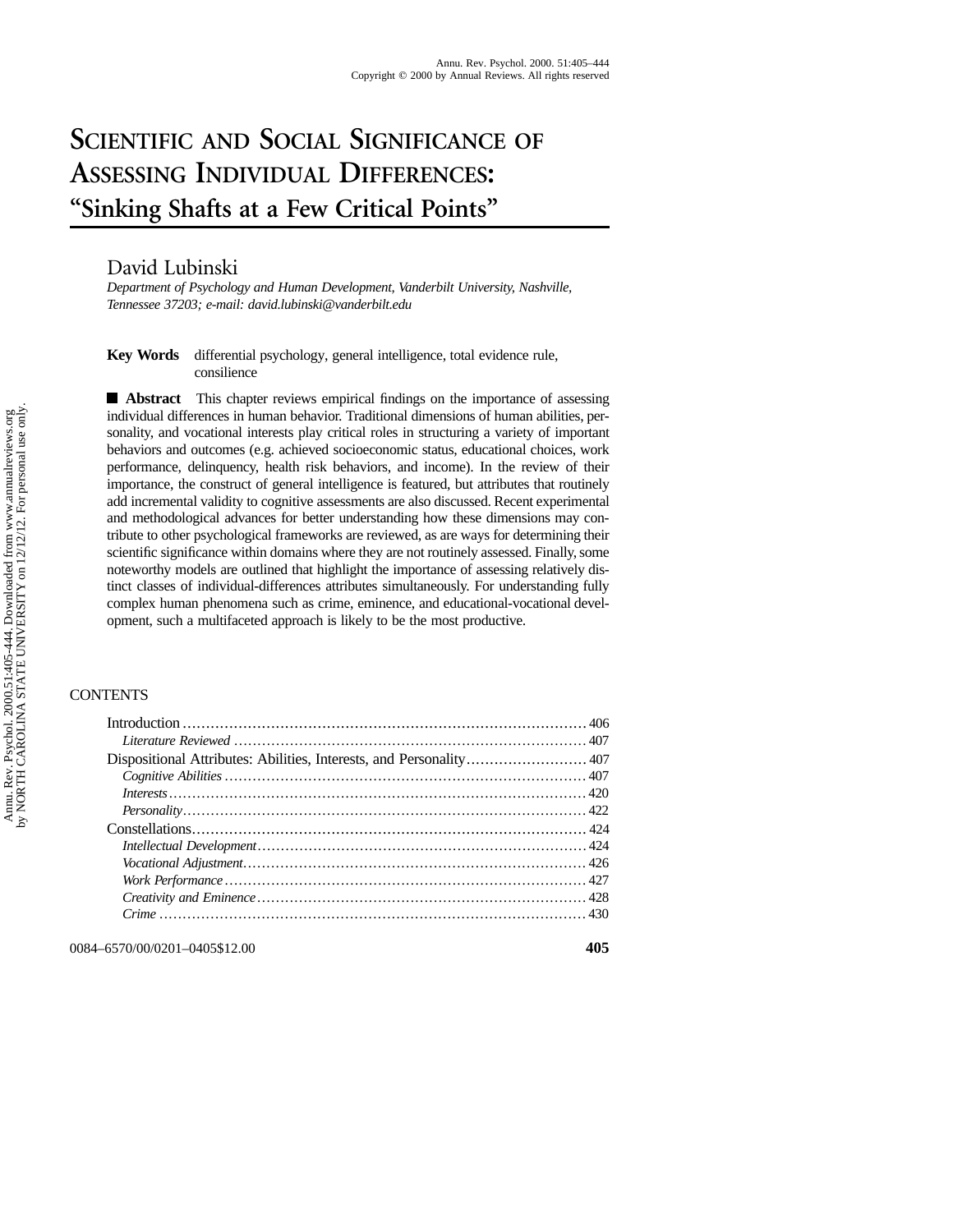# **INTRODUCTION**

Throughout most of this century, a broad introduction to the psychology of individual differences or differential psychology was standard background for graduate training in applied psychology. Its importance was underscored by Scott: ''Possibly the greatest single achievement of the American Psychological Association is the establishment of the psychology of individual differences'' (1920:85). Differential psychology comprises the psychometric assessment of abilities, personality, and vocational interests, with special emphasis devoted to their real-world significance and their developmental antecedents. Topics of interest included educational, interpersonal, and vocational behaviors, especially those relevant to facilitating optimal adjustment to life and work and tailoring opportunities for positive growth. Anastasi (1937), Tyler (1965), and Willerman (1979) all wrote classic texts covering these topics, and provided the conceptual underpinnings for psychologists working in educational, clinical, industrial, and military settings.

Emerging out of these early conceptual foundations, accumulating empirical evidence has made it clear that differential psychology can contribute to better understanding of academic achievement (Benbow & Stanley 1996, Snow 1991), the particulars of intellectual development (Ackerman 1996), creativity (Eysenck 1995, Jensen 1996), crime and delinquency (Gordon 1997, Lykken 1995), educational and vocational choice (Dawis 1992, Snow et al 1996), health-risk behavior (Caspi et al 1997, Lubinski & Humphreys 1997), income and poverty (Hunt 1995, Murray 1998), occupational performance (Hunter & Schmidt 1996, Hough 1997), social stratification (Gottfredson 1997), clinical prediction (Dawes 1994, Grove & Meehl 1996), and life-span development (Harris 1995, Holahan & Sears 1995, Rowe 1994, Schaie 1996). As a matter of fact, causal models of these phenomena that do not incorporate individual differences variables are likely to be underdetermined. In addition, as differential psychologists devote particular attention to socially relevant phenomena, their findings are germane to the work of medical and social scientists studying people at risk for negative outcomes or showing promise for positive outcomes.

As developments in differential psychology unfolded, however, and specialization progressed, the study of individual differences became less likely to be viewed (and reviewed) as a cohesive body of knowledge. Willerman's (1979) comprehensive text was the last of its kind. Basic researchers (and textbook writers) have tended since to restrict their activities to specific classes of attributes: e.g. either human abilities, interests, personality, or their biological and environmental antecedents. Indeed, few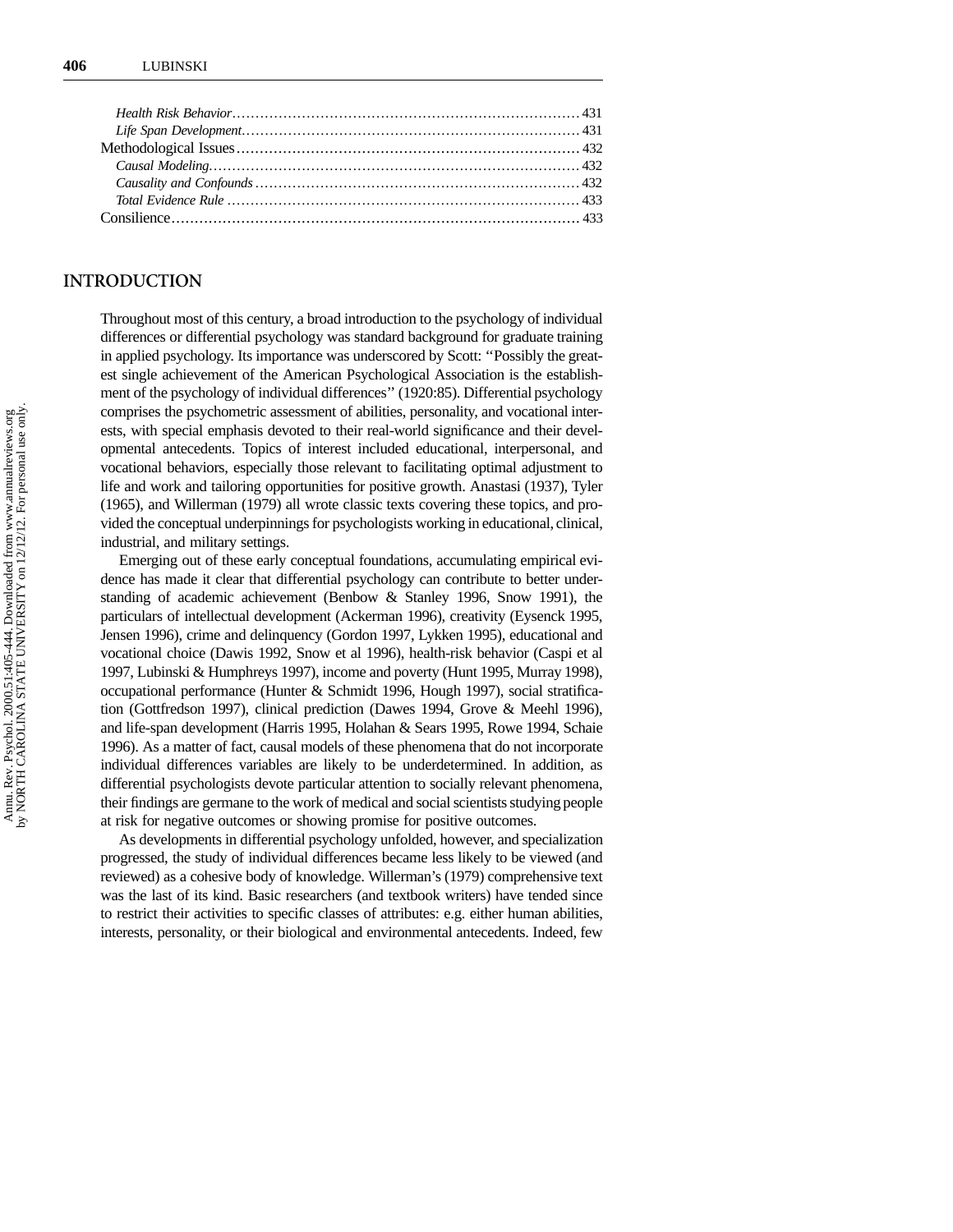research programs have examined these attributes simultaneously or systematically for their collective role in explaining and predicting human psychological phenomena. Yet, a much richer picture of humanity and psychological diversity is brought into focus when constellations of individual-differences variables are assembled for research and practice. By teaming relatively independent individual-differences variables to model human behavior, it becomes easy to illustrate how they operate in many important contexts (whether they are measured or not). A new millennium marks a good time to examine the study of individual differences more holistically.

#### **Literature Reviewed**

Following an examination of Cattell's (1890) classic, wherein the term ''mental test'' was first introduced, Galton (1890: 380) appended two pages of profoundly influential remarks underscoring the importance of assessing psychological phenomena of substantive significance: ''One of the most important objects of measurement is hardly if at all alluded to here and should be emphasized. It is to obtain a general knowledge of . . . capacities . . . by sinking shafts, as it were, at a few critical points. In order to ascertain the best points for the purpose . . . We thus may learn which of the measures are the most instructive.''

The reviewed literature reveals a number of ''deep shafts'' that would likely impress Galton himself. First, three classes of dispositional attributes will be reviewed: abilities, interests, and personality. To keep this review down to manageable dimensions, abilities will be restricted to cognitive abilities, interests will focus on educational and vocational interests, and omitted from consideration in personality dimensions are the familiar psychopathological traits (e.g. schizophrenia, manic depressive disorders, etc). Without this curtailment, a wide-angle view of differential psychology would be prohibitive. Some research combining ability, interest, and personality variables will be reviewed, followed by a discussion of methodological issues pertaining to mis-specified causal modeling. This chapter concludes by explicating some ideas behind the concept of ''niche building'' (i.e. how individuals seek out, build, and create environments that correspond to their personal attributes). This analysis may resolve conflicts between various groups, e.g. the tensions observed between Snow's (1967) ''two cultures'' (the humanists and the scientists) or, closer to home, psychologists who work with people (see clients) versus psychologists who do not. As the psychology of individual differences illuminates issues surrounding human diversity, it may furnish tools for facilitating cross-cultural empathy (Dawis 1992).

### **DISPOSITIONAL ATTRIBUTES: ABILITIES, INTERESTS, AND PERSONALITY**

#### **Cognitive Abilities**

The last two decades have witnessed many ambitious examinations of cognitive ability measures and the constructs they assess. Discussion has focused on the construct of general intelligence (*g*). However, discourse has also extended into cognitive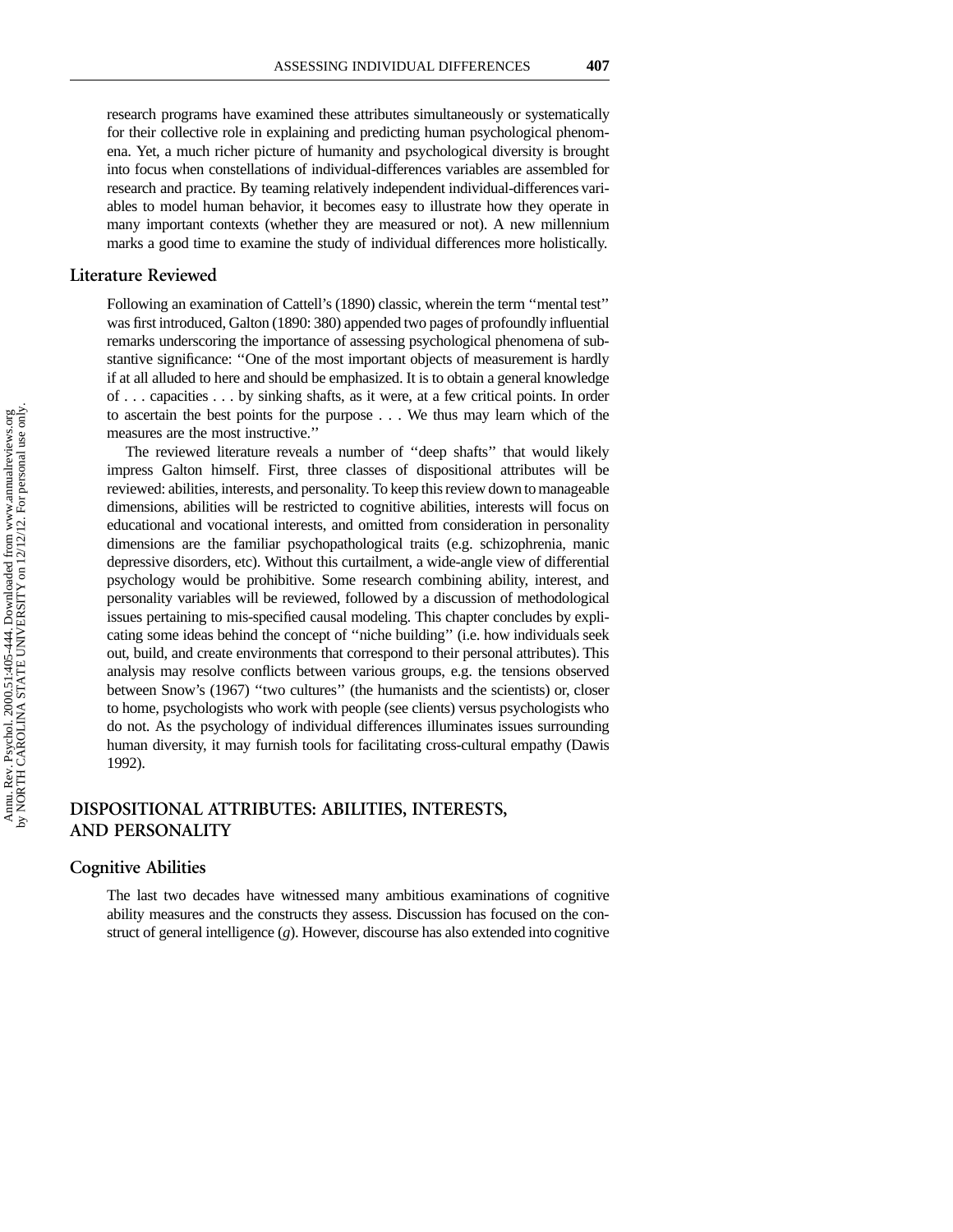abilities beyond *g* and grappled with the full dimensionality and psychometric organization of the resulting array of intellective components. At broader levels of analysis, group differences (e.g. sex, race) have been explored, along with attendant questions about whether test bias might place certain groups at a disadvantage in the assessment process. A further topic of inquiry has been an observed tendency for scores on intelligence tests to rise cross-culturally over the century. Finally, biological correlates of *g* have been explored, leading ultimately to speculation on the evolutionary derivation of general cognitive ability. Findings from each of these areas of investigation are reviewed below.

*General Intelligence (''g'')* Large-scale studies have addressed the psychological nature of *g,* biological interconnections, and the validity of well-known tools purporting to index *g* for predicting socially valued criteria. During the past decade, treatments have intensified exponentially (Carroll 1993, Jensen 1998, Neisser et al 1996), across both familiar (core) as well as less familiar (peripheral) criterion domains. Research has sharpened validity generalizations forecasting educationaloutcomes (Benbow 1992, Benbow & Stanley 1996, Snow 1996), occupational training, and work performance (Hunter & Schmidt 1996, Schmidt & Hunter 1998). More is also now known about periphery phenomena surrounding *g*'s nomological network: aggression, delinquency, and crime (Caspi & Moffitt 1993, Gordon 1997, Wiegman et al 1992); health risks (Lubinski & Humphreys 1997, Macklin et al 1998); and income and poverty (Hunt 1995, Murray 1998).

For some benchmarks, general cognitive ability covaries 0.70–0.80 with academic achievement measures, 0.40–0.70 with military training assignments, 0.20–0.60 with work performance (higher values reflect higher job complexity families), 0.30–0.40 with income, and 0.20 with law abidingness (Brody 1992, 1996; Gordon 1997). Willis & Schaie (1986) have shed considerable light on the role of general intelligence for practical intelligence in later life, and O'Toole (1990) has done the same for motor vehicle accident proneness. A nice compilation of positive and negative correlates of *g* is Brand's (1987) Table 2, which documents a variety of modest correlations between general intelligence and altruism, sense of humor, practical knowledge, response to psychotherapy, social skills, supermarket shopping ability (positive correlates), and impulsivity, accident proneness, delinquency, smoking, racial prejudice, and obesity (negative correlates), among others. These outer-layer peripheral correlates are especially thought provoking because they reveal how individual differences in  $g$  "pull" with them cascades of primary (direct) and secondary (indirect) effects (Gottfredson 1997).

Contemporary psychologists at opposite poles of the applied educational-industrial spectrum, such as Snow (1989) and Campbell (1990), respectively, have showcased *g* in law-like empirical generalizations.

Given new evidence and reconsideration of old evidence, [*g*] can indeed be interpreted as 'ability to learn' as long as it is clear that these terms refer to complex processes and skills and that a somewhat different mix of these constituents may be required in different learning tasks and settings. The old view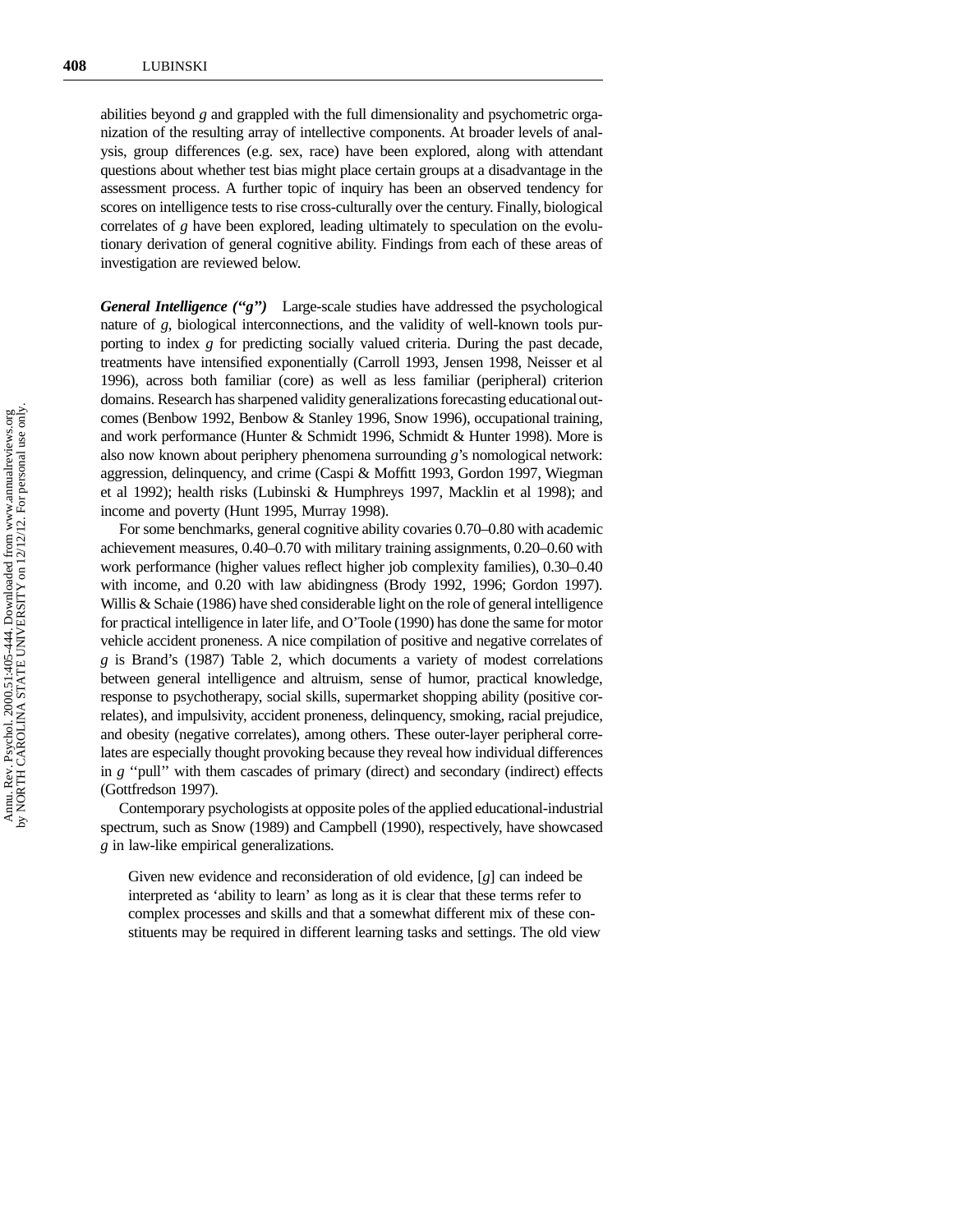that mental tests and learning tasks measure distinctly different abilities should be discarded. (Snow 1989:22)

General mental ability is a substantively significant determinant of individual differences in job performance for any job that includes information-processing tasks. If the measure of performance reflects the information processing components of the job and any of several well-developed standardized measures used to assess general mental ability, then the relationship will be found unless the sample restricts the variances in performance or mental ability to near zero. The exact size of the relationship will be a function of the range of talent in the sample and the degree to which the job requires information processing and verbal cognitive skills. (Campbell 1990:56)

These views are widely accepted among psychometricians (Barrett & Depinet 1991, Carroll 1997, Gottfredson 1997). They will be welcomed by researchers who have searched in vain for genuine moderator variables and felt compelled therefore to accept, however reluctantly, Ghiselli's (1972:270) influential but dyspeptic appraisal: ''It is possible that moderators are as fragile and elusive as that other willo-the-wisp, the suppressor variable.'' The following empirical generalization is now one of the most robust in all of psychology: The positive correlation between work performance (Y) and general intelligence (X) is moderated by job complexity (Z). Substituting general academic learning for Y and accelerated abstract-curriculum for Z, another robust empirical generalization of a moderated relationship is revealed for curriculum and instruction (Benbow & Stanley 1996).

Yet, contentious debate has been common for research pertaining to *g* (Campbell 1996). Indeed, psychologists can be found on all sides of the complex set of issues engendered by assessing general intelligence (Snyderman & Rothman 1987). This is not new, however. Heated debate has followed this important construct since shortly after Spearman's (1904) initial article (cf. Chapman 1988). Nevertheless, recently, many scientists have been determined to understand *g* and the means of assessing it better. Even prior to 1994, the date marking publication of Herrnstein & Murray's (1994) controversial book, a number of highly visible publications appeared that attempted (among other things) to explicate the social significance of *g.* For by the 1980s it was becoming clear that *g* played a prominent role in learning and work (Ackerman 1988, Thorndike 1985). This development bore out Cronbach's (1970:197) earlier evaluation: ''The general mental test stands today as the most important technical contribution psychology has made to the practical guidance of human affairs.'' Thorndike (1994:150) summarized years of research findings on cognitive abilities: ''[T]he great preponderance of the prediction that is possible from any set of cognitive tests is attributable to the general ability that they share. What I have called 'empirical *g*' is not merely an interesting psychometric phenomenon, but lies at the heart of the prediction of real-life performances . . . .'' Meehl (1990:124) remarked: ''Almost all human performance (work competence) dispositions, if carefully studied, are saturated to some extent with the general intelligence factor *g,* which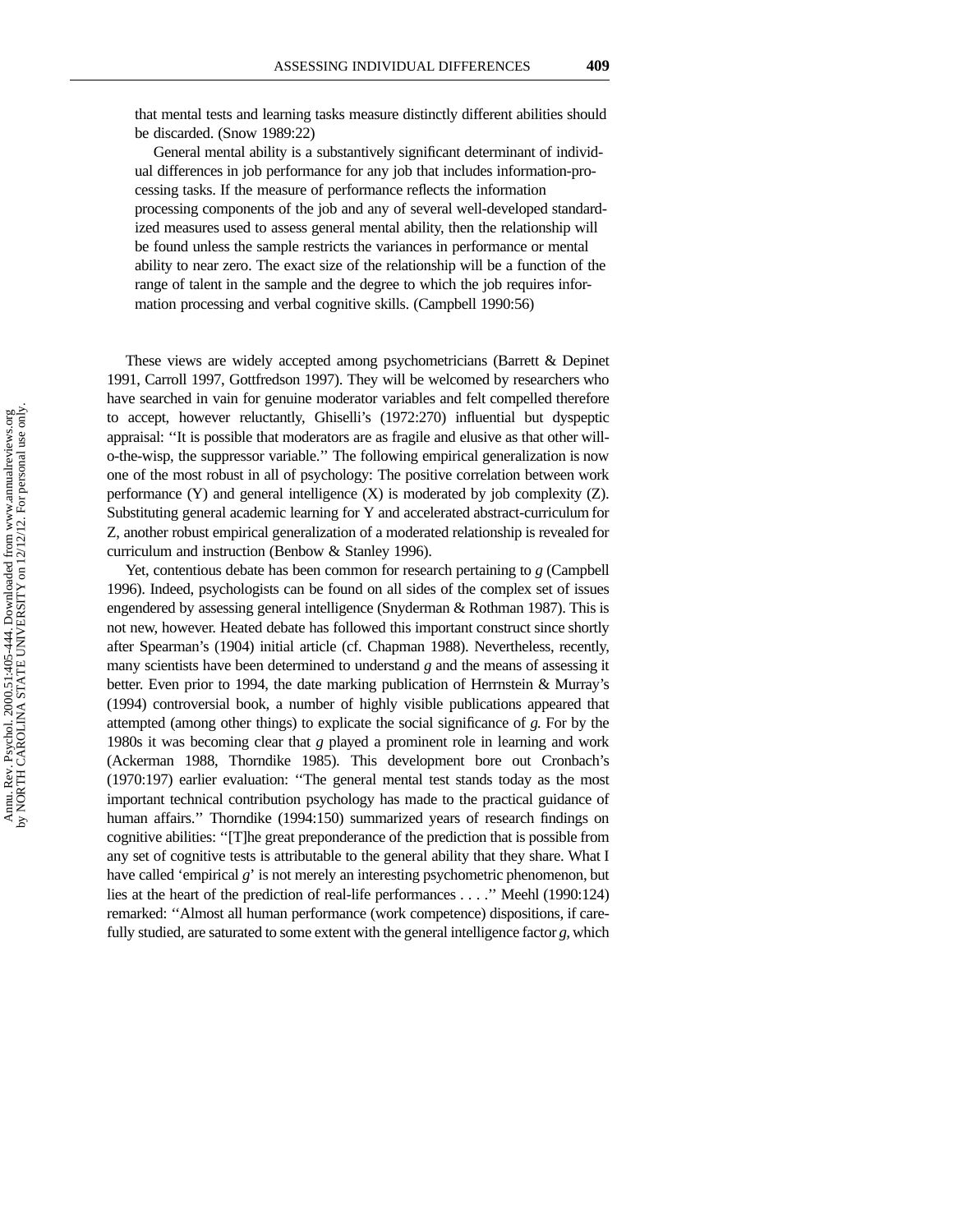for psychodynamic and ideological reasons has been somewhat neglected in recent years but is due for a comeback.''

By 1995, largely in response to exchanges stimulated by the *Bell Curve* (Herrnstein & Murray 1994) (both within scholarly outlets and the popular press), the APA formed a special task force (Neisser et al 1996). Contemporaneously with the work of this task force, several major psychological outlets published special issues (Ceci 1996, Sternberg 1997, Gottfredson 1997).

The final chapter to this story is far from complete. However, one thing is clear: The intensity of research on intellectual abilities continues unabated. Jensen (1998) has just unveiled his most recent book which, like Carroll's (1993), is destined to become a classic (Bouchard 1999, Neisser 1999). In Meehl's (1998) words: ''Verbal definitions of the intelligence concept have never been adequate or commanded consensus. Carroll's [1993] and Jensen's [1998] books, *Human Cognitive Abilities* and *The g Factor* (which will be the definitive treatises on the subject for many years to come), essentially solve the problem.'' In both works, general intelligence has been conceptualized through a (perhaps, the) fundamental predicate of science covariation. General intelligence is defined by the covariation cutting across various problem solving mediums (numerical, pictorial, verbal), assessment modalities (group, individual), and populations (cross culturally); it reflects the general factor or communality—shared by these multiple operations.

To the extent that this general factor reaches out and connects with external phenomena—covariation—a basis is formed for evaluating its scientific significance. Jointly, these two systems of covariation (internal operations of assessment tools and external links to extra-assessment phenomena) form the nexus of the general intelligence construct. *g* is viewed as the central node of this nexus, with its meaning successively clarified as conceptual and empirical interrelationships develop through research and establish the causal directionality of the network's strands. Spearman (1927:89) referred to the essence of *g* as ''mental energy,'' which manifested itself in individual differences in ''the eduction of relations and correlates.'' This was a respectable pioneering beginning but, as indicated below, there are other ways to construe this attribute.

While Meehl (1998) is correct that verbal definitions of intelligence have never been ''adequate or commanded consensus'' because writers tend to focus on the unique features of their formulation rather than the communality that they share (cf. Sternberg & Detterman 1986), literary definitions do have their place. For example, they frequently point to critical core criteria and relevant peripheral criteria that constitute differential degrees of importance for establishing construct validity of measures purporting to assess the attribute in question. Such distinctions can bring the fruitfulness of a particular line of research into focus. Early psychophysical measures of intelligence were rejected, for example, because they failed to covary with educational outcomes, rate of learning academic material, and teacher ratings—criteria thought to be central to the meaning of intelligence; for measures not to display an appreciable relationship with these criteria would violate the essence of what intelligence was intended to embody. It was natural, therefore, that when Binet and Spear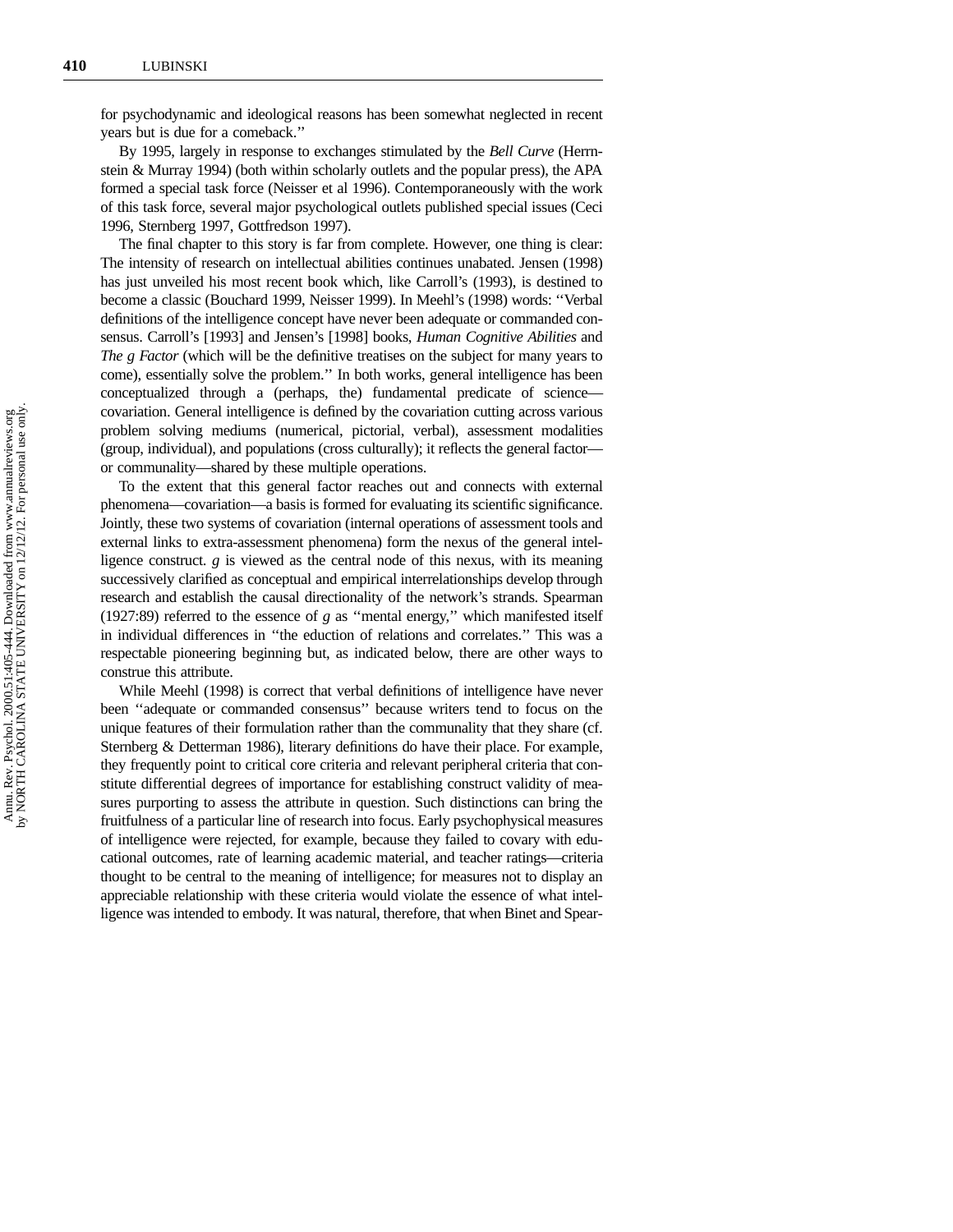man produced tests predictive of these core criteria, investigators shifted their focus and began using the new tools in their empirical research (Thorndike & Lohman 1990).

Today, for example, there is a fair amount of agreement among measurement experts that measures of *g* assess individual differences pertaining to ''abstract thinking or reasoning,'' ''the capacity to acquire knowledge,'' and ''problem-solving ability'' (see Snyderman & Rothman's 1987 survey of 641 experts and Gottfredson 1997). Naturally, individual differences in these attributes influence aspects of life outside of academic and vocational arenas because abstract reasoning, problemsolving, and rate of learning touch so many facets of life, especially now in our information intense society. These quoted characteristics fit with correlates at both the core and the periphery of *g*'s nexus. They are compatible with empirical facts. Investigators who conceptualize intelligence differently are probably talking about something other than psychometric *g,* and something less central to learning and work performance.

*Dimensionality and Organization* Over the past 20 years, an understanding of how cognitive abilities are organized (hierarchically) has emerged, through hierarchical factor analysis (Carroll 1993, Humphreys 1994), radex scaling (Snow & Lohman 1989), and structural equation modeling (Gustafsson & Undheim 1996). To psychological researchers working outside the field of cognitive abilities, variations across these methods mirror Allport's distinction between his and Henry Murray's view of personality: ''narcissisms of subtle difference.'' Most impressive is Carroll's (1993) treatment of cognitive abilities, which confirmed what a number of investigators have maintained all along. Cognitive abilities are organized hierarchically and, when administered to a wide range of talent, approximately 50% of the common variance in heterogeneous collections of cognitive tests comprise a general factor. There is clearly a conspicuous red thread running through variegated conglomerations of cognitive tests (and the items that form them). It reflects the largest vein of constructvalid variance uncovered by differential psychology in terms of its external connections. Yet, to be sure, there is psychological significance beyond the general factor. Quantitative, spatial, and verbal reasoning abilities all possess psychological import beyond *g.* This is especially true for predicting educational and career tracks that people self-select (Achter et al 1999, Austin & Hanisch 1990, Humphreys et al 1993), but also for individual differences in criterion performance (Carroll 1993, Jensen 1998). However, as Carroll (1993:689) has noted, the scientific significance of various abilities comes in degrees: ''[A]bilities are analogous to elements in the periodic table: Some, like fluid intelligence [''g''], are obviously as important as carbon or oxygen; others are more like rare earth elements . . . ''

Although Carroll's (1993) nomenclature is presented below, other approaches would paint a similar picture. All of the aforementioned treatments are centered by a general factor at the apex of a hierarchy (stratum III) that is defined by the communality running through a secondary tier of more content specific abilities (stratum II): mathematical, spatial/mechanical, and verbal reasoning abilities. The stratum III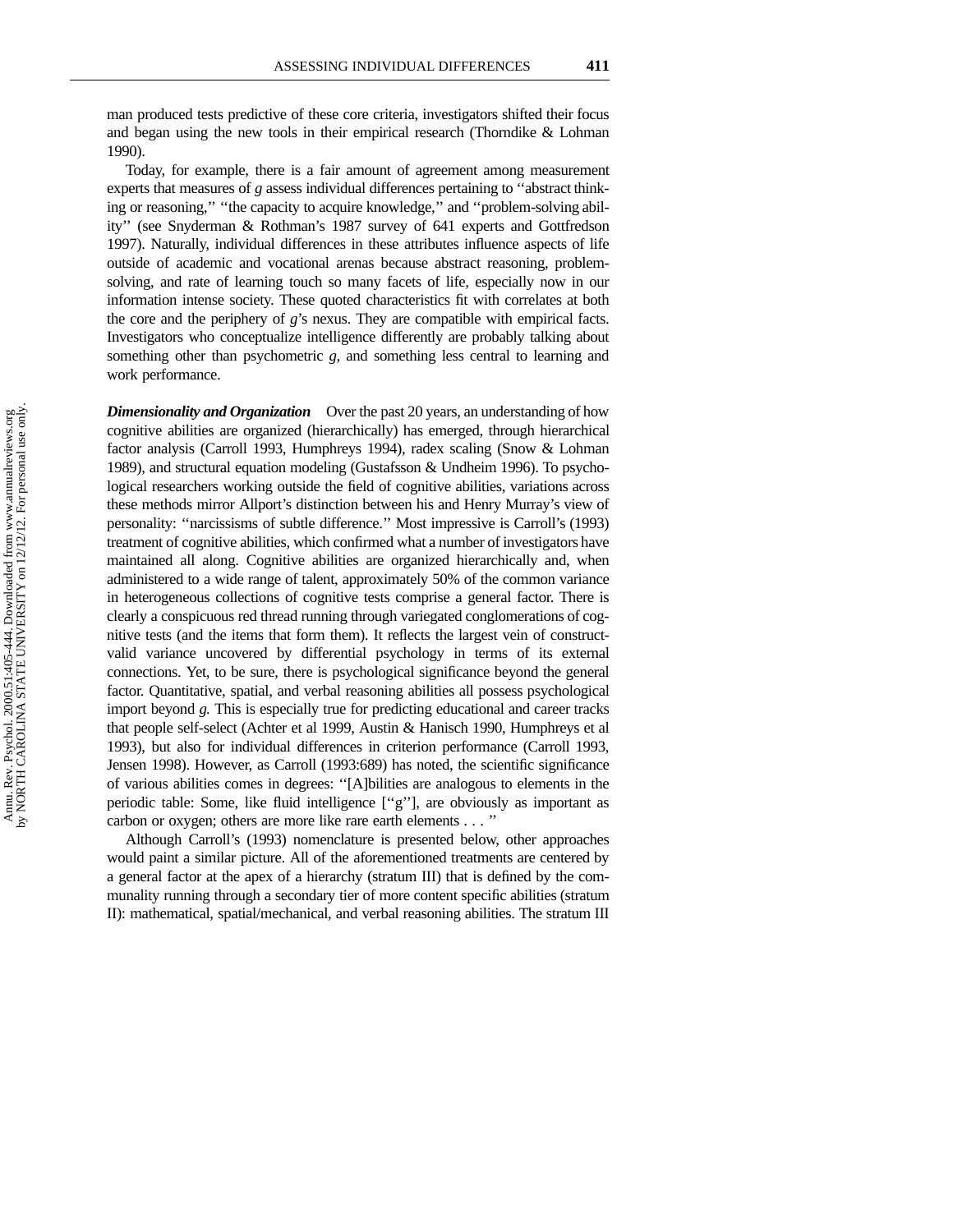general factor is a global marker of intellectual complexity or sophistication, whereas the stratum II abilities are content specific strengths and relative weaknesses. There are others, but the above abilities command the most scientific significance. Finally, under these dimensions are more circumscribed abilities closely associated with specific tests (stratum I), such as arithmetic reasoning, block design, vocabulary, etc. Carroll's (1993) three-stratum theory is, in many respects, not new. Embryonic outlines are seen in earlier psychometric work (Burt, Cattell, Guttman, Humphreys, and Vernon, among others). But the empirical bases for Carroll's (1993) conclusions are unparalleled; readers should consult this source for a systematic detailing of more molecular abilities.

In view of these developments, some have concluded that a fairly comprehensive picture of the structure and forecasting capabilities of cognitive abilities has been drawn. Consequently, little is likely to come of further examining phenotypic aspects of intellectual behavior. For example, Jensen (1998) has argued that basic research needs to uncover more fundamental (biological) vertical paths and develop more ultimate (evolutionary) explanations, for genuine advances to occur. There are, however, at least two issues worthy of additional examination. The first involves the scientific significance of lower-order dimensions of human abilities (those beyond *g*) and how best to appraise their scientific worth. The second has to do with population changes and differences.

*Cognitive Abilities Beyond g* Specific abilities beyond *g* contribute to real-world forecasts. This becomes especially true at higher *g* levels [e.g. continuous gradations extending from bright, to gifted, to profoundly gifted populations (cf. Achter et al 1996, Benbow 1992)], where the major markers of *g* successively pull apart (dissociate). In complex educational (graduate school) and vocational (doctoral-level occupational) environments, range truncation on *g* is intense because an appreciable amount of *g* is necessary to operate with competence in these ever-changing, symbolically dense environments (Hunt 1995, 1996). Hence, the predictive power of other factors increases relative to general intelligence, but again, only for populations highly selected on *g.* This is akin to Tanner's (1965) intriguing discriminant function analysis. The physical (body build) profiles of Olympic athletes enabled Tanner to identify their domains of excellence (events they were competing in) with great accuracy. Yet, within a given event, the individual differences dimensions utilized to classify these gifted athletes were not impressive performance predictors. [That the *American Psychologist* (1998) recently devoted nine letters and 12 pages to pointing out how range truncation can attenuate correlations is commentary on the poor cumulative nature of some psychological research. Reading McNemar's (1964) article would have forestalled the need for this exchange.]

Probably the simplest model of human cognitive abilities (beyond *g*) is Eysenck's (1995) two-dimensional model: the general factor and a bipolar spatial-verbal factor. Vernon (1961) used verbal-educational-numerical (v:ed) and mechanical-practicalspatial (k:m) as major group factors subservient to *g,* while Cattell (1971) has proposed a fluid/crystallized distinction. Snow and his colleagues (Snow 1991, Snow &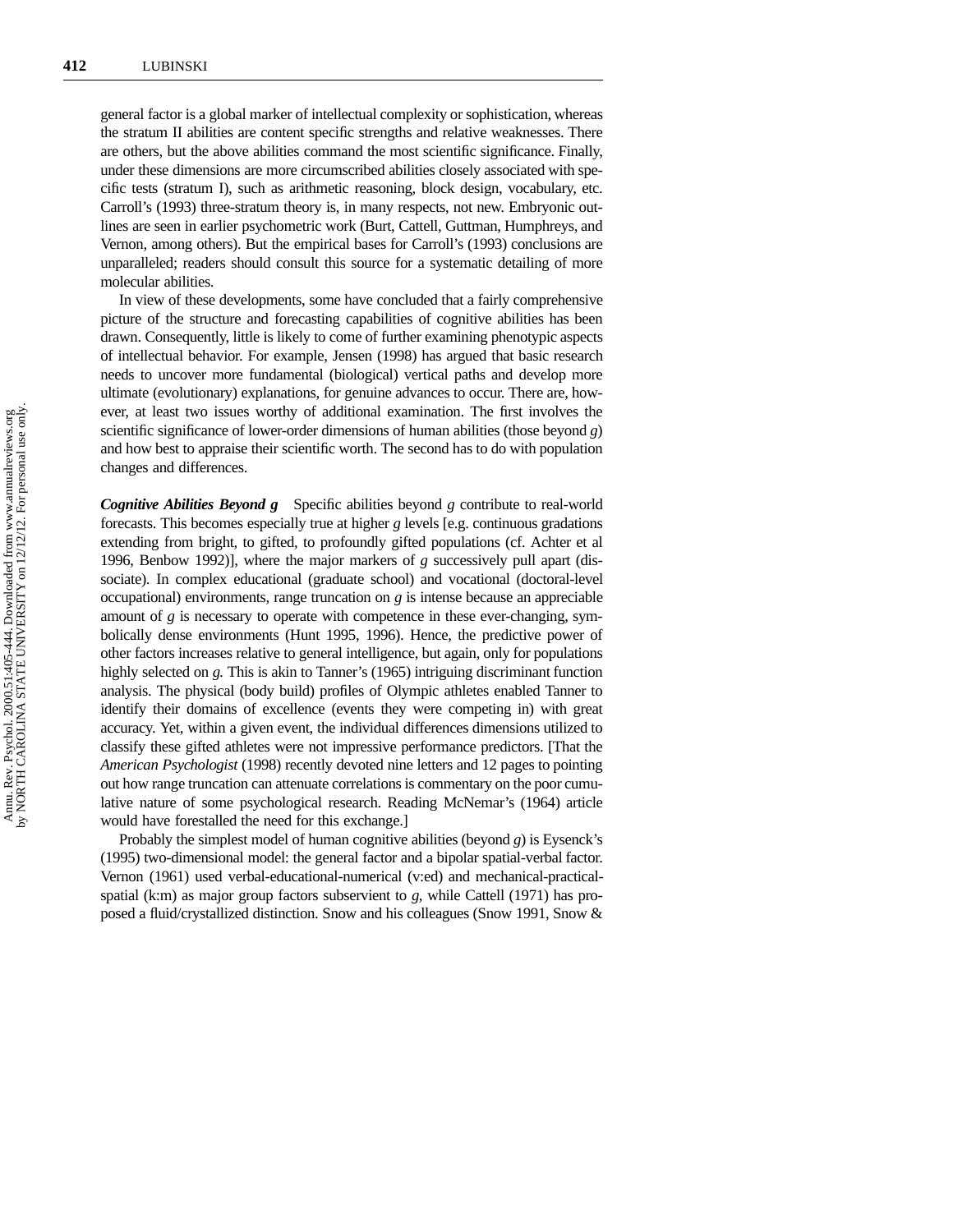Lohman 1989) have discussed verbal/linguistic, quantitative/numerical, and spatial/ mechanical abilities, in addition to the general factor defined by what is common to these symbolic, problem-solving systems. Over a variety of educational/vocational contexts, these three regions represent important sectors of concentration; they have also demonstrated incremental validity relative to *g.* However, traditional factoranalytic treatments have not proceeded with incremental validity in mind. That is, factor analytic models of cognitive abilities have (for the most part) focused on the internal structure of assessment tools. Models have been based on within-instrument covariance structure*.*

Many factor analysts seem to hold as their implicit (if not explicit) goal accounting for all the common variance in a correlation matrix. However, this goal fails to consider the psychologically significant dimensionality that might result. For example, Carroll (1994:196) writes: ''I have pointed out (Carroll 1993) that the general factor on the average contributes only a little more than half the common factor variance of a given test; thus, lower order factors can have almost as much importance as the general factor.'' But it must be asked, Is this view plausible? Given the breadth and depth of the *g* nexus, is it conceivable that, even collectively, lower-order cognitive factors, all independent of *g,* could evince external relationships as important as *g* by itself? Mathematically, of course, it is conceivable; but is it psychologically conceivable based on what we know about various ability dimensions that are independent of *g* when in competition with the general factor for predicting important external criteria? Based on existing evidence, it does not seem likely.

Furthermore, Carroll (1994) seems to imply that all the dimensions resulting from common variance among cognitive abilities have the potential of being psychologically important. Again, although this is technically possible, it is unlikely; in fact, there is reason to suspect otherwise. This is especially true when all of the variables in a factor analysis are assessed by the same (monomethod) modality (Carroll's ''a given test''). Understanding this idea is important, because it generalizes to issues involving the number of dimensions needed to model both personality and vocational interests discussed in subsequent sections. For example, in the context of a discussion on the number of dimensions needed to characterize personality, Block (1995a:189) noted: ''[T]he amount of variance 'explained' internally by a factor need not testify to the external psychological importance of the factor.''

Within a domain of individual-differences measures, only a portion of the common variance should be expected to have psychological import. This can be illustrated through basic concepts from Campbell & Fiske's (1959) multi-trait multi-method matrix. When examining construct validity through multiple sources, monomethod correlations are essentially always larger than their heteromethod counterparts. Indeed, this comparison is most germane to calibrating the magnitude of methods variance operating. It indicates that some portion of common variance running through cognitive ability tests is methods variance and, as such, is construct irrelevant. Dimensions emerging primarily from this aspect of common variance are best viewed as undesirable contaminants for the ultimate psychological solution (but not necessarily for a mathematical solution aiming to account for all of the common variance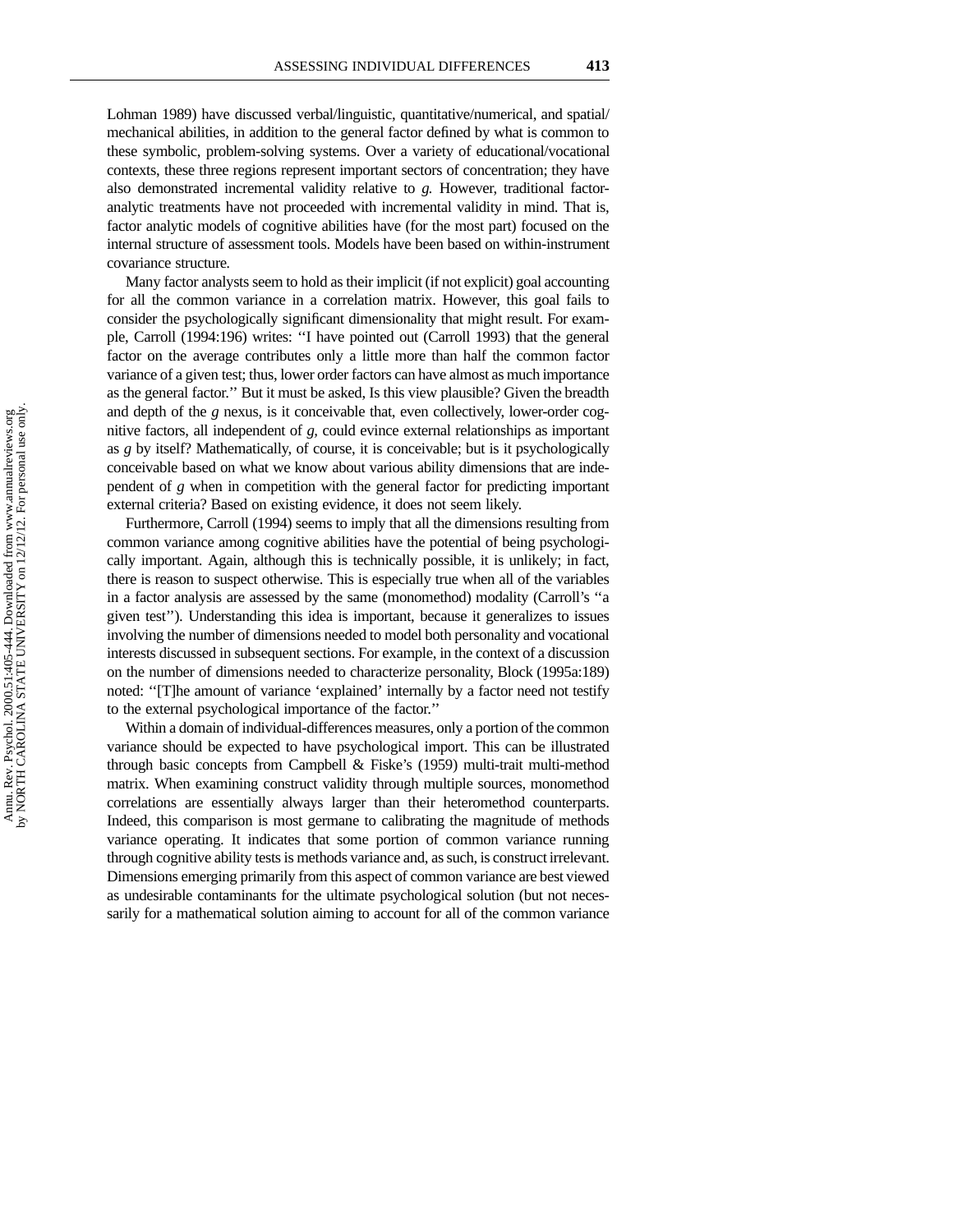regardless of construct relevance). The basic idea, carried to its logical conclusion, challenges the assumed desirability of accounting for all of the common variance in a correlation matrix through factor-analytic techniques (when attempting to understand the psychological structure underlying a representative collection of individual differences measures). It suggests that only a fraction of the common variance is construct relevant.

A factor solution accounting for 85% of the common variance among 50 variables with a three-factor solution, and reinforced by a sharp ''elbowed'' scree between eigenvalues three and four would constitute, by many, a clear-cut, if not elegant, triadic solution. But what if factors two and three provided little incremental validity over factor one in the prediction of relevant (group membership or performance) criteria, and none that held up under cross-validation (Lubinski & Dawis 1992, Schmidt et al 1998)? Should we consider these dimensions psychologically important too? Or, might these factors constitute nuisance variables—namely, reliable variance akin to what Cook & Campbell (1979) have referred to as construct irrelevancies, or ''systematic bias'' (Humphreys 1990), ''constant error'' (Loevinger 1954), ''systematic ambient noise'' (Lykken 1991), ''crud'' (Meehl 1990), or, ''methods variance'' (Campbell & Fiske 1959)? There is no a priori reason to assume that all of the common variance in a correlation matrix is psychologically significant; but to determine whether it is (and to what extent) is an empirical question (cf. Thurstone 1940:217).

If the amount of common variance accounted for in a factor analysis need not translate into the importance of a factor, what does? A proposal stemming from earlier recommendations by Humphreys (1962) and McNemar (1964) has been reinstated (Lubinski & Dawis 1992). Humphreys and McNemar stress the importance of incremental validity. That is, when attempting to ascertain the number of dimensions necessary to characterize cognitive abilities (or any domain of individual differences), consider the amount of incremental validity gleaned over and beyond what is already available. Given that the general factor accounts for about 50% of the common variance among cognitive tests (coupled with the breadth and depth of its external linkages), parsimony suggests that investigators begin here. By adding variables to multiple regression equations (following the general factor), investigators can work their way down the hierarchy of cognitive abilities and, as long as lower-tier dimensions add incremental validity to what prior dimensions provided and these increments hold up on cross-validation (Lubinski & Dawis 1992), more molecular dimensions thus achieve the status of psychologically significant parameters of individuality. Messick (1992:379) has communicated the same idea in a slightly different way: ''Because IQ is merely a way of scaling measures of general intelligence, the burden of proof in claiming to move beyond IQ is to demonstrate empirically that . . . test scores tap something more than or different from general intelligence by, for example, demonstrating differential correlates with other variables (which is the external aspect of construct validity).'' Just as incremental validity is important when appraising innovative measures (Dawis 1992, Lykken 1991, Sanders et al 1995), the same holds for the dimensional products of factor analysis. Innovative measures and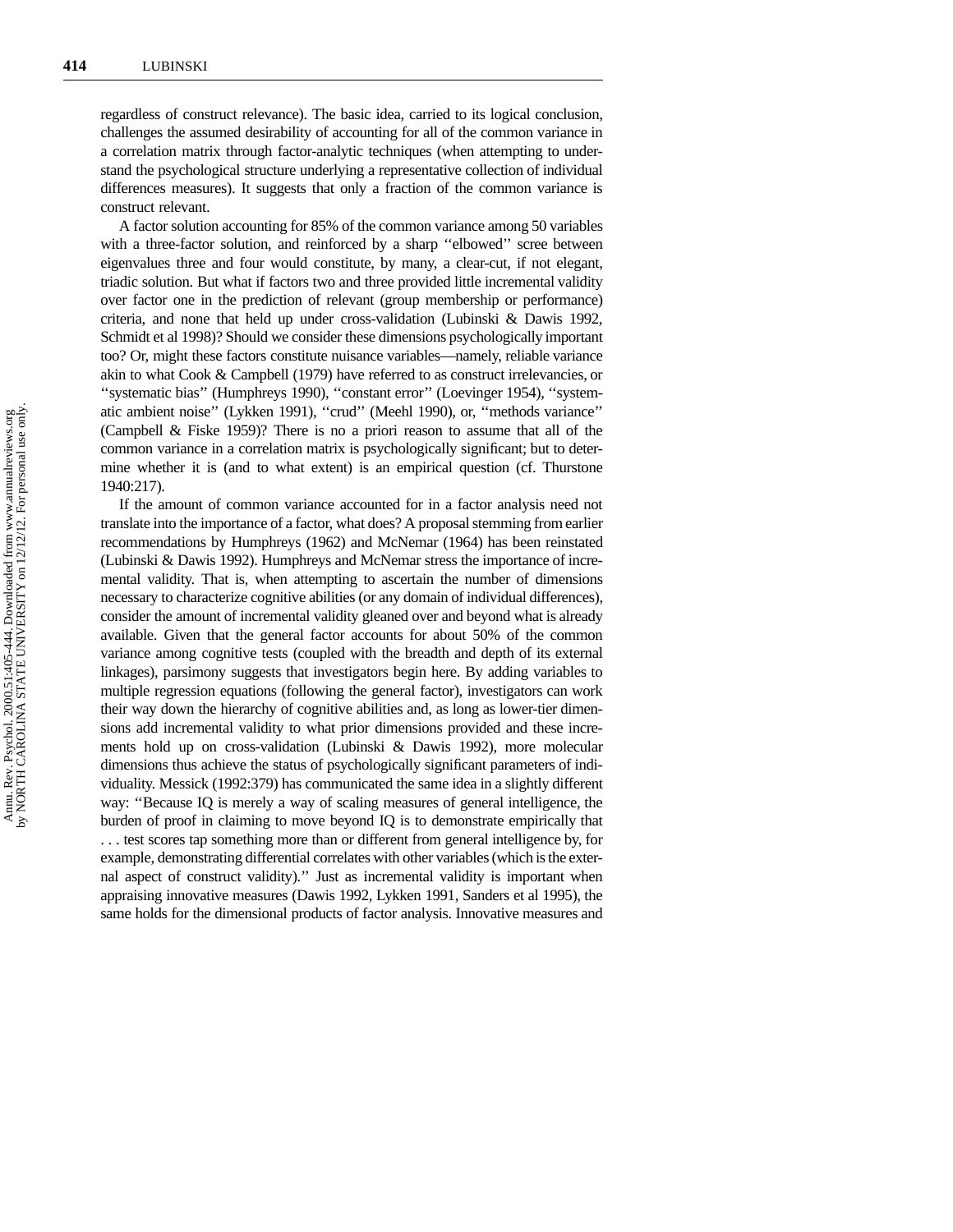variables worthy of scientific attention provide information not already available; nonincremental sources of variance do not.

*Group Differences* When Jenkins & Paterson (1961) compiled their classic book illustrating the historical development of psychological measurement and individual differences, and searched ''for a topic to serve as a model problem [they] quickly settled on intelligence'' (1961:v). Then, like now, intellectual assessment was the richest vein of differential psychology. Furthermore, not unlike today (Herrnstein & Murray 1994), their preface stressed how controversial this area is. Campbell (1996) provides an excellent contemporary overview (see also Coleman 1990–1991). Humphreys (1995), moreover, has maintained that it is because of the magnitude of group differences on ability measures, and the real world performances that these measures are able to forecast, that differential psychology has been a neglected area in psychology.

At the apex as well as at the lower tiers of cognitive abilities, attention toward group contrasts has arisen for several reasons. Before proceeding, however, the magnitude of overlap between various groupings of human populations should be emphasized. In standard deviation units, the range within any given population (race, sex) is many times the range between population means. One noteworthy achievement of differential psychology is that it has moved human psychological appraisals from crude nominal categories (group membership) to more refined ordinal and interval measurement (continuous dimensions of human variation), and experimental procedures for ratio measurement are underway (Deary 1996). As a result of these refinements, all human populations have revealed exceptional talent (comparable ranges). Ordinal and interval assessments of individual differences illuminate the diversity of talent within all demographic groupings, which nominal scaling systems are ill equipped to do.

Since the onset of psychometric inquiry, however, differences among various racial groupings (sometimes reaching one standard deviation or slightly more) have been both stubborn and consistent (Cronbach 1975; Jensen 1980, 1998). Furthermore, the magnitude of these differences has been relatively stable even during periods of converging educational opportunities (Gottfredson & Sharf 1988). Beyond this, it is important to understand that, like demonstrable differences, seemingly minor differences in ability level (mean) and dispersion (variability) warrant critical scrutiny. Collectively and individually, small group differences in level and dispersion frequently create huge upper tail ratios when stringent cutting scores are implemented (e.g. for select educational and training opportunities). Asian and Jewish populations, for example, typically manifest superior test scores, relative to the general population, and are overrepresented when stringent selection is applied to test scores. Feingold (1995) presents data on sex differences and considers implications for group differences more generally. For example, meta-analytic reviews focus on level or aggregating effect sizes (differences in standard deviation units), but groups may also differ in variability, which meta-analyses typically do not address. Feingold highlights the importance of examining both.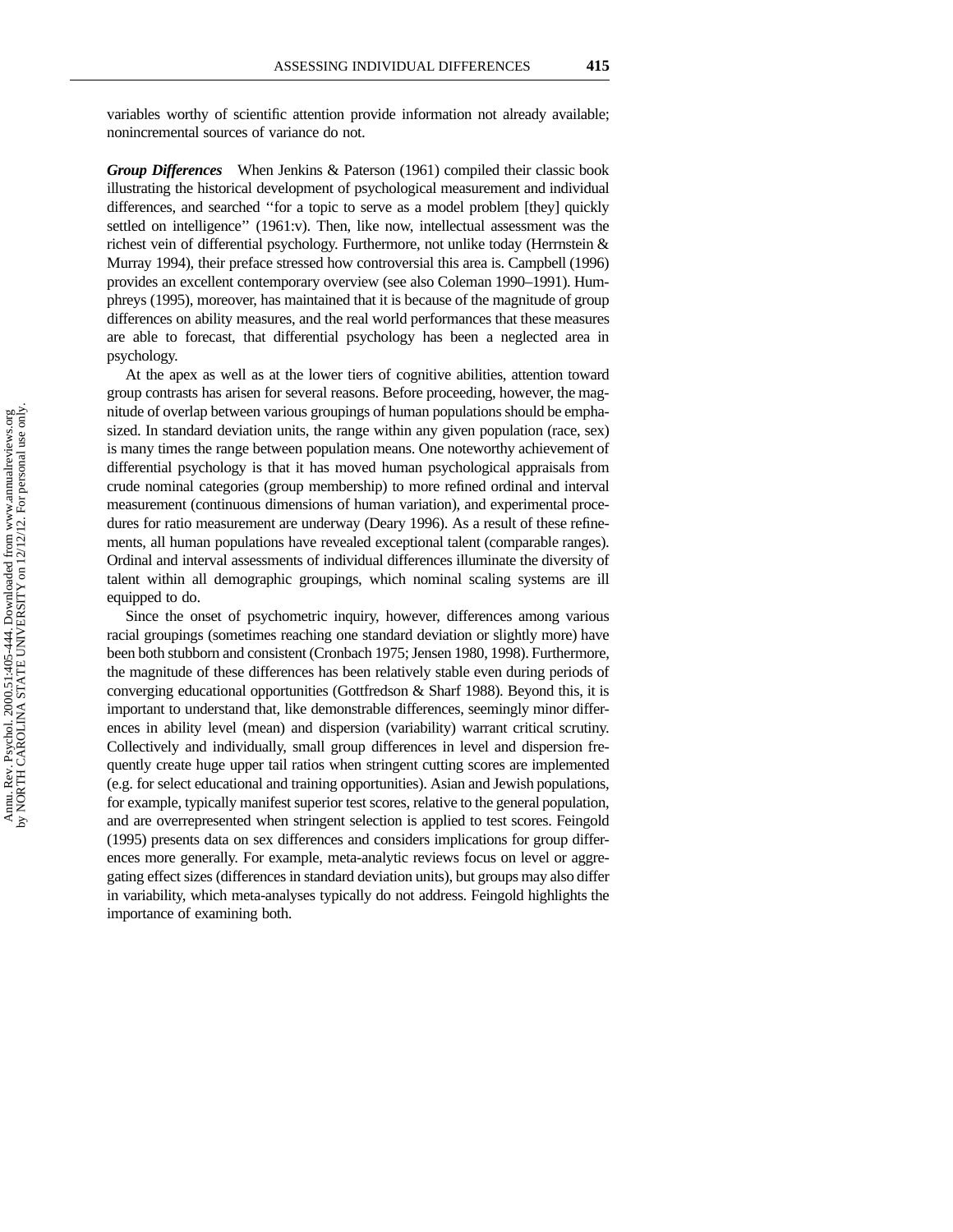*Sex Differences* Most investigators concur on the conclusion that the sexes manifest comparable means on general intelligence (Halpern 1992); yet, there is some evidence for slightly greater male variability (Eysenck 1995, Jensen 1998, Lubinski & Dawis 1992). With respect to level, Jensen (1998) has provided a particularly detailed presentation of this topic, including an innovative methodology for arriving at this conclusion. However, a number of investigators—including Jensen (1998), using his new method—have reached a different consensus about sex differences in strengths and relative weaknesses on specific abilities (Benbow 1988, Geary 1998, Halpern 1996, Hedges & Nowell 1995, Stanley et al 1992). Females appear to excel in certain verbal abilities, males in certain mathematical and spatial abilities. Hedges & Nowell (1995) published probably the most compelling contemporary analysis on this topic. They analyzed data from six large-scale studies collected between 1960 and 1992. Their analysis is important because, as they point out, many studies on sex differences are based on nonrandom samples, whereas their probability samples consisted of stratified random samples of U.S. populations. This study compiled data from Project Talent, National Longitudinal Study of the High School Class of 1972, National Longitudinal Study of Youth, High School and Beyond 1980, National Educational Longitudinal Study 1988, and National Assessment of Educational Progress. Means, variances, and upper tail ratios  $>90\%$  and  $>95\%$  were computed. Findings were consistent with other reports: Females tend to score higher on several verbal/linguistic measures, while males score higher in certain quantitative and spatial/mechanical abilities. Moreover, with respect to spatial/mechanical abilities, males display higher means and larger variances on nonverbal reasoning tests, which, again, generate huge upper tail ratios. Hedges & Nowell (1995) discuss implications of these findings for male/female proportions in math/science domains.

*Race Differences* Clearly, the most contentious area of contemporary research on individual differences is found in Black/White contrasts (Gordon 1997). The most noteworthy group difference in this regard is the approximately one standard deviation difference on the general factor mean, with Whites scoring higher than Blacks. There are other group differences as well. For example, Hispanic populations tend to score intermediately between Blacks and Whites, whereas Asian and Jewish populations are score slightly higher than Whites (Gottfredson 1997). Nevertheless, Black/White contrasts have generated the best data (Humphreys 1988, 1991) and, by far, the most attention (Campbell 1996). Over the years, these differences have motivated intense study of test bias (especially underestimating the performance of underrepresented groups). Some benchmarks are found in an *American Psychologist*(1965) special issue and two APA task force reports (Cleary et al 1975, Neisser et al 1996). Jensen (1980) is still an excellent source on test bias. Given that these reports, compiled over four decades, reached the same conclusion found in two National Academy of Science reports (Wigdor & Garner 1982, Hartigan & Wigdor 1989), an empirical generalization can be ventured: Professionally developed general ability measures do not underpredict performance of underrepresented groups.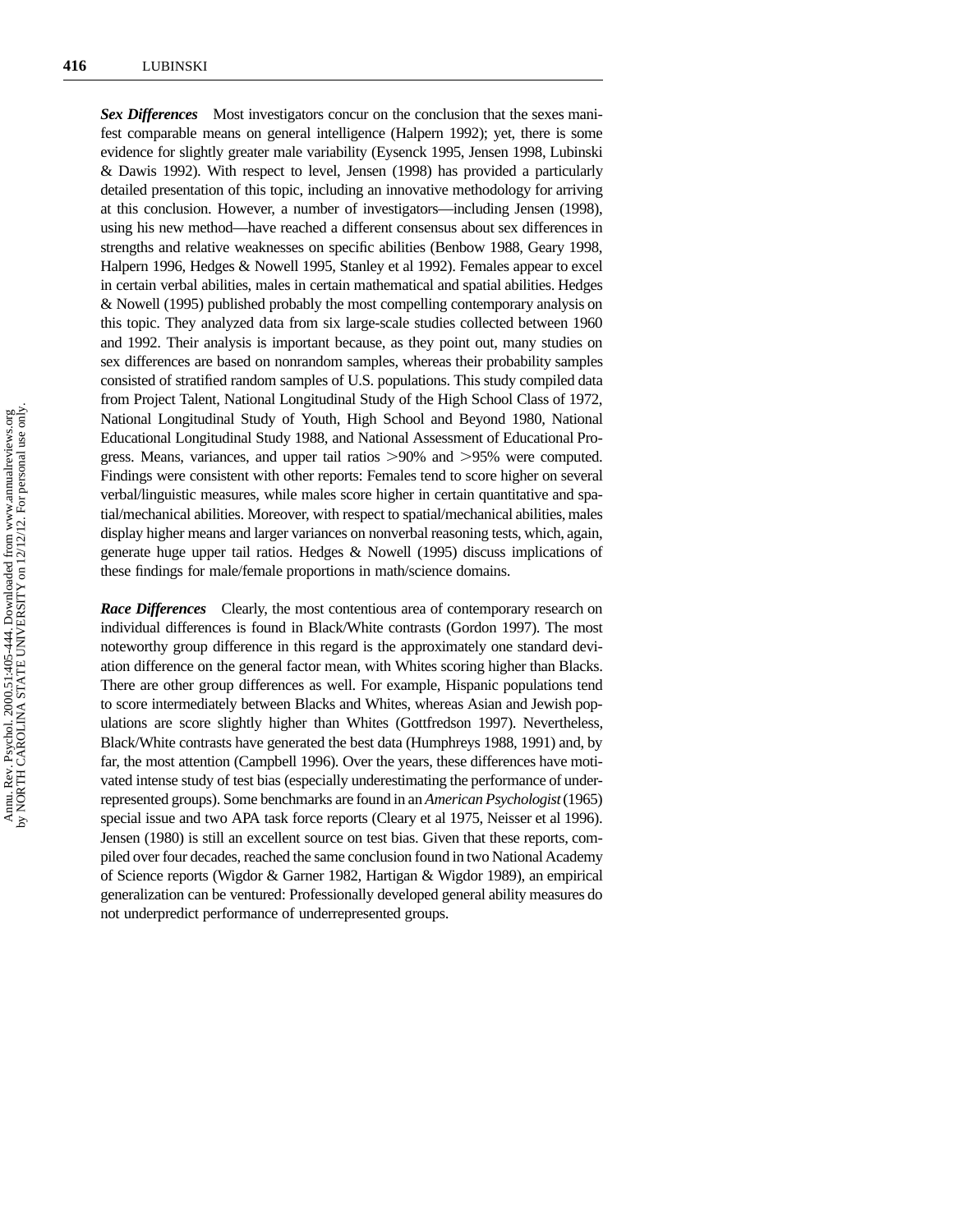*Flynn Effect* Observed scores on intelligence tests have been steadily rising crossculturally over this century. These raw-score increases on measures of general intelligence have been labeled the ''Flynn effect,'' after the investigator who documented their occurrence (Flynn 1999). Whether these increases reflect genuine gains in *g* is, however, unclear. Increases can occur due to increases on a measure's construct relevant or construct irrelevant (nonerror unique) variance, or both. The problem is complex and has generated considerable discussion (Neisser 1998). As yet, a final answer is not available. However, evidence that changes are due, at least in part, to construct irrelevant aspects of measuring tools is available.

Across various *g* indicators, the Flynn effect is positively correlated with the amount of nonerror uniqueness. For example, gains on the Raven matrices are greater than gains on verbal reasoning composites of heterogeneous verbal tests, which, in turn, are greater than gains on broadly sampled tests of *g* (aggregates of heterogeneous collections of numerical, spatial, and verbal problems). The Raven matrices consist of approximately 50% *g* variance, whereas heterogeneous collections of cognitive tests aggregated to form a measure of *g* approach 85% (Lubinski & Humphreys 1997). (Broad verbal reasoning tests are intermediate.) Complexities are added by considering that test scores have probably increased (especially at the lower end of general intelligence) due to advances in medical care, dietary factors, and educational opportunities (Jensen 1998). Yet, at high levels of *g,* the gifted appear to have suffered some setbacks as a consequence of being deprived of developmentally appropriate opportunities—a challenging curriculum at the appropriate time (Benbow & Stanley 1996). This topic deserves intense study for a number of reasons (Moffitt et al 1993, Schaie 1996), one of which is especially noteworthy. Sorting out the complexities involved in assessing dysgenic trends (Loehlin 1997, Lynn 1996, Williams & Ceci 1997) is predicated on understanding the causal determinants of raw score fluctuations on measures of *g.*

Whatever these raw score gains are ultimately attributed to, they do not, as some have indicated, appreciably detract from the construct validity of measures of *g.* Mean gains on construct valid measures do not speak to changes in internal or external covariance structure (Hunt 1995). Populations at contrasting levels of development, for example, typically manifest the same covariance structure with respect to the trait indicators under analysis (Rowe et al 1994, 1995).

*Horizontal and Vertical Inquiry* The idea that constructs may be analyzed at different levels of analysis is well known. For example, Embretson (1983) has contributed an important distinction to the construct validation process. She suggests a parsing of the nomological network into two regions: construct representation versus nomothethic span. The latter denotes the network of empirical relationships observed with measures at the behavioral level, whereas the former is aimed at underlying processes or mechanisms responsible for generating these phenotypic manifestations. Jensen (1998) has likewise pointed to two lines of empirical research on *g,* one vertical and the other horizontal. Both lines dovetail with MacCorquodale & Meehl's (1948) distinction between hypothetical constructs (HC) and intervening variables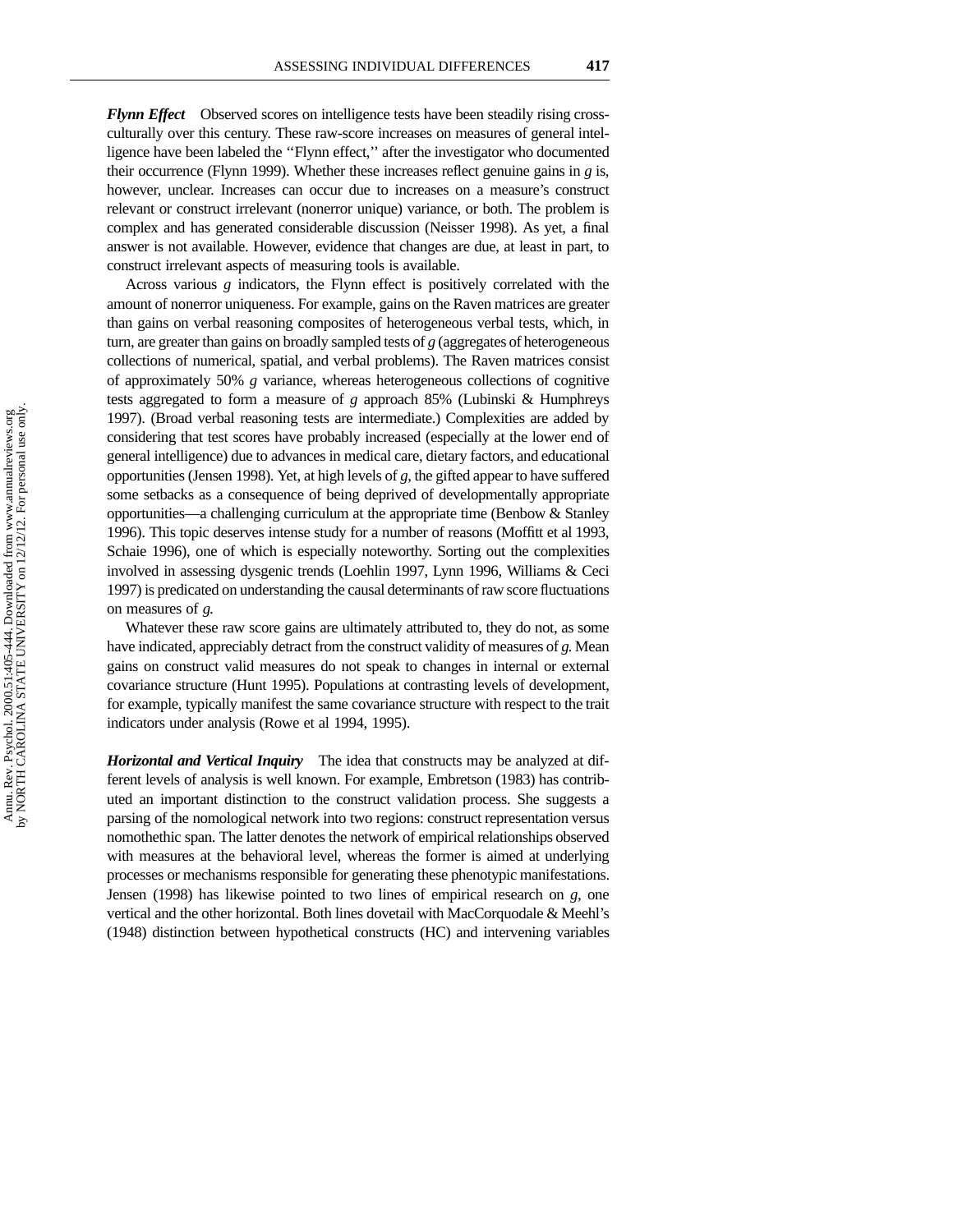(IV). Although both concepts carry denotative and explicative meaning, hypothetical constructs stress explanation, whereas intervening variables are more restricted to description. Spearman's (1927) initial formulation of *g* as ''mental energy,'' was a HC, whereas the parameters describing the functional relationships between conceptually equivalent measures of *g* and external criteria were IVs. When crossdisciplinary linkages are drawn, the HCs of one discipline can become the IVs of another, but that discussion is beyond the scope of this review (see Maxwell 1961). What is important for our purposes is that connecting threads have been established between *g* and several biological phenomena. Ultimately, the causal paths of these interrelationships will need to be traced.

Pooling studies of a variety of kinship correlates on IQ (e.g. MZ and DZ twins reared together and apart and a variety of adoption designs), the heritability of general intelligence in industrialized nations has been estimated to be between 60%–80% (Hetherington et al 1994, McGue & Bouchard 1998). Using magnetic resonance imaging (MRI) technology, brain size controlled for body weight covaries 0.30–0.40 with general intelligence (Bouchard 1999, Jensen 1998, Willerman et al 1991). Haier (1993) reports that glucose metabolism is related to problem-solving behavior, and that the gifted appear to engage in more efficient problem solving behavior that expends less energy. Also, highly intellectually gifted individuals evince enhanced right hemispheric functioning (Haier & Benbow 1995, O'Boyle et al 1995). The complexity of electroencephalograph (EEG) waves is positively correlated with *g,* as are amplitude and latency of the average evoked potential (AEP) (Lutzenberger et al 1992). Some investigators have determined the negative correlation between *g* and inspection times, assessed through chronometric procedures, to be a biological phenomenon (Deary 1996). Anderson (1993) suggested that dendritic arborization is correlated with *g.* Although Anderson typically examines histological data across groups of individuals with documented IQ differences, he also has conducted an intriguing case study involving Albert Einstein's brain (Anderson & Harvey 1996). In contrast to a control group of autopsied men, the frontal cortex of Einstein's brain possesses a significantly greater neuronal density (cf. Diamond et al 1985). Given this, the following was perhaps inevitable: A multidisciplinary team appears to have uncovered a DNA marker associated with *g* (Chorney et al 1998).

It is virtually guaranteed that more biological linkages will be made to *g* (Vernon 1993). Like those already uncovered, they are likely to be heterogeneous and to vary in strength of association with *g.* These biological phenomena are in no way mutually exclusive and can be complementary to one another. Some may transcend phylogenetic orders and thus enhance our comparative understanding of general learning phenomena (Anderson 1993, 1994a,b, 1995). One provocative conjecture is the myelination hypothesis (Miller 1994): Individual differences in cognitive efficiency are a function of individual differences in the amount of myelin (the fatty substance coating the neurons).

*Proximal and Ultimate Examinations of g* Given the biological connections to *g* (Vernon 1993), some researchers have gone beyond these proximal associations to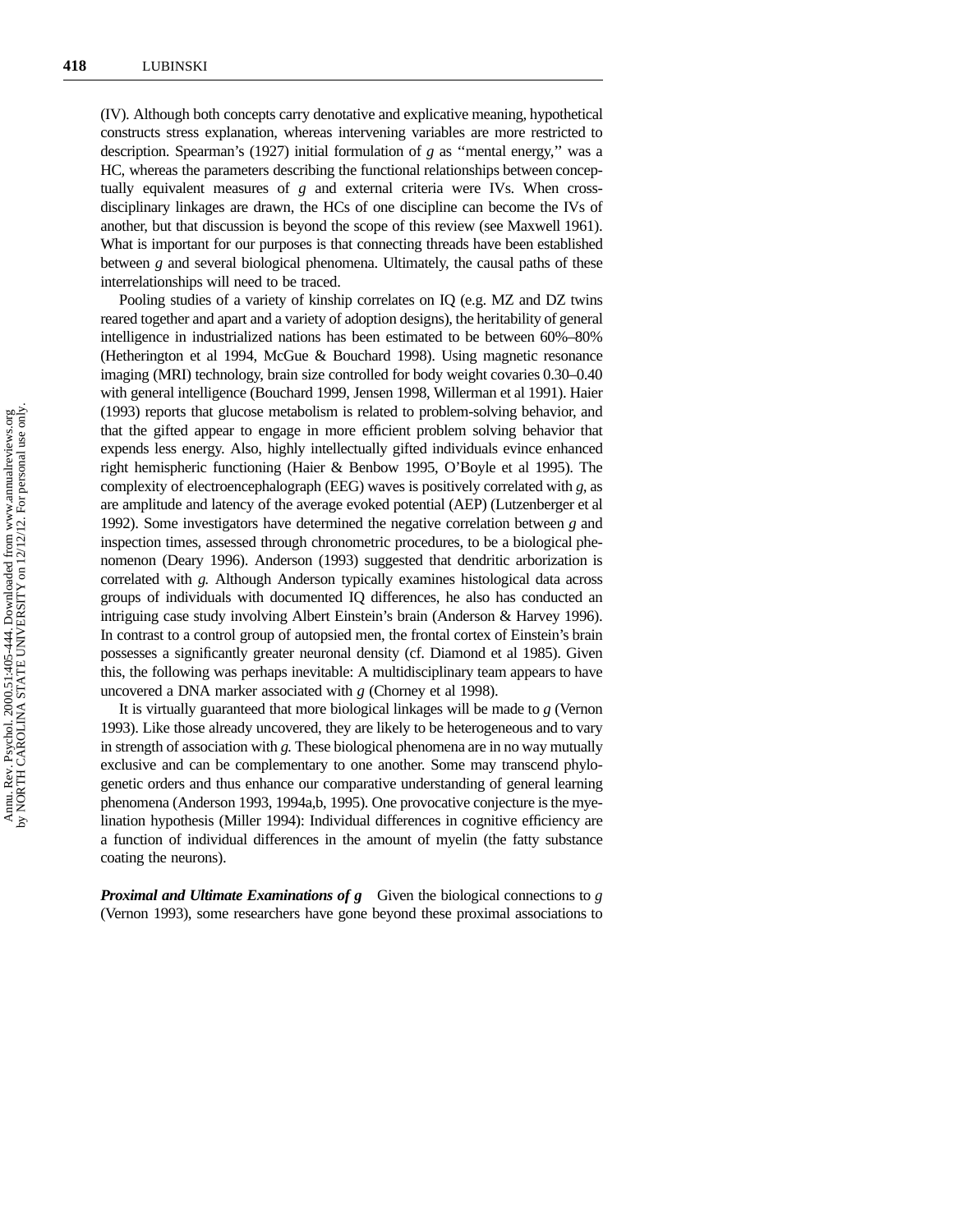speculate on their ultimate evolutionary basis. Bouchard et al (1996) have revised experience producing drives (EPD) theory, which speaks to human intellectual development. EPD theory-revised is a modification of an earlier formulation by Hayes

(1962), a comparative psychologist and pioneer in language and socialization capabilities of nonhuman primates. His idea was that, like all organisms, humans were designed to do something, and that they possess EPDs to facilitate ability and skill acquisition through inherited dispositions that motivate individuals toward particular kinds of experiences and developmental opportunities. Such evolutionary selective sensitivities can operate, moreover, in a wide range of functionally equivalent environments (which fits with the idea that humans evolved in a highly fluctuating environment).

Other investigators have sought a synthesis between evolutionary psychology and chronometric procedures for measuring inspection time (Deary 1996). Inspection time is a measure of speed of perceptual discrimination on ''simple'' elementary cognitive tasks (responses to stimulus configurations that typically take less than one second for average adults to perform with essentially zero errors). Theoretically, performance on elementary cognitive tasks indexes the time course of information processing in the nervous system. There are a variety of technical measurement issues surrounding this area of research, but it does appear that the temporal dynamics of performance on elementary cognitive tasks covaries negatively with *g* (faster processing is associated with higher *g* levels). Washburn & Rumbaugh (1997) used inspection time measures to successfully assess individual differences in cognitive sophistication among nonhuman primates.

This intriguing line of research might provide a vehicle for comparative psychological inquiry into the biological underpinnings of general cognitive sophistication, comparable with what the sign-language modality fostered for language learning in nonhuman primates. This is certainly not far-fetched. Investigators have long remarked on the range of individual differences within primate conspecifics. For example, Premack (1983:125) noted in his discussion of language versus nonlanguage-trained groups of chimpanzees, ''Although chimpanzees vary in intelligence, we have unfortunately never had any control over this factor, having to accept all animals that are sent to us. We have, therefore, had both gifted and nongifted animals in each group. Sarah is a bright animal by any standard, but so is Jessie, one of the non-language trained animals. The groups are also comparable at the other end of the continuum, Peony's negative gifts being well matched by those of Luvy.''

Individual differences in processing stimulus equivalency (verbal/symbolic) relationships have been postulated by some experimentalists to index general intelligence (Sidman 1986). If such individual differences are ultimately linked to individual differences in central nervous system microstructure within and between the primate order, and these in turn are linked to observations like Premack's ''teacher ratings,'' all of the ingredients are assimilated for advancing primate comparative psychology. The language-communicative performances now routinely displayed by chimpanzees and, especially, pigmy chimpanzees are truly remarkable (Savage-Rumbaugh et al 1993, Savage-Rumbaugh & Lewin 1994, Wasserman 1993). They encompass sign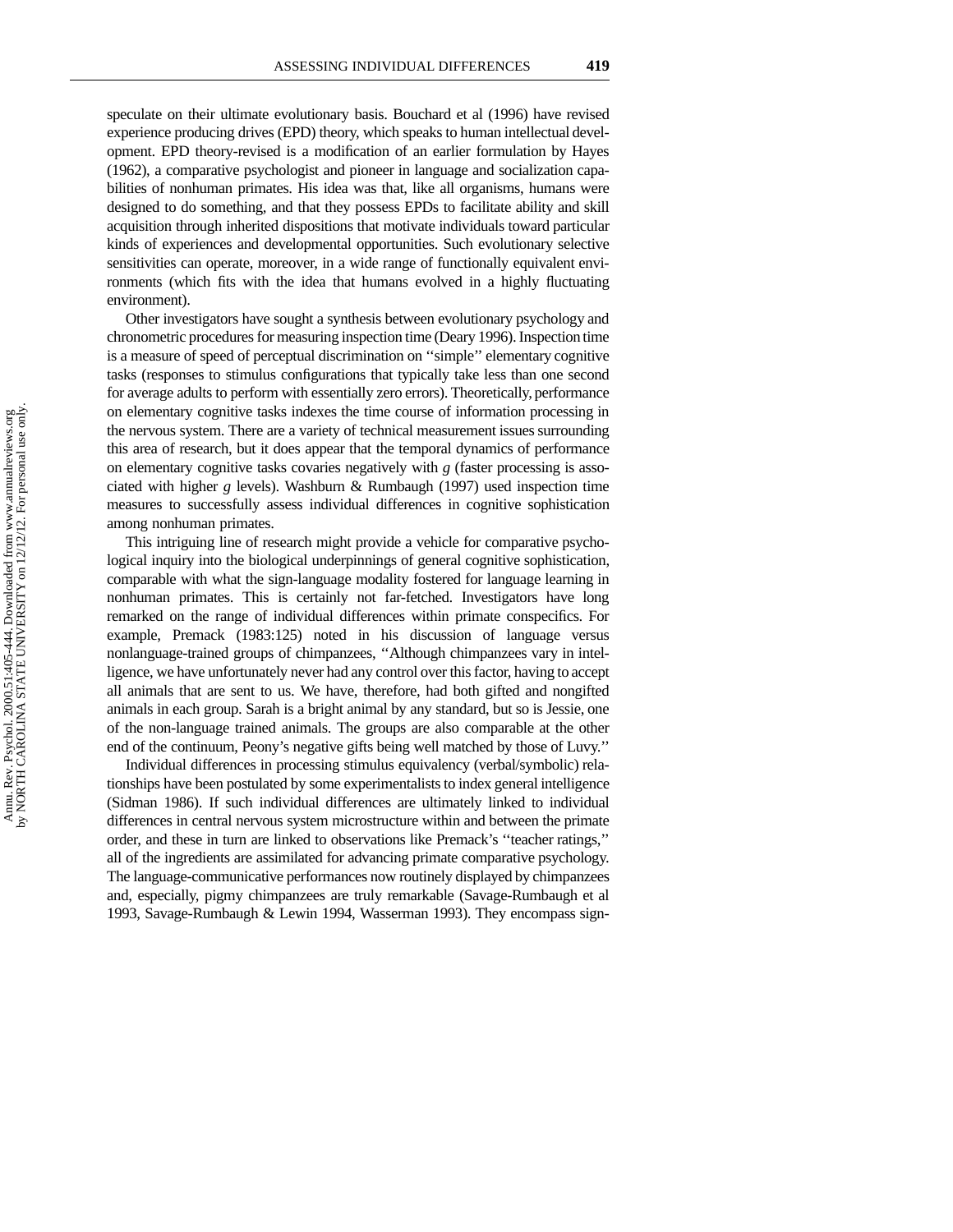language reports of emotional states and conspecific tutoring (Lubinski & Thompson 1993). Savage-Rumbaugh et al (1993) have connected these nonhuman primate findings with those from child language-development research. Will primate comparative-examinations someday provide clues to human individuality? If individual differences in acquiring cognitive skills could be linked to more fundamental biological mechanisms (like the phenomena discussed above), we might have an especially powerful lens through which to view common phylogenetic processes involved in cognitive development. Research developments on this front will be interesting to follow. Perhaps they might even obviate Wilson's (1998:184) recently expressed concern: ''[S]ocial scientists as a whole have paid little attention to the foundations of human nature, and they have had almost no interest in its deep origins.''

#### **Interests**

Interests have played a large role in differential psychology since the 1920s. Longitudinal inquiry comprising both temporal stability analyses (reliability) and forecasts of occupational group-membership (validity) established these measures as among the most important in applied psychology (Harmon et al 1994, Savickas & Spokane 2000). Going beyond adult populations, assessments conducted at more developmentally inchoate stages revealed that interests begin to crystallize during adolescence. They can forecast antecedents to occupational choice (e.g. college major) and, as such, serve as important tools in educational contexts (Dawis 1992). An especially critical aspect of these longitudinal studies is their incremental validity (Austin & Hanisch 1990, Humphreys et al 1993): Interests contribute important information relative to abilities. Further, the validity generalization of the unique contribution of interests has been extended to special populations. For example, Achter et al 1999 recently reported that age 13 interest assessments, among intellectually gifted students, forecast educational choice (four-year degree) over a 10-year temporal gap and add incremental validity to ability assessments. These are scientifically significant tools, which (like cognitive abilities) are predictive of a broad spectrum of criteria ranging from (core) educational/vocational settings to (more peripheral) activities in everyday life (Dawis 1992, Hogan et al 1996).

Although early research on interests was atheoretical, using empirical keying (group contrast) methodology to literally form a scale for every occupation, over the past few decades the push for deriving a general model of interest dimensions has intensified. A hexagonal structure of interest dimensions emerged (Holland 1996), which is helpful for understanding how people approach and operate within learning and work environments. Holland's model is defined by six general interest themes known as RIASEC: *r*ealistic [working with things and gadgets], *i*nvestigative [scientific pursuits], *a*rtistic [aesthetic pursuits and opportunities for self-expression], *s*ocial [people contact and helping professions], *e*nterprising [corporate environments: buying, marketing, selling], and *c*onventional [office practices and well-structured tasks].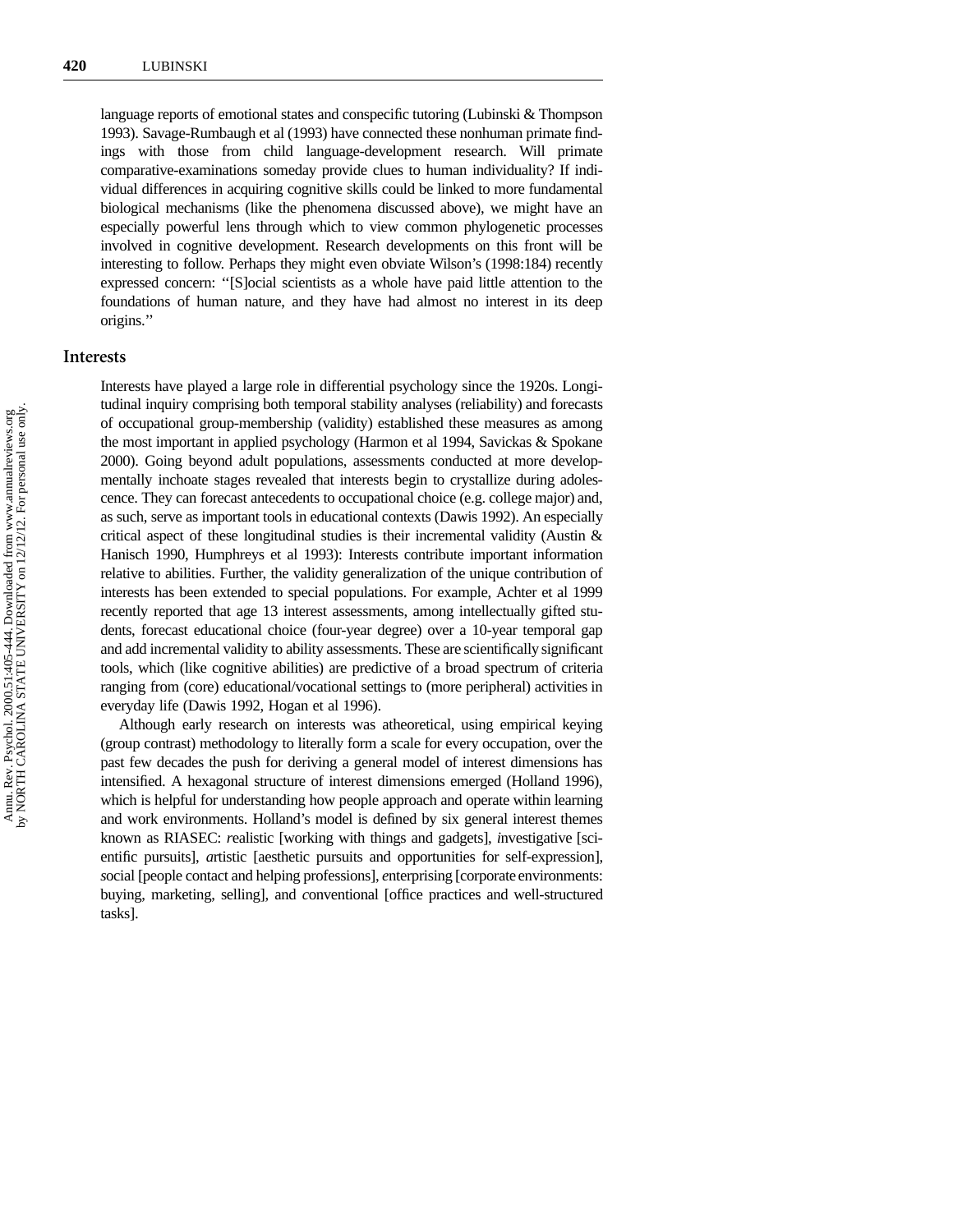While RIASEC is not embraced by everyone (Gati 1991), it is the most popular model available and, like the hierarchical organization of human abilities and personality's five-factor model (discussed below), innovative frameworks will need to be measured against it. RIASEC has emerged repeatedly in large samples (Rounds & Tracey 1993, Tracey & Rounds 1993), and its generalizability has held up crossculturally (Day & Rounds 1998). RIASEC is organized around Holland's (1996) calculus assumption, which states that adjacent themes are most highly correlated, and opposite themes least correlated. Prediger (1982) has argued that Holland's model can be reduced to two relatively independent dimensions: people versus things, and data versus ideas. The former runs from Holland's social (people) to realistic (things) themes, whereas the latter runs perpendicular to people versus things splitting enterprising and conventional (data) and artistic and investigative (ideas). Prediger's twodimensional model fits, as he maintains, within RIASEC, but most investigators feel that the parsimony achieved through this two-dimensional collapse does not offset the richness that is lost. Nevertheless, Prediger's work is important.

While the sexes do not appear to differ appreciably on data versus ideas, they routinely differ by a full standard deviation on people versus things (females tend to gravitate toward the former, males toward the latter). For example, Lippa (personal communication) computed all the effect sizes (female minus male) in his interesting multi-study article on the people versus things dimension (Lippa 1998). For all three studies, effect sizes were  $\geq 1.20$  on people versus things. This is typical, reflecting perhaps the largest of all sex differences on major psychological dimensions.

To be sure, there are more specific interest dimensions beyond RIASEC that carry psychologically significant import [religiosity being a noteworthy example (Waller et al 1990; see also Harmon et al 1994, Savickas & Spokane 2000)]. Nevertheless, RIASEC constitutes a cogent outline of this important arena of psychological diversity. Interestingly, like the constituents found in the hierarchy of human cognitive abilities, antecedents to RIASEC may be traced over many decades. RIASEC exemplifies how, through careful research (including cross-cultural inquiry), the nature and organization of an important domain can be successively clarified. Guilford (1954), for example, examined and discussed very similar structures: mechanical, scientific, aesthetic expression, social welfare, business, and clerical. Holland's (1996) model stands on the shoulders of much that has gone before it.

As in our earlier discussion of range truncation (Olympic athletes), the most important dimensions for steering individuals to specific opportunities and settings are often uniformly high. With respect to forecasting continuous work-related criteria, range truncation among incumbents may generate equivocal empirical findings. So, with respect to predicting job satisfaction,

A number of explanations can be advanced to account for the mixed results found for interests. If . . . subjects of follow-up studies were the survivors of a selection process, one might infer that in this process, the dissatisfied would have tended to leave, whereas the satisfied—and satisfactory—would have tended to remain. The restriction of range that would result could contribute to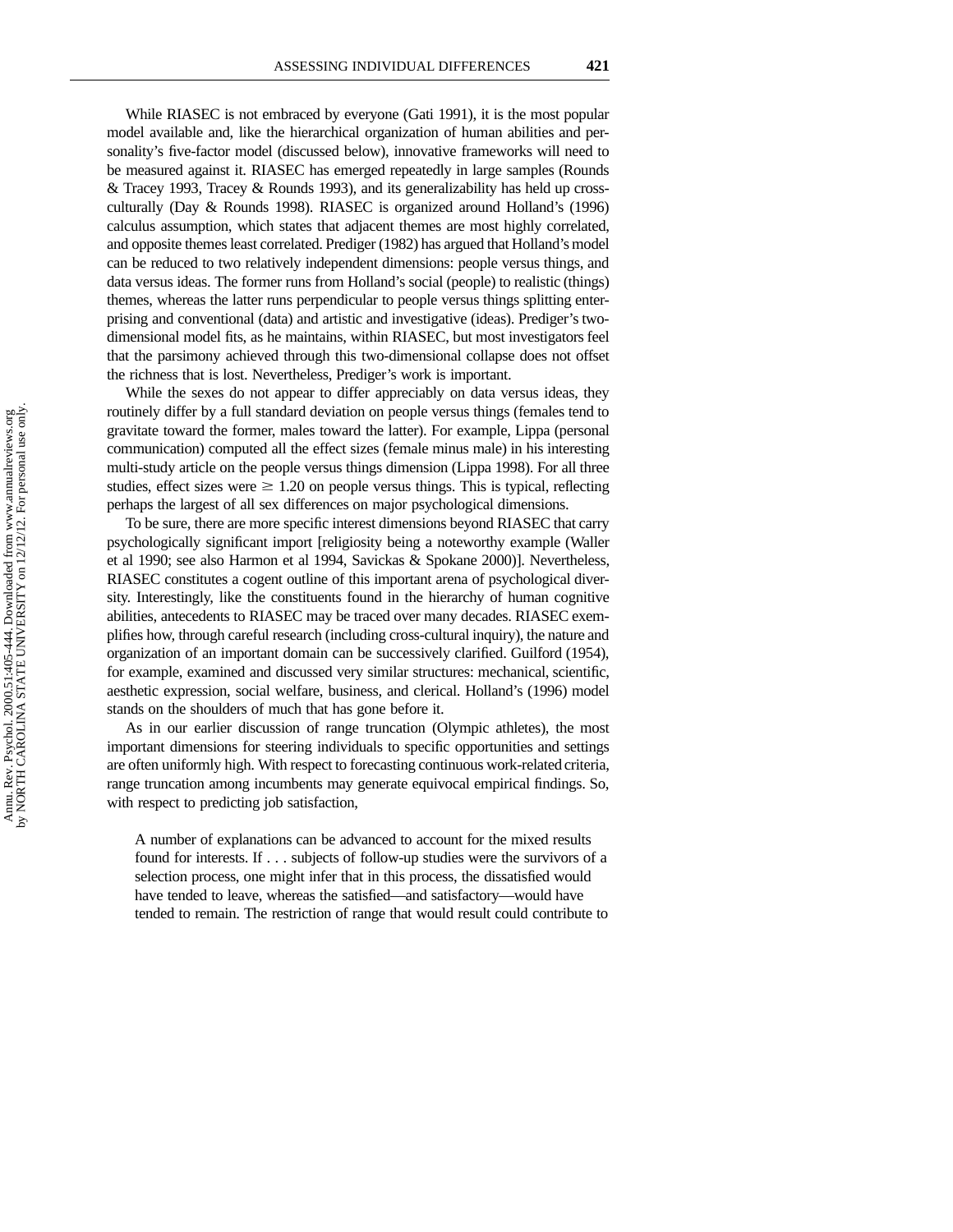the lowering of the true correlations. Unfortunately, the means and standard deviations of variables frequently go unreported so that a straightforward check on this simple explanation is often thwarted (Dawis 1991:851–52).

Indeed, psychological research would be more informative if it routinely described samples with means and standard deviations on major dimensions of abilities, interests, and personality for purposes of ecological validity. Doing so would reveal that some perplexing findings stem from nonrepresentative sampling.

#### **Personality**

A consensus has emerged on the major personality dimensions, but it is more opaque than for cognitive abilities and interests. Although the dimensions reviewed here appear relatively independent of abilities and interests (Ackerman 1996, Ackerman & Heggstad 1997), it is something of a misnomer to reserve the term ''personality'' for them. One could argue that abilities and interests are salient aspects of personality. (Cattell [1971], for example, thought so.) Like garden-variety personality measures, abilities and interests are enduring features of one's psychological make-up (Bouchard 1997, Rowe 1994, Scarr 1996). A complete understanding of one's character or reputation (Hogan et al 1996) is incomprehensible without them. Thus, while thinking about personality, it is important to keep in mind the wisdom of the great counseling psychologist, Roe, whose words are as true today as they were when she published them:

I have become more and more convinced that the role of occupation in the life of the individual has much broader psychological importance than has generally been appreciated. I believe that psychological theory could profit greatly from the kinds of satisfactions that can be found in work. This is as true for developmental theory as it is for motivational theory . . . If one wishes to understand the total psychology of any person, it is at least as important to understand . . . occupational behavior as it is to understand . . . sexual behavior. (They are not unrelated.) . . . The fact is, of course, that one can start with any facet of human behavior and work through it to the 'total personality' (1956:vi).

With this in mind, and acknowledging that some of the best contemporary evidence for the scientific significance of broad dimensions of personality is found in predicting vocational criteria (Hogan et al 1996, Hough 1997), an examination of recent advances in personality follows.

*The Big Five* The intensity of work on the dimensionality of personality during the 1980s and 1990s is comparable to that of validity generalization in abilities during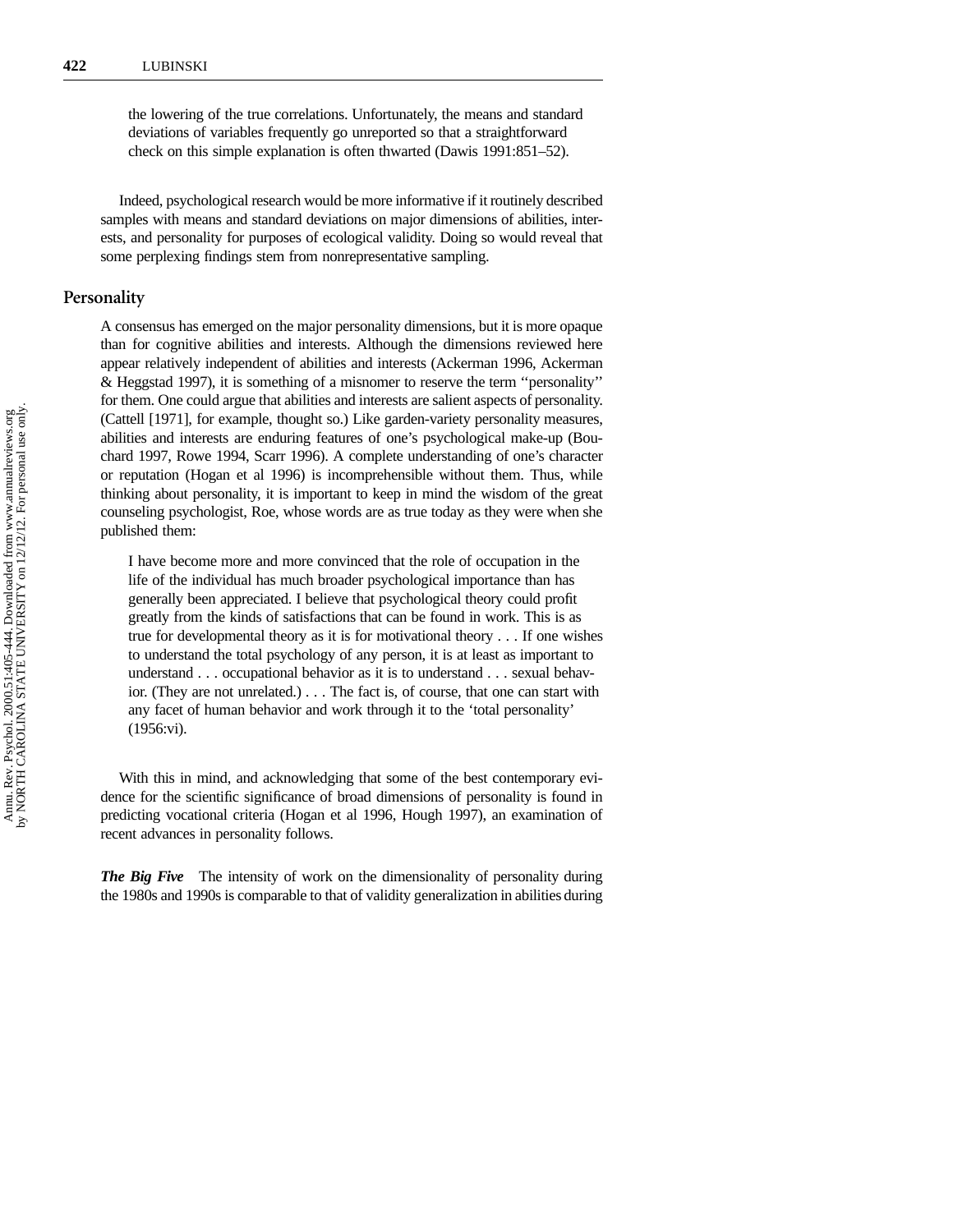the 1970s and 1980s. This work has been productive. For the most part, examinations of personality have followed the ''lexical'' approach suggested by Galton (1884), namely, that important dimensions of human behavior will be encoded in natural language for economy of thought. Hence, the dictionary, when systematically examined, should prove an invaluable source for identifying personality characteristics (Allport & Odbert 1936). A working model of descriptors from the dictionary is available: the ''big five'' (McCrae & Costa 1997) [but see Block's (1995a) ''contrarian view'' and replies from Costa & McCrae (1995) and Goldberg & Saucier (1995), and Block's (1995b) rejoinder].

Labels for the big five have varied, but include Extraversion (surgency, positive emotionality), Neuroticism (anxiety, negative emotionality), Agreeableness (antagonism reversed), Conscientiousness (will to achieve), and Openness (culture, intellect). Like abilities and interests, these five generic factors have a long history in psychology. For years, they were simply referred to as ''Norman's five,'' following Norman's (1963) seminal treatment. However, the same dimensions surfaced at least 50 years ago (Fiske 1949) and were subsequently supported by large-scale analysis of military samples (cf Tupes & Christal 1992, initially published in 1961). It should be noted that Eysenck (1995) felt that conscientiousness and agreeableness can be combined to form his psychoticism (reversed) dimension, thus supporting his preference for a three-dimensional model (the ''big three''): extraversion, neuroticism, and psychoticism.

*The Big Seven* Waller (1999) has traced decisions concerning the item pool that Allport & Odbert (1936), Cattell, and Norman considered relevant to ''authentic traits.'' Subsequent investigators who consulted Allport and Odbert's categorical lists apparently excluded practically all evaluative terms from efforts to develop scales of the basic dimensionality of personality. Terms such as special, important, immoral, disloyal, and nasty were not routinely examined in attempts at mapping personality.

For several years now, Tellegen and Waller have studied evaluative terms by systematically sampling from the dictionary (Tellegen 1993, Tellegen & Waller 2000, Waller 1999). They have a questionnaire purporting to assess evaluative traits and the Big Five dimensions (Tellegen et al 1991). Their analysis appears to warrant seven dimensions: the big five and Positive and Negative Valence. Positive Valence depicts a dimension with positive loadings on ''outstanding,'' ''first-rate,'' ''excellent," "remarkable," which form a continuum from ordinary-to-exceptional, or common-to-impressive. Negative Valence is captured by terms such as ''cruel,'' ''evil,'' ''wicked,'' and ''sickening,'' which portray a continuum from worthy-to-evil, or decent-to-awful. These two dimensions have held up cross-culturally (Almagor et al 1995, Benet & Waller 1995). Because these highly evaluative terms were prematurely jettisoned from empirical analyses until recently, there has not been an opportunity to demonstrate their importance.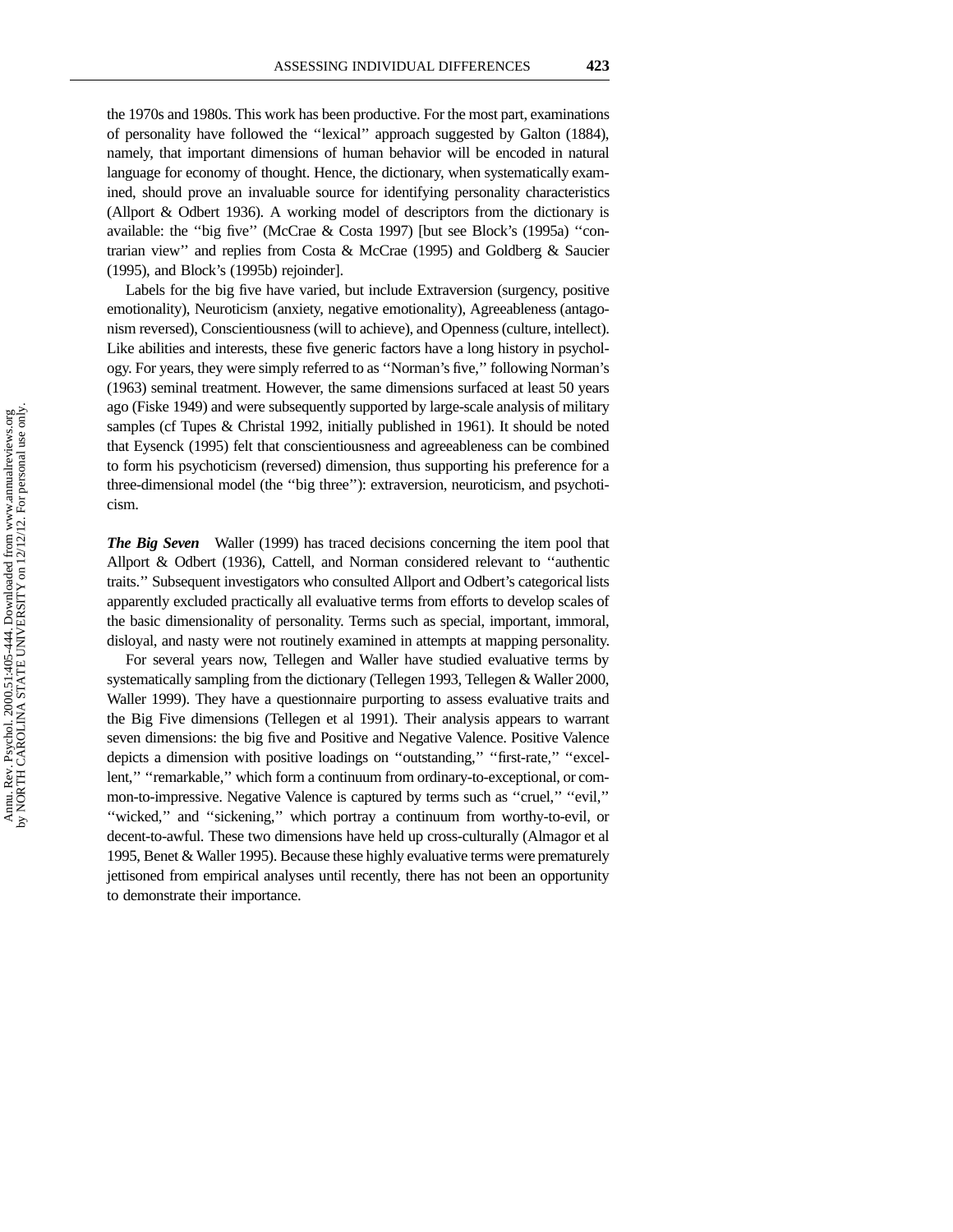*Interpretation and Future Directions* Tellegen (1993) has suggested that major dimensions of personality have adaptability import. Individual differences reflect one's ''preparedness'' or ''tuning'' to affordances in the social landscape (see also Snow 1991). Tellegen's (1993) big seven studies motivated him to adopt somewhat different labels (with the following interpretations). ''Positive and Negative Valence reflect primal readiness to encode power and evilness; Positive Emotionality and Negative Emotionality reflect built-in responsiveness to signals of emotion and emotional-temperamental dispositions; and Dependability, Agreeability, and Conventionality (vs. Unusualness) reflect protoscientific propensities to encode a person's predictability, controllability, and comprehensibility, respectively'' (1993:126). Tellegen also has advanced the idea that we consider these ''folk concepts'' as distinguished from psychological concepts advanced to describe or explain psychological phenomena and processes. Recent advances have placed personological inquiry into the broader context of evolutionary theory (Hogan & Hogan 2000).

# **CONSTELLATIONS**

Hogan et al (1996) have recently cautioned against examining personality dimensions individually because the manner in which each operates depends on the full constellation of personal characteristics. Two extroverts will operate quite differently, for example, if their standings on conscientiousness are diametrically opposed. The point is well-taken, but the evidence indicates that we should move beyond Hogan et al's (1996) recommendation (sound as it is) and intermingle cross-domain attributes. Like contrasting constellations of personality attributes, similar interest and ability patterns often produce markedly different phenotypes as a result of differences on dimensions from other classes. The paths traveled by two spatially gifted students are likely to be quite distinct if, for example, they occupy contrasting locations on ''people versus things.'' Assuming that more comprehensive assessments will enhance psychological theory and practice, some approaches that go beyond domain-constrained treatments follow.

#### **Intellectual Development**

Ackerman (1996, Ackerman & Heggstad 1997) has proposed an intriguing model of adult intellectual development that orchestrates abilities as process, personality, and interest dimensions simultaneously to describe changes in cognitive content and processes throughout the life span. Content denotes the pedagogical aspects of learning (knowledge), whereas process is more restricted to power of intellect [or e.g. working memory capacity (Carpenter et al 1990, Kyllonen & Christal 1990), perhaps a modern conceptualization of Spearman's (1927) mental energy]. Ackerman's theory is called PPIK, for intelligence-as-process, -personality, -interests, and -knowledge. Interests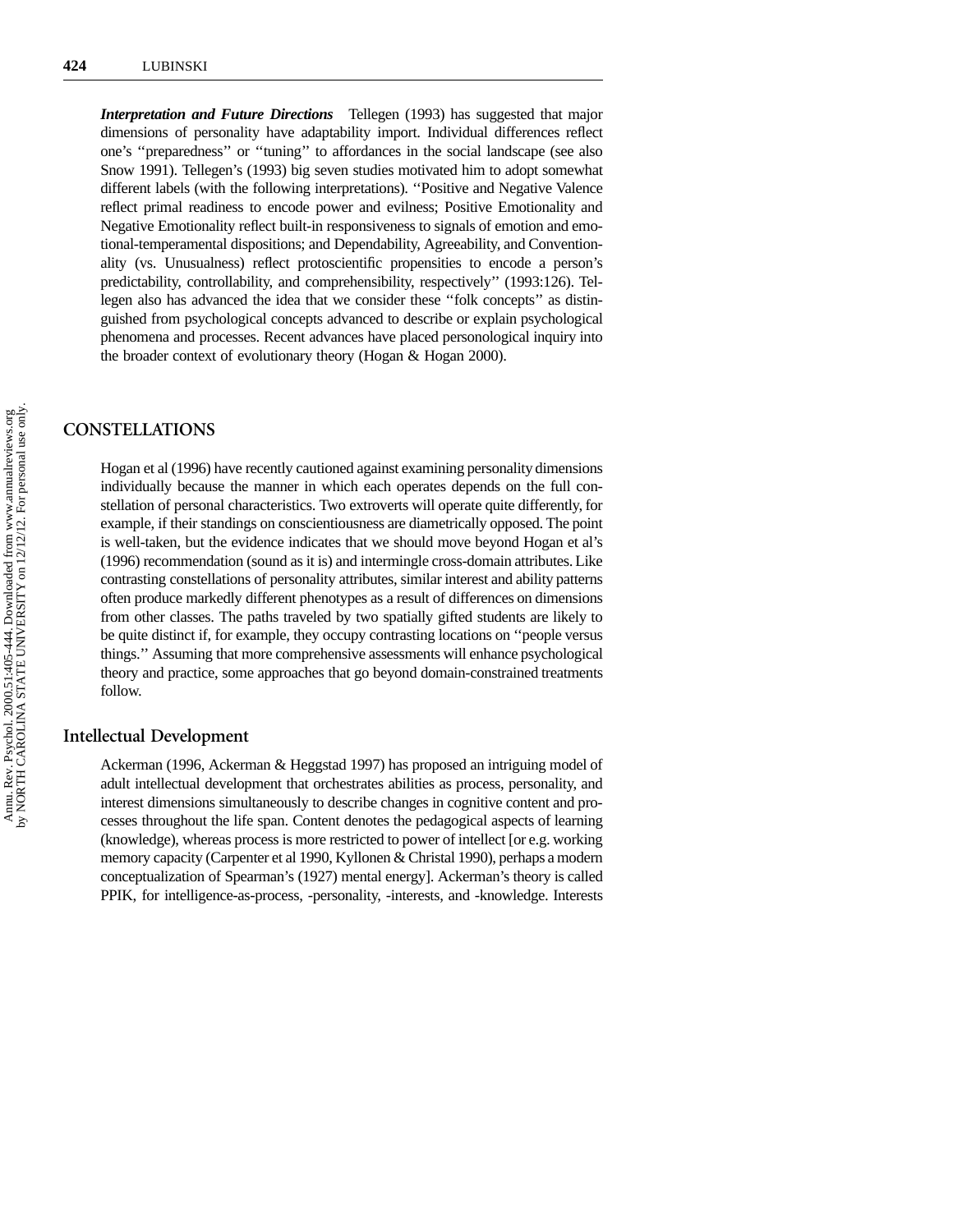and personality attributes channel the development of knowledge structures down different paths, for example, CP Snow's (1967) two intellectual cultures, while intelligence-as-process determines the complexity and density of the knowledge assimilated. Ackerman's approach is reminiscent of Cattell's (1971) early formulation of investment theory, where fluid abilities are invested in the development of crystallized abilities as a function of nonintellectual personal attributes. Intellectual bodies develop from a common multidimensional core (abilities, interests, and personality) that are seemingly quite generic cross-culturally (Carroll 1993, Day & Rounds 1998, McCrae & Costa 1997).

This model provides an insightful basis for uncovering why individuals with similar cognitive profiles can, and frequently do, vary widely in their knowledge base or ''crystallized abilities.'' Ackerman (1996, Ackerman & Heggstad 1997) has compiled ability/interest, ability/personality, and interest/personality correlates to support PPIK. Analysis has distilled four across-attribute (ability/interest/personality) trait complexes. They are social, clerical/conventional, science/math, and intellectual/cultural. Intellectual/cultural, for example, reflects light correlations between verbal ability and aesthetic and investigative interests, whereas science/math reflects light correlations between math/spatial abilities and realistic, investigative and social (reversed) interests. The psychological import behind these trait complexes is similar to Snow's  $(1991)$  aptitude complexes (ability  $+$  interest constellations for classifying educational treatments), and Dawis & Lofquist's (1984) taxons (ability  $+$  preference constellations for conceptualizing transactions between individuals and work environments; see below).

PPIK might be especially relevant to contexts where knowledge is more important than intellectual processing abilities for predicting performance (Ericsson 1996). Examinations of expert performance (Rolfhus & Ackerman 1996), for example, have often revealed that the greatest difference between experts and nonexperts is in the richness and depth of the knowledge structures of the former. Ackerman also has developed a typical intellectual engagement (TIE) measure for assessing how much an individual is likely to invest in developing his or her intellectual abilities. However, this measure tends to covary more deeply with humanistic than scientific knowledge domains (Ackerman 1996). Therefore, multiple TIE measures might be required to capture the multiple motives involved in developing intellect. Perhaps distinct TIE should be developed for each PPIK trait complex. Given that the current TIE is primarily relevant to the humanities, a more descriptively apt label might be ''TIEverbal/humanistic'' (for trait complex: intellectual/cultural). A TIE measure focusing more on nonverbal ideation might better forecast development in more technical domains: ''TIE-science/math'' (for trait complex: science/math).

What one knows (knowledge) and how sophisticated one is at manipulating what one knows (thinking) are ostensibly two different things. Yet, with respect to measurement operations, content and process (knowledge and thinking) always have been inextricably intertwined (Roznowski 1987). As Ackerman (1996:245) remarks: ''[A]n individual can strive for breadth of knowledge or depth of knowledge, but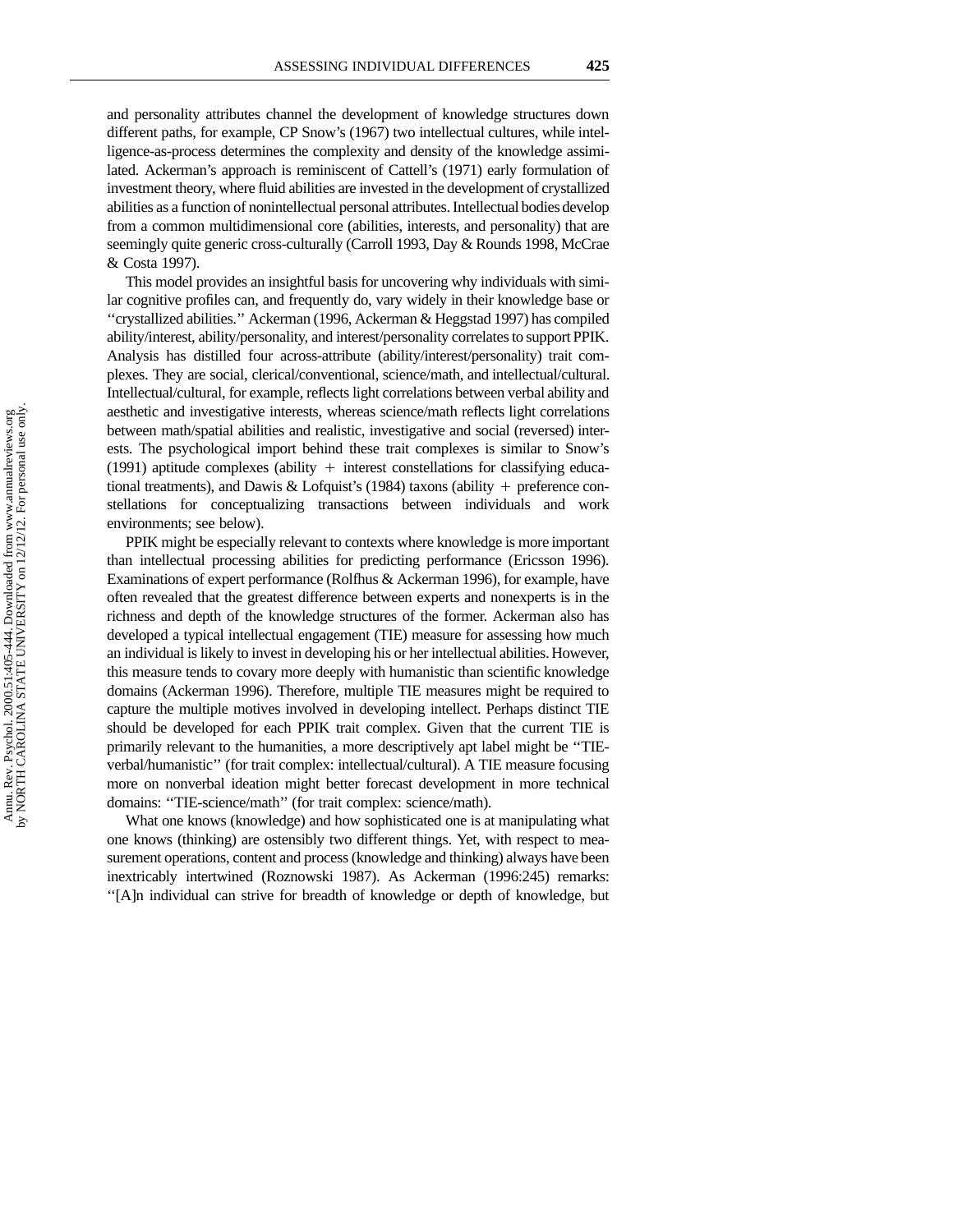there is a trade off between these two orientations. Only the most exceptional intellectual talent will allow for high levels of knowledge domain depth and breadth.'' Does ''exceptional intellectual talent'' primarily stem from one dimension or two? Perhaps breadth and depth combine to map *g* in a manner analogous to area; or perhaps speed should be added to assess this central dimension akin to measuring volume? It seems as though we always return to Spearman's *g* in one way or another—a dominant dimension whose scientific significance is central. These observations notwithstanding, PPIK clearly takes an important step forward in conceptualizing the nature of intellectual development.

#### **Vocational Adjustment**

Are you able to do it? Are you happy doing it? Throughout most of this century, in one form or another, vocational psychologists have been asking clients these two questions. Often data were collected to help clients whose reactions were initially uncertain or unclear. Dawis & Lofquist (1984, Lofquist & Dawis 1991) developed a system to conceptualize vocational adjustment and counseling, the theory of work adjustment (TWA). TWA is helpful for understanding why abilities and interests show incremental validity relative to each other in learning and work settings. Katzell (1994), reviewing volumes one through three of the *Handbook of Industrial and Organizational Psychology,* used TWA as an integrative framework to synthesize research literature in I/O psychology. TWA has been applied to designing learning environments throughout the life span (Lubinski & Benbow 2000), and the *Journal of Vocational Behavior* (1993) has a special issue on TWA.

TWA is predicated on two dimensions: satisfaction and satisfactoriness. Satisfaction is a function of the correspondence between a person's preferences (needs, interests, and values) and the rewards offered in a particular occupational setting or career path. Satisfactoriness is determined by the correspondence between one's abilities and the competency requirements needed for effective performance in a given occupation. Equal emphasis is placed on assessing the individual and the environment; both are assessed in commensurate terms; and, when a high degree of correspondence is achieved across both dimensions (i.e. the individual is feeling satisfied and is performing satisfactorily), a symbiotic relationship develops to sustain the joint person-environment interaction. When satisfaction is high but satisfactoriness is low, the environment is likely to terminate the relationship; when the inverse occurs, the person is more likely to break off the relationship.

TWA uses the term ''taxon''—akin to Ackerman's ''trait complexes'' and Snow's ''aptitude complexes''—to depict ability-preference constellations related to differential performance and enjoyment outcomes within the world of work. Supporting data are found in two books (Dawis & Lofquist 1984, Lofquist & Dawis 1991), as well as throughout the applied psychological literature examining how ability/ preference constellations fit into relatively well-defined ecological settings (e.g. educational tracks, military classification systems, occupations). As Katzell (1994:13) noted, ''[a]though not derived specifically from the theory, there have been many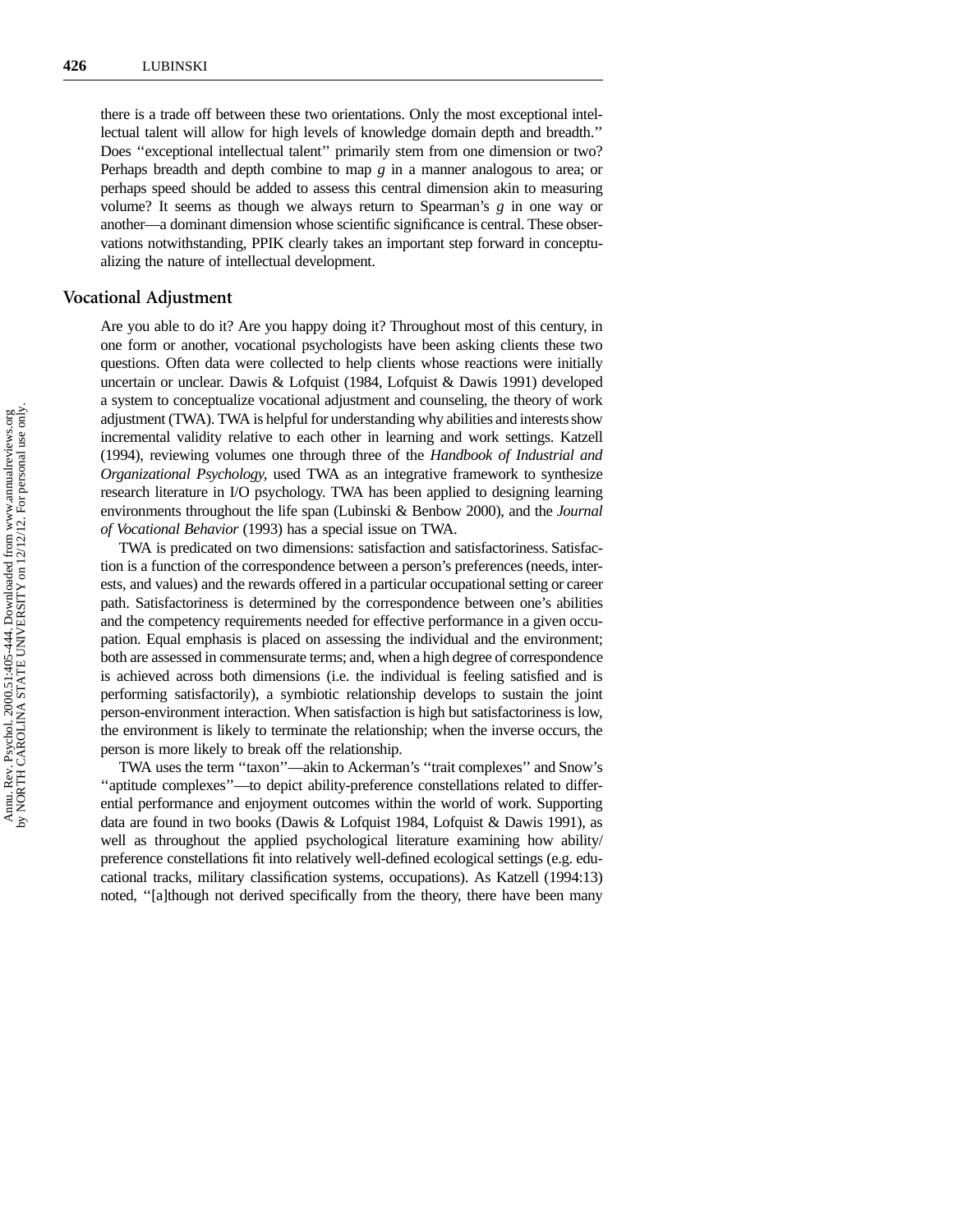practical applications of parts of it in industry, such as the prediction of turnover from job satisfaction and the matching of ability with job requirements to predict performance.'' Support for TWA's validity is seen in positive results for Schneider et al's (1995) attraction-selection-attrition (ASA) model and the gravitational hypothesis (Dunnette 1998, Wilk et al 1995, Wilk & Sackett 1996). The basic idea is that people select environments congenial to their personal attributes and style of life and migrate from those that are not good fits.

#### **Work Performance**

The opening sentence of Schmidt & Hunter's (1998:262) review of 85 years of research on selection methods in personnel psychology is consistent with the desire of applied psychologists to uncover longitudinally stable dimensions: ''From the point of view of practical value, the most important property of a personnel assessment method is the predictive validity.''

Work performance is an important area of applied psychology, not only in terms of a society's economic well-being in internationally competitive markets, but also in terms of the emotional and physical well-being of citizens within a society (Hunter & Schmidt 1996, Schmidt & Hunter 1998). For a poignant example, see Hunter & Schmidt's (1996) powerful and compelling illustration of factors associated with the time it takes to catch a rapist (measured in number of crimes committed). Huge individual differences are found between competent and excellent police officers, in the effectiveness of their work and how expeditiously justice is served. When consulting with legal officials, Hunter & Schmidt point out that lawyers frequently appreciate individual differences between competent and poor workers, but they have a rather poor appreciation of differences between competent and exceptional workers.

Laypersons are unaware of the two primary ways to assess individual differences in performance: dollar value of output and percent of mean output. At minimum, the standard deviation of the dollar value of output across individuals has been found to be 40% of the mean salary of the job. Hence, if the average salary for a job is \$50,000, the standard deviation of employees' dollar-value output is \$20,000. The difference, therefore, between above*-*average workers (e.g. one standard deviation above the mean) and below-average workers (e.g. one standard deviation below the mean) would be:  $$70,000 - $30,000 = $40,000$ . Work performance measured as a percentage of mean output would be estimated as follows: An employee's output would be divided by the output of workers at the 50th percentile and then multiplied by 100. The standard deviation of output as a percentage of average output is moderated by job level. Schmidt & Hunter's (1998) review found that percentage to be around 19% for unskilled and semi-skilled jobs, 32% for skilled jobs, and 48% for managerial and professional jobs. There is an old saying in applied psychology: For a difference to be a difference it must make a difference.

In view of these important differences, uncovering predictors to model work performance has attracted much attention. This was anticipated in Lerner's (1983) discussion of ''human capital.'' Research has added to validity generalization studies of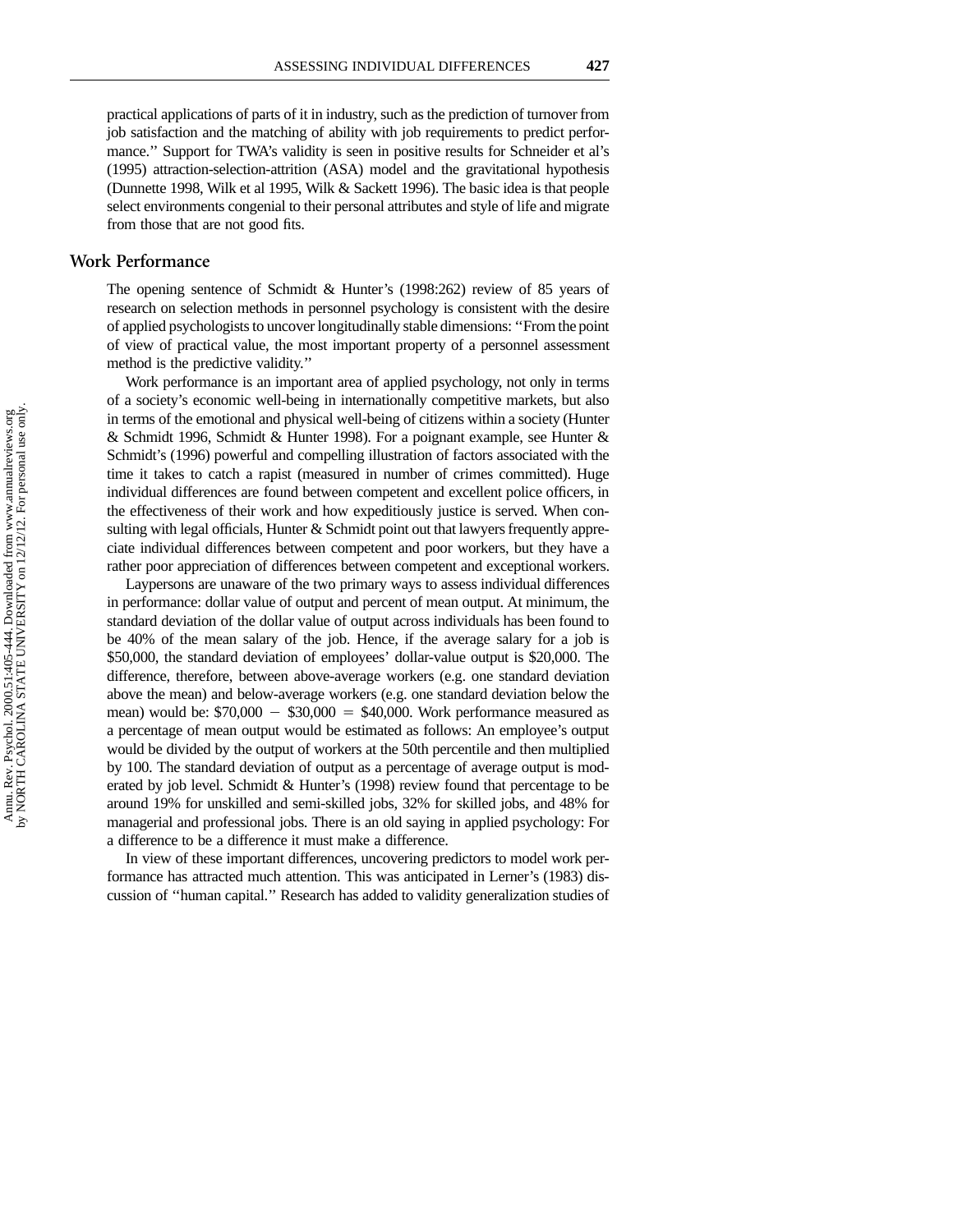the past two decades by combining personality measures with abilities. Conscientiousness, for example, adds incremental validity with probably as much breadth (but not quite as much depth) as general ability measures to predictions for many occupations. The longstanding belief that personality measures do not contribute to individual differences in work performance is not true. Increments for personality measures typically range between 0.05 and 0.15, which may seem small when contrasted with what ability constructs offer, but their economic and social gains are huge. Moreover, the troubling group differences on abilities reviewed earlier are not found on these measures, so personality measurement has the potential to minimize adverse impact. There are, however, differences in opinion on how best to carve up personality for predicting work performance (Hough 1997). Nevertheless, there is widespread agreement that increments in predicted performance beyond ability are achievable through personality assessment. These increments are especially evident when studying peak performance.

#### **Creativity and Eminence**

A number of dimensions relevant to creativity have been identified. Interestingly, they are similar to Galton's (1869) necessary ingredients for eminence. Investigators operating within frameworks distinct from differential psychology have confirmed many of these (Gardner 1993). A deeper appreciation of this area is gleaned by combining the differential psychology of Eysenck (1995) with the work of Gardner (1993) and Simonton (1990, 1994). These treatments are not incompatible and, in many respects, the latter two attach idiographic flesh to the normative skeleton outlined by Eysenck (1995). They also enlarge classics such as Roe's (1953) *The Making of a Scientist* and Zuckerman's (1977) *Scientific Elite.*

Galton defined genius (the ultimate label for one's track record of creative accomplishments leading to eminence) in terms of reputation: ''those qualities of intellect and disposition, which urge . . . acts that lead to reputation, I do not mean capacity without zeal nor zeal without capacity, nor even a combination of both of them without an adequate power of doing a great deal of very laborious work. But I mean a nature which, when left to itself, will, urged by an internal stimulus, climb the path that leads to eminence, and has the strength to reach the summit—one which, if hindered or thwarted, will fret and strive until the hindrance is overcome . . . " (1869:33).

For criterion measurement, Eysenck (1995) and Simonton (1990, 1994) have adopted Galton's view for calibrating eminence. In Simonton's (1990) investigations into the psychometric properties of reputation assessments (using informed judges), he has reported internal consistency reliability coefficients  $>0.85$  for artistic distinction, philosophical eminence, and scientific fame.

The dispositional package that Galton outlined is in agreement with modern views, although Galton went too far in attributing eminence almost exclusively to personal attributes. Today, spectacular forms of creativity, like lesser forms, are seen as con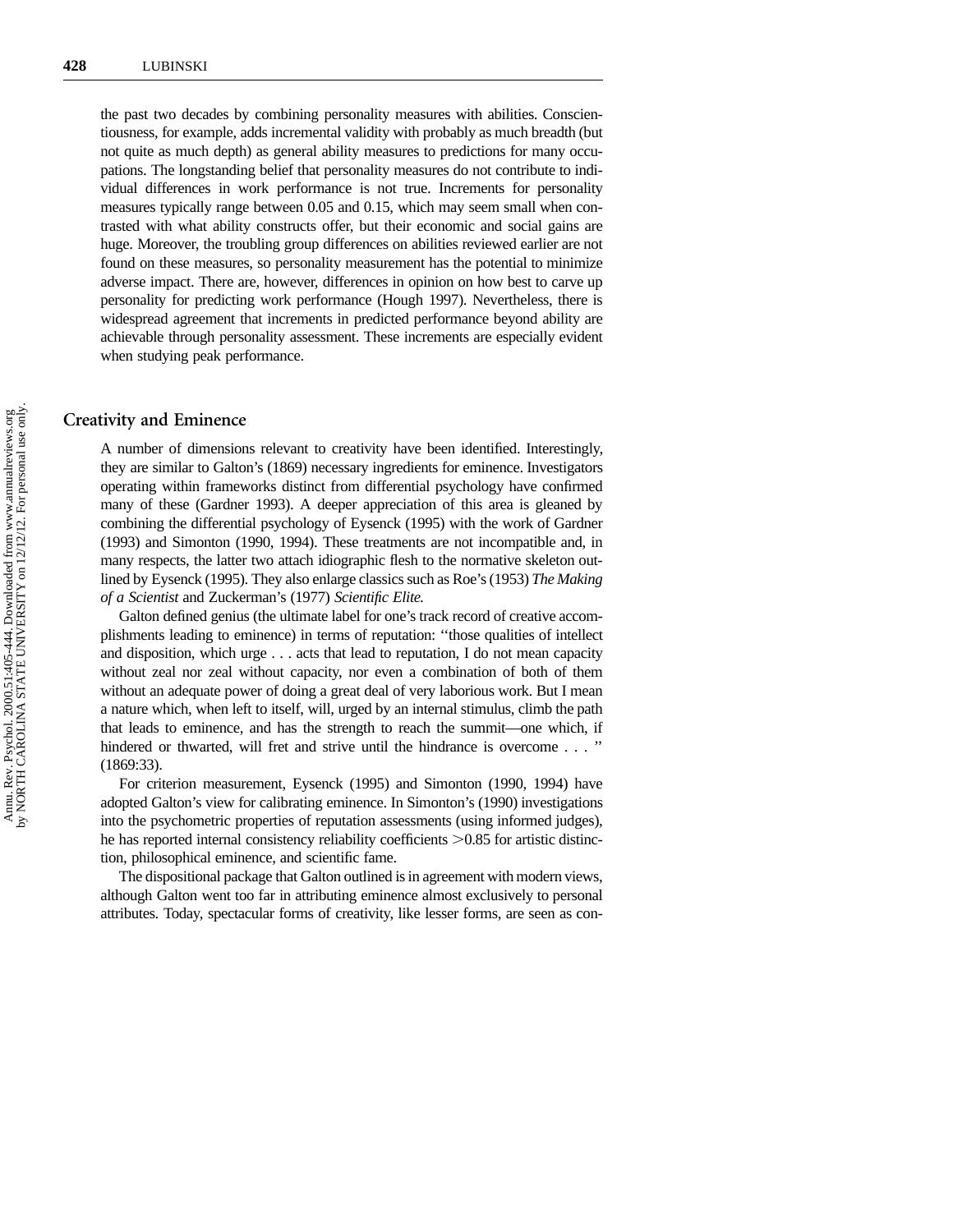fluences of endogenous and exogenous determinants, rather than primarily the former. Cultural factors and the zeitgeist play critical roles.

What attributes predict eminence? The personal attributes of individuals at the top of their respective domains include the anticipated (ability  $+$  interest) constellations (aptitude complexes, trait complexes, and taxons) that distinguish individuals in their chosen domain or profession from the general population. However, more intense abilities are characteristic (and more is better) (Benbow 1992). For example, extraordinary engineers and physical scientists possess pronounced quantitative-spatial abilities and interests in investigative and realistic pursuits, whereas humanists possess higher verbal abilities, relative to nonverbal abilities, and preferences for artistic and social arenas. Yet, what appears to move the highly creative apart from their peers is their passion for work. They are exceptional in their industriousness and perseverance; they tend to be almost myopically fixated on work. This is something wellknown among academic scientists who train academic scientists (cf Wilson 1998:56). (Edison's familiar 1% inspiration 99% perspiration also comes to mind.) The sheer amount of time devoted to their area of excellence is one of the most exceptional things about them. Zuckerman's (1977) account of the extraordinary efforts that Nobel Laureates displayed to reach the right teachers (who were almost always Laureates themselves) supports this.

On the other hand, some antecedents contributing to the enormous energy reserves of certain individuals are not necessarily positive. For example, Jamison (1993) has observed a higher incidence of manic-depressive disorders among creative writers and artists. Jensen (1996) has discussed other endogenous factors pertinent to cortical stimulation, for example, blood serum urate (a cortical stimulant) level (SUL). Interestingly, SUL covaries positively with achievement. Eysenck (1995) focuses on other neurochemical underpinnings posited to give rise to ''zeal'' (Galton 1869).

In part because of the intensity with which these individuals approach their work, the highly creative, as a group, are also known to be difficult in interpersonal relationships, socially harsh, and abrasive. Gardner (1993) has discussed the ''casualties'' surrounding these individuals as they steadfastly focus on their work to the exclusion of other aspects of life. He discusses the ''mixed blessings'' associated with being close to such individuals. This supports Eysenck's (1995) view that the highly creative are, on average, high on trait psychoticism (or conscientiousness  $+$  agreeableness in reverse). Following Eysenck, this, among other things, enables the highly creative to look at things quite differently (unconventionally).

What appears to draw individuals toward particular environments, people, and opportunities is, in part, the personal attributes that they possess; but once in these arenas, what actually happens is contingent on opportunity. It might be helpful to construe dispositional antecedents to exceptional forms of creativity as ''emergenic phenomena'' (Lykken et al 1992), namely, the proper configuration of personal attributes [including the psychological endurance necessary for developing and maintaining exceptional performance (Ericsson 1996)]. When such constellations find supportive environments, then, and only then, does Galton's depiction hold. Jensen (1996) maintains that: genius = high ability  $\times$  high productivity  $\times$  high creativity.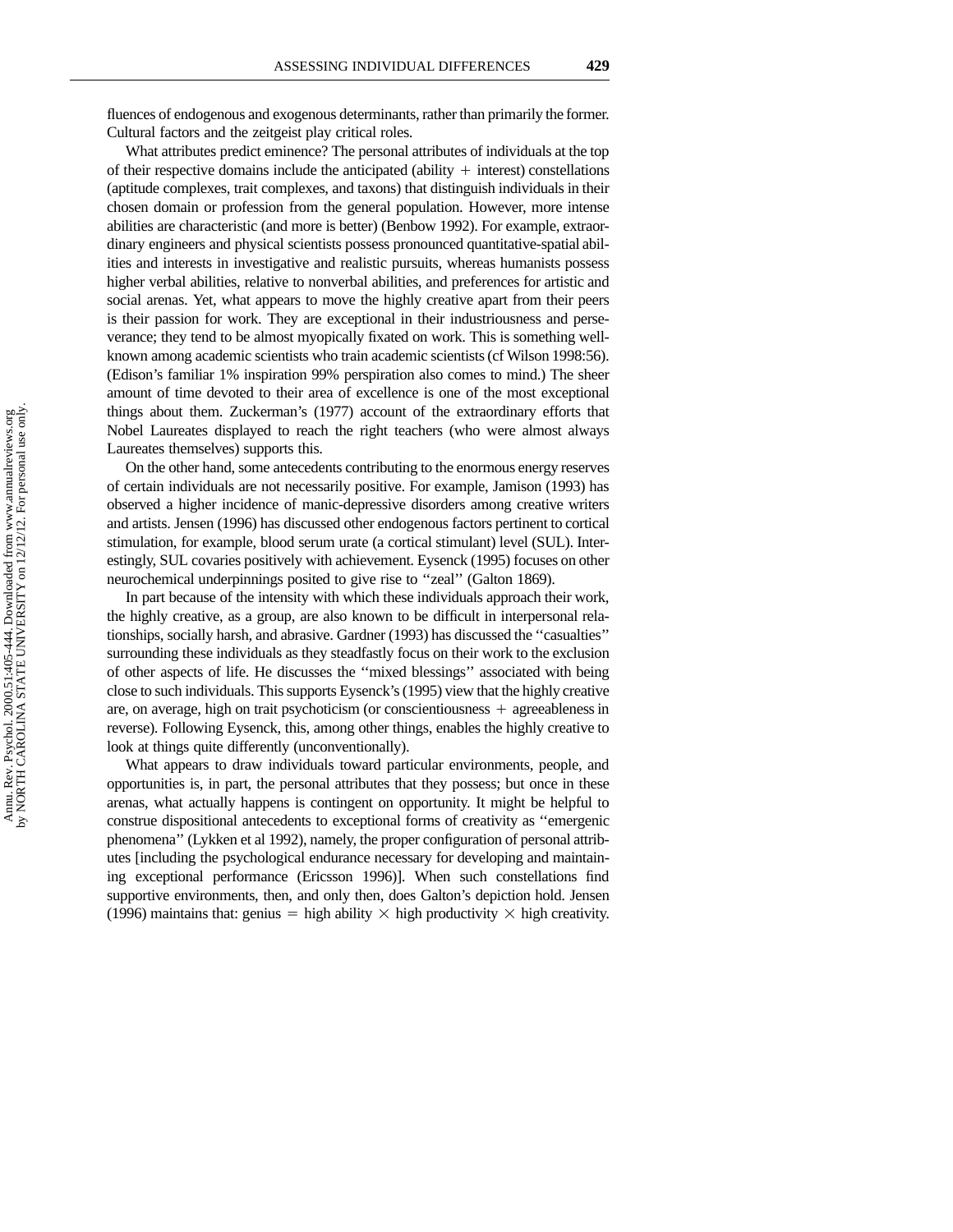Underpinning this equation, ability  $=$  information processing efficiency, productivity  $=$  endogenous cortical stimulation, and creativity  $=$  trait psychoticism (unconventional ideation). This suggests kinds of inquiry that must at least be entertained for understanding how products that change culture develop and, ultimately, how such achievements are best facilitated, as well as inadvertently suppressed.

#### **Crime**

When Cronbach & Meehl (1955) introduced construct validation, they exemplified the process by compiling a heterogeneous collection of findings all related to the psychopathic deviate (*Pd*) scale of the Minnesota Multiphasic Personality Inventory. How, they asked, could a scale developed to isolate criminals and delinquents from the general population also reveal elevated scores for: Broadway actors, high-school dropouts, deer hunters who accidentally shoot people, police officers, and nurses who were rated by their supervisors as not especially afraid of psychotic patients? (Note this was before wide use of psychoactive drugs, when patients routinely experienced frightening psychotic episodes.) *Pd* also covaries negatively with trustworthiness ratings. What underlying construct representation could possibly support this nomothetic span?

Two years later, Lykken (1957) published positive findings for what these groups have in common: Relatively speaking, they are fearless or in possession of a ''low anxiety IQ.'' Using a Pavlovian paradigm, Lykken showed that, as a group, hardened criminals, when contrasted with random samples of inmates, were ''retarded'' when it came to developing conditioned responses to neutral stimuli paired with shock. This has been replicated and studied in several laboratories, albeit with somewhat different labels and measures: ''socialization'' (reversed), ''danger seeking,'' or ''sensation seeking'' (Wilson & Herrnstein 1985, Lykken 1995).

As Lykken (1995) points out, however, being fearless does not prescribe a particular developmental path. This is the stock from which astronauts, poised law enforcement officials, firefighters on elite rescue teams, war heroes, and fighter pilots are grown. When coupled with other attributes and opportunities, being fearless can be an asset. However, it can also be a liability because it makes conventional socialization procedures difficult. For instance, when low fearfulness is combined with agreeableness  $+$  conscientiousness (reversed), a 75–90 IQ range, mesomorphic body build, and reared in an abusive crime-ridden environment, a high-risk liability emerges (Lykken 1995, Wilson & Herrnstein 1985). One of the handicaps faced by individuals within lower IQ ranges is a limited temporal horizon, a deficit in foreseeing temporally remote consequences of actions.

Fortunately, however, if Lykken (1995) is correct, a ''type like'' psychopath is relatively infrequent, relative to the proportion of individuals engaged in criminal behavior. He suggests that most criminal behavior stems from a larger group of individuals—sociopaths who, with proper parenting, could have been socialized away from a life of crime. He adds that, while the behavior genetic data are compelling (for the major individual-differences dimensions of his model), typical twin and adop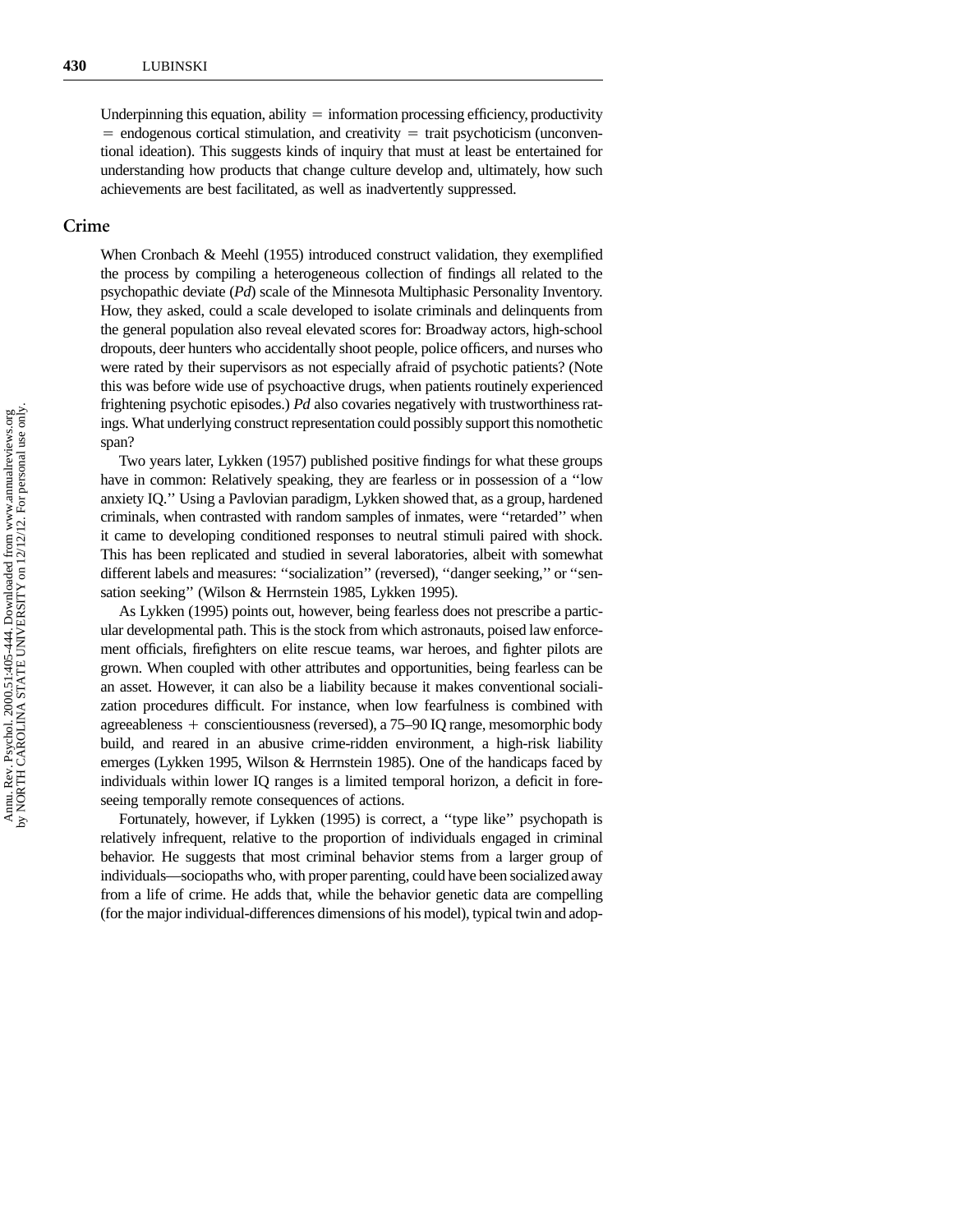tion studies do not include families deeply enmeshed in illegal activities. The behavior genetic studies are restricted to environmental ranges not abnormally deviant from the population norm. Lykken (1997) argues, however, that interventions are most likely to be effective in these maladaptive environments (but see Rowe 1997).

#### **Health Risk Behavior**

''If public health officials understood the characteristic behaviors, thoughts, and feelings of those young persons who engage in health-risk behaviors, they could be in a better position to design health campaigns and educational programs that would appeal to their target audience'' (Caspi et al 1997:1053). Repeatedly, longitudinal inquiry has uncovered the significance of individual differences in channeling the development of harmful maladies not only to the individual at risk (Gordon 1997, Lubinski & Humphreys 1997, Schaie 1996) but to others occupying their purview.

Like contemporary treatments of creative achievement and crime, contemporary discussions of health risk behaviors are related to ''delay of gratification'' phenomena, which can have multiple (ability  $+$  personological) antecedents. Outcomes emanating from both wise and unwise actions, and conscientious versus risky behavior, are often not precipitous. They frequently develop slowly over time to result in a life threatening condition, an ostensibly discrete arrest, or a seemingly effortless masterpiece. Short-lived behavioral episodes are often products of years of development. Just as the development of excellence is in part traceable to comprehending the temporally remote consequences of immediate practice, aspects of maladaptive behavior are due to a limited temporal horizon.

#### **Life Span Development**

Scarr (1992, 1996; Scarr & McCartney 1983) has drawn on three kinds of genotypeenvironment (GE) correlations distinguished by behavioral geneticists—active, passive, and reactive—to build a developmental theory of individuality. Her formulation builds on what differential psychologists have uncovered about the normative dimensionality of human variation (abilities, interests, and personality) to gain a purchase on the development of the idiographic particulars of each individual. Scarr's formulation fits well with treatments of how personal-attribute constellations (aptitude complexes, trait complexes, or taxons) serve to guide behavioral development down distinctive paths (Harris 1995).

Personal dispositions interact with the environment in three ways: (*a*) Passive GE correlations are in operation, for example, when the genetic antecedents for the development of verbal reasoning ability covary with the vocabulary size of rearing environments. Above average parents, for example, provide the genetic basis for complex verbal reasoning as well as a stimulating learning environment for its development. (*b*) Reactive GE correlations come about when children, because of their genetic differences, evoke different responses from their environment (e.g. when a painfully shy child attenuates the likelihood of spontaneous social/verbal engagement). (*c*)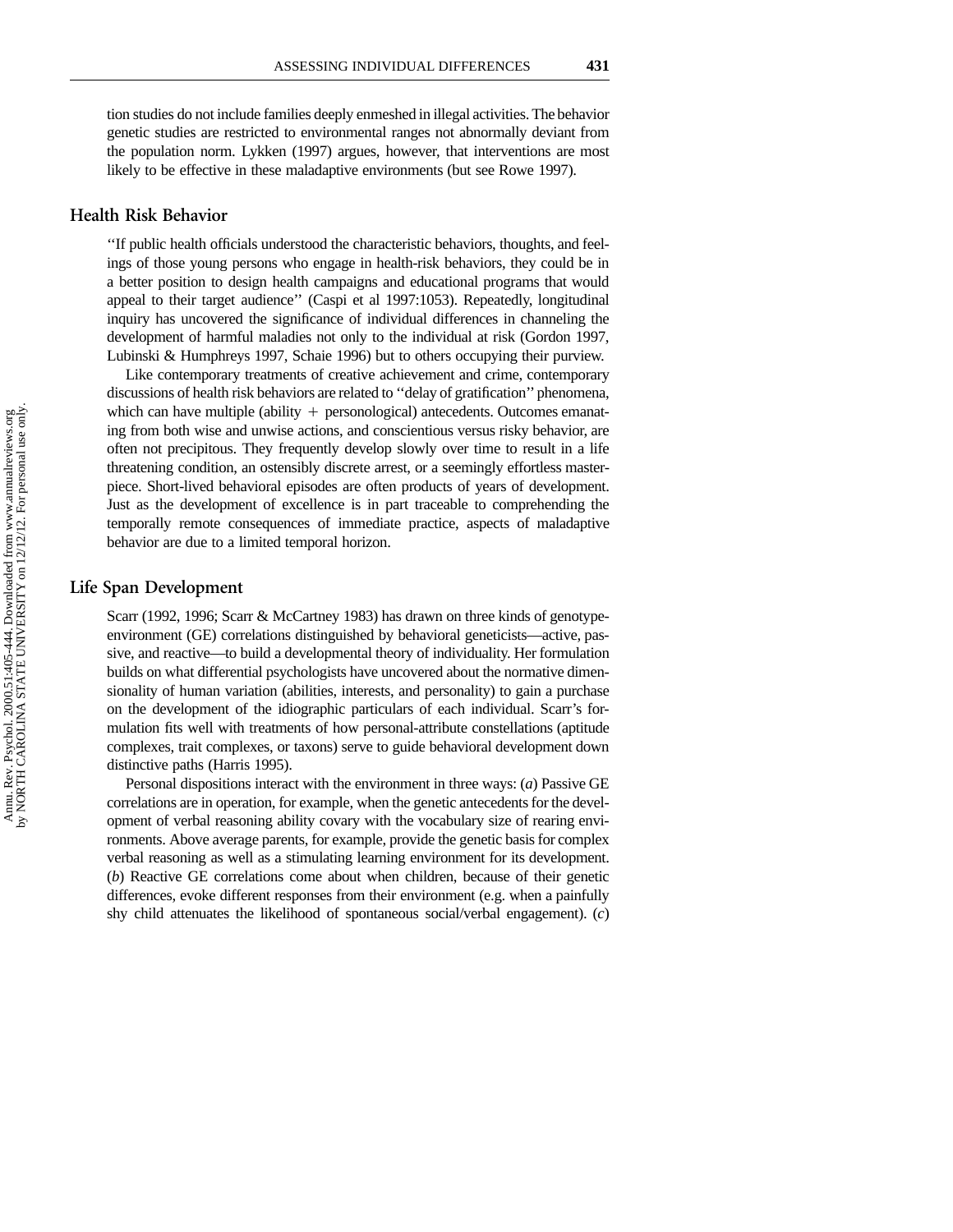Active GE correlations are produced when a person takes an active role in seeking out particular environments—for example, when children, at promise for achieving excellence in athletics or the performing arts seek out, through their own initiative, opportunities for athletic participation or musical instruction. This kind of GE interaction has been especially prominent in Scarr's recent writings, in which she has explicated how this mechanism operates in niche building.

Scarr maintains that people (especially as they mature) seek out or strive to create environments for themselves—environments that are congruent with their personal point of view and which, in large part, reflect their abilities, interests, and personality. Finding appropriate niches facilitates positive development, an idea that has been a longstanding supposition in differential psychology (Lubinski 1996). Scarr (1996) drew on this literature to offer recommendations for parenting. She suggests that children need and deserve supportive loving environments to ensure that they become happy individuals adjusted to the complexities associated with the demands of societal roles. However, she cautions parents against trying to shape children's enduring characteristics reflexively; instead, parents should tailor educational curricula and opportunities for positive development to the unique assets of each child's individuality.

#### **METHODOLOGICAL ISSUES**

#### **Causal Modeling**

In structural equation modeling, designs that omit key determinants of phenomena under analysis are called mis-specified (the term used to depict errors of omission) or neglected aspects. One compelling aspect of Herrnstein & Murray (1994) worth underscoring is their simultaneous examination of two putative causal sources (viz. general intelligence and SES). Many social scientists found the concurrent competition of these two factors unfamiliar, as the social science literature is replete with causal inference stemming from correlations between SES and important outcome measures (Bouchard et al 1996), but  $g$  is seldom assessed concomitantly in such designs.

#### **Causality and Confounds**

Removing (partialing out) SES from ability-performance correlations has been repeatedly criticized because general intelligence and SES share common antecedents (Bouchard 1997, Bouchard et al 1996). Meehl's (1970) ex post facto design is the general rubric for this methodological shortcoming. Yet, Murray (1998) has offered a clever methodology for untangling the causal influence of SES on ability-performance and ability-outcome functions. Using 15-year longitudinal data, Murray studied income differences between biologically related siblings (reared together) who differed in general intelligence. As ability differences between siblings increased, so did their income differences; moreover, these income differences mirrored those in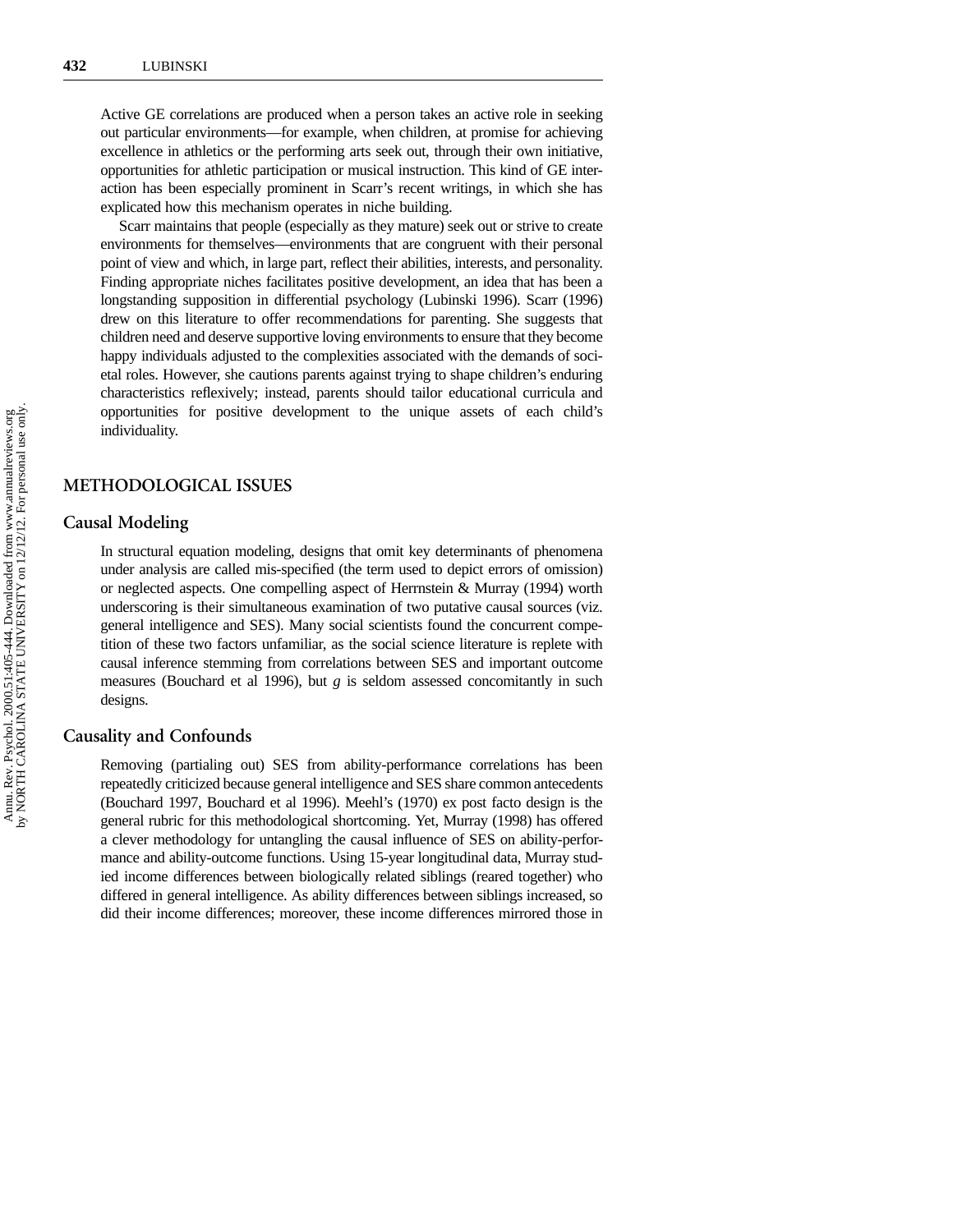the general population at similar ability ranges. This investigation corroborates a handful of studies using a similar control for family environment (Waller 1971).

#### **Total Evidence Rule**

The same year Burks (1928) published her landmark treatment on decomposing environmental and hereditary sources of variation, Ellis (1928) introduced psychologists to a more general refinement. ''The logicians point out that a cause of much incorrect thinking is what is known as the fallacy of *the neglected aspect.* Early students of certain diseases considered them to be due to hot weather or excessive rain—neglecting the activities of the fly or the mosquito in spreading the bacteria. Neglecting aspects of problems often hide variable agencies that must be understood before the problem can be solved'' (Ellis 1928:9). Subsequently, Carnap (1950) formalized this fallacy as the total evidence rule, which maintains that, when evaluating the plausibility of a particular hypothesis, it is imperative to take into account all of the relevant information (Bouchard 1997, Lubinski & Humphreys 1997). As commonsensical as this seems, it frequently is not done.

For example, investigators readily assume that the covariation between parent and child in abilities, interests, and personality is due to parent nurturing (cf Thompson's 1955 review of Hart & Risley 1994). Yet, biometric analyses reveal that covariation among broad individual differences approaches zero as adulthood is reached among biologically-unrelated siblings reared together. As unrelated individuals who were reared together grow older, they appear to ''grow apart'' (McCartney et al 1990), with respect to the attributes examined here. It appears that an inconspicuous cause, namely shared genetic make-up, is responsible for the phenotypic covariation between biologically related parents and children. Parents do, indeed, have an influence on their children with respect to the major dimensions reviewed herein; however, this influence is transmitted through a different reared-in mechanism than many presupposed. This is also supported by a variety of kinship correlates, such as finding that, on ''environmental measures'' (e.g. Home Observation for Measurement of the Environment (HOME): Plomin & Bergeman 1991), identical twins reared apart assess their reared-in home environments as similarly as fraternal twins reared together do (Scarr 1996). This is not to say that abusive environments are not detrimental to optimal development; recall Lykken's (1997) point about the kinds of families that are typically not found in biometrically informed psychological studies. What these studies do speak to, however, is that, overall, many families are functionally equivalent in terms of fostering the development of broad individual differences (Harris 1995, Hetherington et al 1994).

#### **CONSILIENCE**

In *Consilience: The Unification of Knowledge,* Wilson writes:

Today, the greatest divide within humanity is not between races, or religions, or even, as widely believed between literate and illiterate. It is the chasm that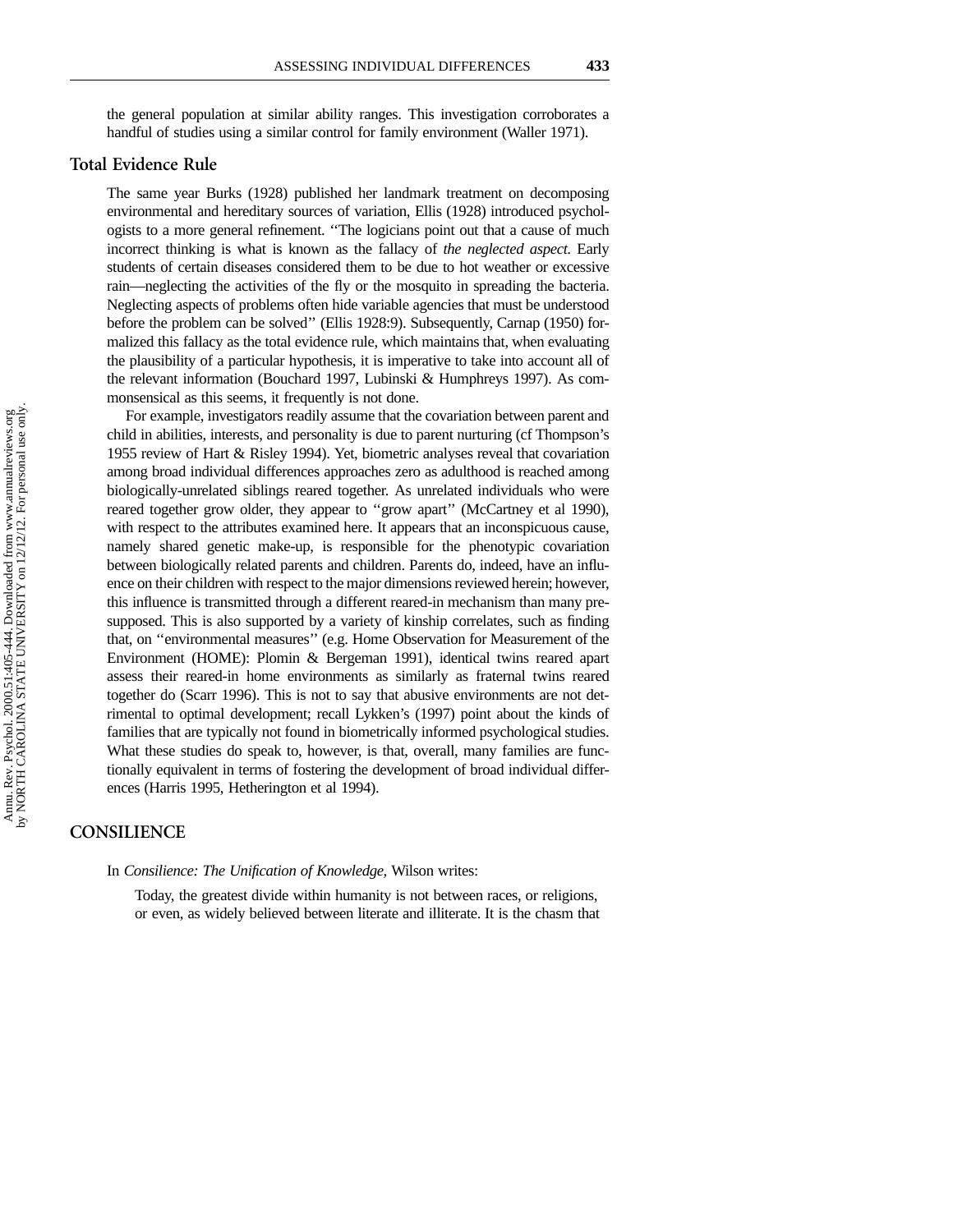separates scientific from prescientific cultures .... Without the instruments and accumulated knowledge of the natural sciences—physics, chemistry, and biology—humans are trapped in a cognitive prison. They invent ingenious speculations and myths about the origin of the confining waters, of the sun and the sky and the stars above, and the meaning of their own existence. But they are wrong, always wrong, because the world is too remote from ordinary experience to be merely imagined.'' (1998:45)

By consilience, Wilson (1998) means the joining together of ideas across disciplines in order to paint a more comprehensive picture of the nature of the universe. He bemoans how over-specialization among the educated elite makes important conceptual syntheses unlikely, and suggests that professional misunderstandings often arise from ignorance of other disciplines, ''not from a fundamental difference in mentality"(1998:126). He cites Snow's (1967) "two cultures" as a familiar example, while also noting that social scientists frequently neglect modern biological findings.

Dawis (1992) has remarked that psychometric tools for assessing the attributes reviewed here provide unparalleled windows on humanity—akin to the microscope in biology and the telescope in astronomy. Over psychology's short history much has been learned about human diversity, especially for understanding the niches people seek out, as well as those that people attempt to avoid, build, or change. This body of knowledge has interconnected beautifully with other disciplines, yet frequently, individual differences are neglected in research design and interpretation. Whereas biologists interested in protein molecules are unlikely to say: ''But I am not interested in carbon atoms. I'll leave that for others,'' many psychologists appear content in examining human behavior while neglecting relevant scientific information.

Kimble (1994) has scolded psychologists in ''Anti-Intellectualism Masquerading as Human Sensitivity,'' for their use of huge jargon-to-substance and feeling-tothinking ratios on politically correct topics. ''How you feel about a finding has no bearing on its truth'' (Kimble 1994:257). In reviewing Sternberg & Grigorenko's (1997) *Intelligence: Heredity and Environment,* Hunt (1997) sees certain chapters as excellent overviews, but others as nonscientific ''cultural perspectives.'' Is there a way to render this variance in psychological discourse more understandable?

If psychological practice is the application of scientific principles to individuals and groups, perhaps the psychology of individual differences, combined with the history of psychology, can illuminate such contrasting points of view. Here, I suggest that contrasting points of view held by certain groups of psychologists reflect the individual differences that they possess, the niches they selected for professional development, and the scientific standards (role models) found therein. With respect to selection for professional training, for example, psychology, relative to other disciplines, clearly draws on multiple attribute patterns (aptitude complexes, taxons, trait complexes). Psychologically speaking, APA is a heterogeneous lot, relative to other disciplines. Some psychologists work with people, others do not, and yet, this seems reasonable. Distinctive sets of skills and interests are needed for psychology's multifaceted roles. Boring's (1950) familiar distinction between clinical and experimental psychologists (viz the former ''like people'') comes to mind. But are some psychol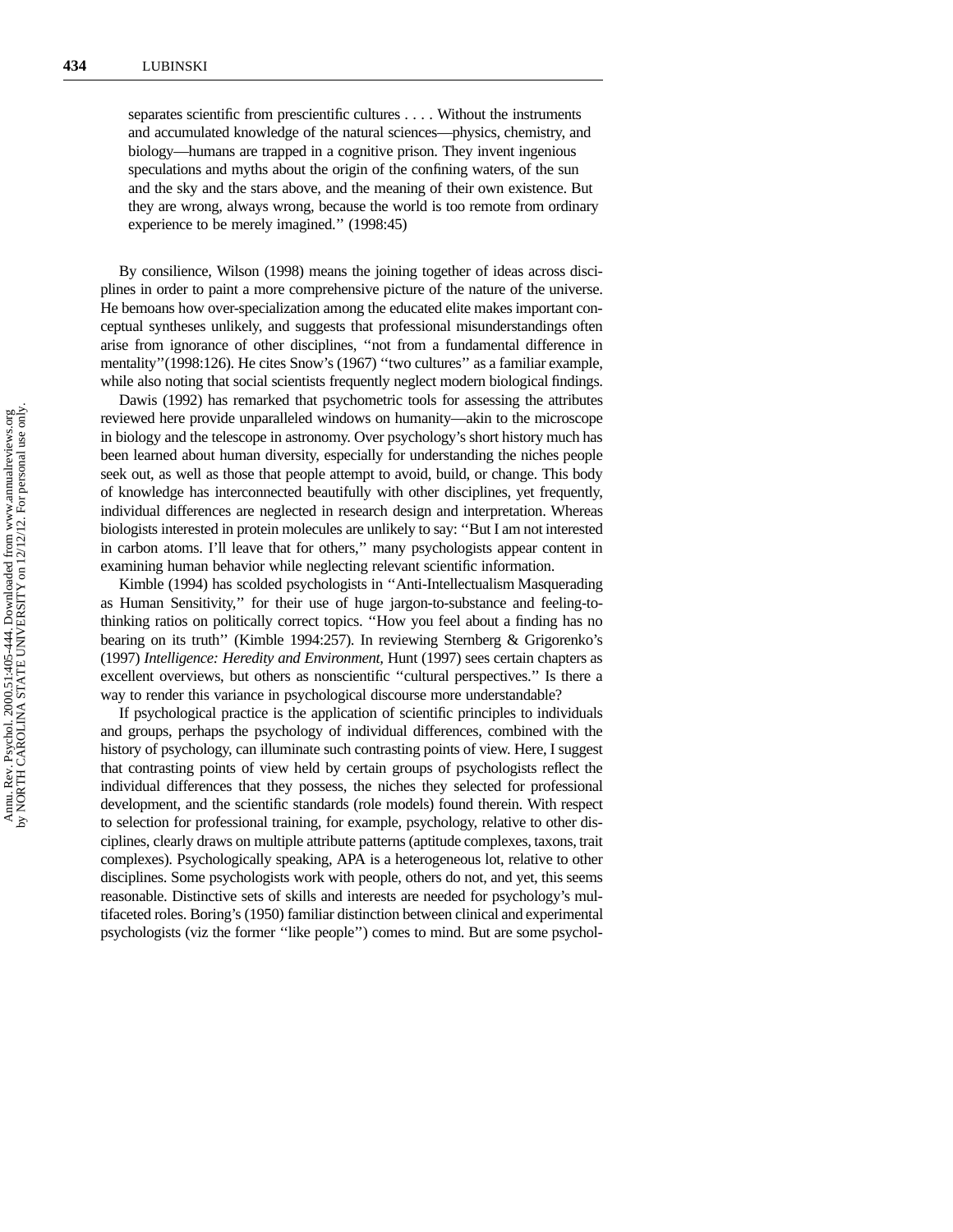ogists becoming too specialized*?* Is some practice and writing drifting away from a scientific base only to result in a *House of Cards* (Dawes 1994)?

Although marked group differences in ''people interests'' across psychological specialties are conspicuous and familiar, ability profiles often vary too, sometimes in level (in contrast to Wilson's view), but more often in pattern (something not considered by Wilson). Indeed, it appears that group differences within the main historical branches of psychology, across people and their intellectual products, become more understandable by considering individual-differences profiles. Further, it is suggested that people attracted to certain specialties tend to approach problems with different criteria for what constitutes a satisfying explanation. This has intensified to the point of becoming scientifically problematic. Consider the following.

The history of systems of psychology may be traced to England (differential), Germany (experimental), and France (clinical); the three systems differentially emphasize quantitative, spatial, and verbal reasoning, respectively. They can be seen as subtle divides across Snow's (1967) two cultures. Over time, specialization in these areas increased. Clinical psychologists slowly drifted more toward people contact and intellectual content restricted to verbal reasoning and literary skill, whereas differential psychologists and experimentalists drifted toward quantitative models and technical instrumentation. These all depict niche building (Scarr 1996), a powerful tool for conceptualizing ''climate'' and organizational change (Bouchard 1997, Dunnette 1998).

It is important to keep in mind, however, that psychological diversity is not necessarily problematic. Individual differences can be enriching. When individual differences are anchored by common ground, they routinely give rise to effective solutions through different strategies. Consider Thurstone's (1935) *Vectors of the Mind* and Burt's (1941) *Factors of the Mind.* Thurstone, a former engineer, chose to highlight concepts with line drawings (spatial configurations: ''vectors''), whereas Burt, a brilliant algebraist, used copious formulas ("factors") but few diagrams. Factor analysis can be presented either algebraically or geometrically, so both approaches are complementary (and one may serve some students better than others). Either is fine. But when disciplines become more complex and critical tools are difficult to master, psychological diversity can be problematic. Sometimes migration is necessary. As Terman (1954:222) noted: ''Thorndike confessed to me once that his lack of mechanical skill was partly responsible for turning him to mental tests and to the kinds of experiments on learning that required no apparatus.'' Whereas of BF Skinner, it was said that all he needed to build an apparatus was cardboard, string, and a piece of chewing gum. Clearly Freud and William James were primarily literary in their approach (Freud's literary skills earned him the Goethe Prize, and James was arguably a better writer than his brother Henry). All were excellent psychologists, yet most certainly they possessed different individualdifferences profiles. Nevertheless, along with their uniqueness, they were all highly scientific (investigative) in orientation. Has this latter interest changed in some modern psychological specialties? Have certain segments of the psychological community become scientifically problematic?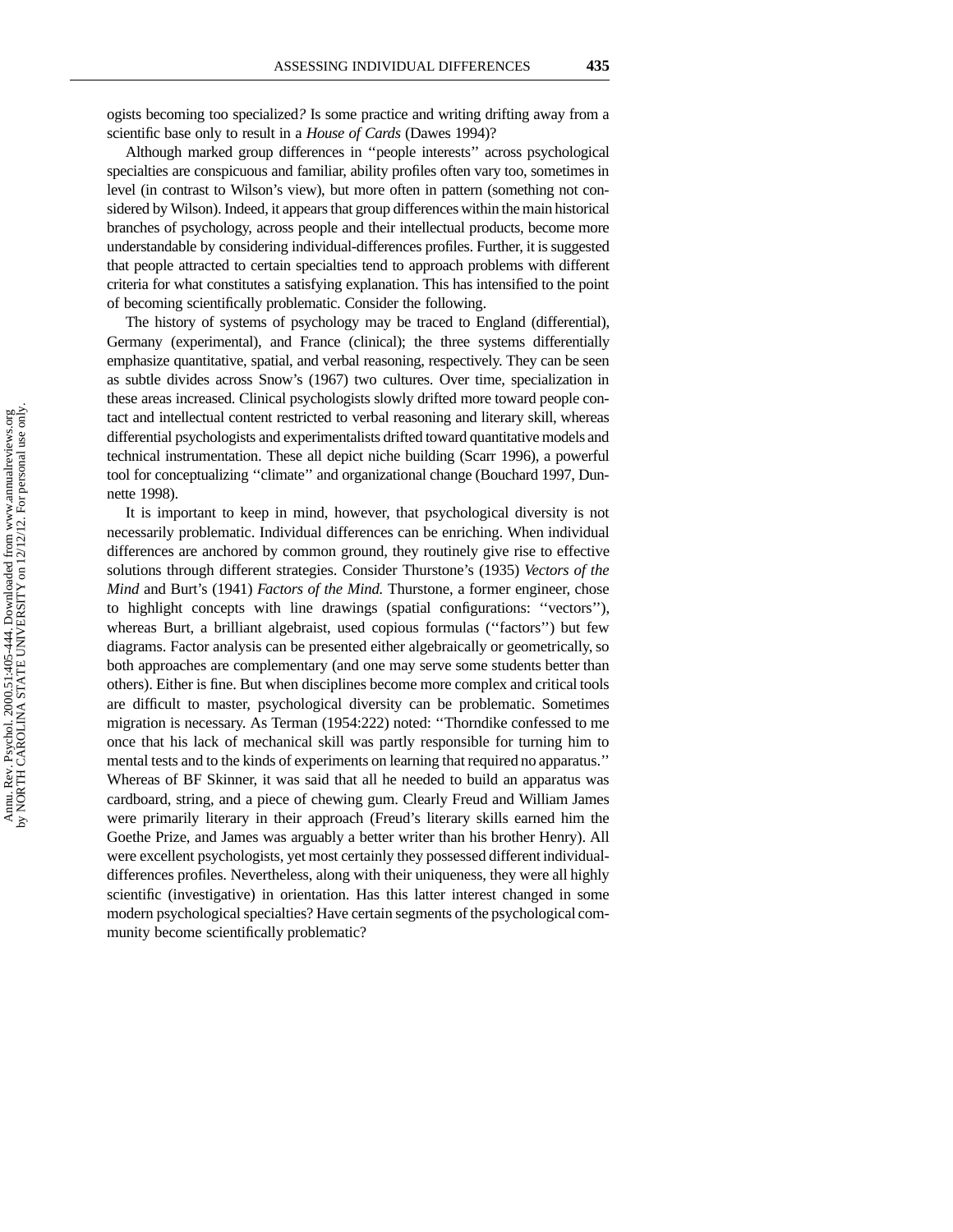These considerations may shed light on contentious debate beyond the biological bases of human behavior. If this analysis has verisimilitude, marked group (individual-differences) profiles should be observed among individuals with contrasting views on facilitated communication, recovered memory, qualitative (versus quantitative) methods, clinical (versus statistical) prediction, and numerous alternative formulations of human intelligence (emotional, multiple, etc.). Perhaps one group places a premium on characterizing unique nuances attendant with all psychological phenomena (measured against criteria of eloquence and verbal cohesiveness), while another emphasizes the communality cutting across scientifically significant dimensions of human behavior and their external linkages (graphed or measured quantitatively). If so, the seeds for communicating at crosspurposes are planted and germinate from deep differences in fundamental qualities—nurtured and supported by distinct niches.

Differential psychology not only fosters consilience, it offers understanding for some of the most critical social issues of our time. A coherent picture of the human condition is incomprehensible without individual differences concepts and methods. Finally, and perhaps most profoundly, differential psychology might point to ways to enhance the scientific integrity of psychology, and the social sciences more generally, by revealing (through multidimensional models) ways to develop, select, and train students for coming to terms with human behavior from a scientific point of view.

#### **ACKNOWLEDGMENTS**

I am grateful to several colleagues and friends for providing me with invaluable discussions and feedback on this chapter: Britt Anderson, Camilla P Benbow, Thomas J Bouchard Jr, John B Carroll, Rene V Dawis, Lewis Goldberg, Robert A Gordon, Linda S Gottfredson, Robert Hogan, Lloyd G Humphreys, Douglas N Jackson, Arthur R Jensen, David T Lykken, Paul E Meehl, Martha Morelock, Robert Plomin, James Rounds, Frank L Schmidt, Lynne Schoenauer, Daniel L Shea, Julian C Stanley, Auke Tellegen, Mary L Tenopyr, Niels G Waller, and Rose Mary Webb.

#### **Visit the Annual Reviews home page at www.AnnualReviews.org.**

#### **LITERATURE CITED**

- Achter JA, Lubinski D, Benbow CP. 1996. Multipotentiality among intellectually gifted: ''It was never there and already it's vanishing.'' *J. Couns. Psychol.* 43:65–76
- Achter JA, Lubinski D, Benbow CP, Eftekhari-Sanjani H. 1999. Assessing vocational preferences among gifted adolescents adds incremental validity to abilities. *J. Educ. Psychol.* 91:777–86
- Ackerman PL. 1988. A review of Linda S Gottfredson ed. The g factor in employment. Journal of Vocational Behavior. *Educ. Psychol. Meas.* 48:553–58. Special issue
- Ackerman PL. 1996. A theory of adult intellectual development: process, personality, interests, and knowledge. *Intelligence* 22: 227–57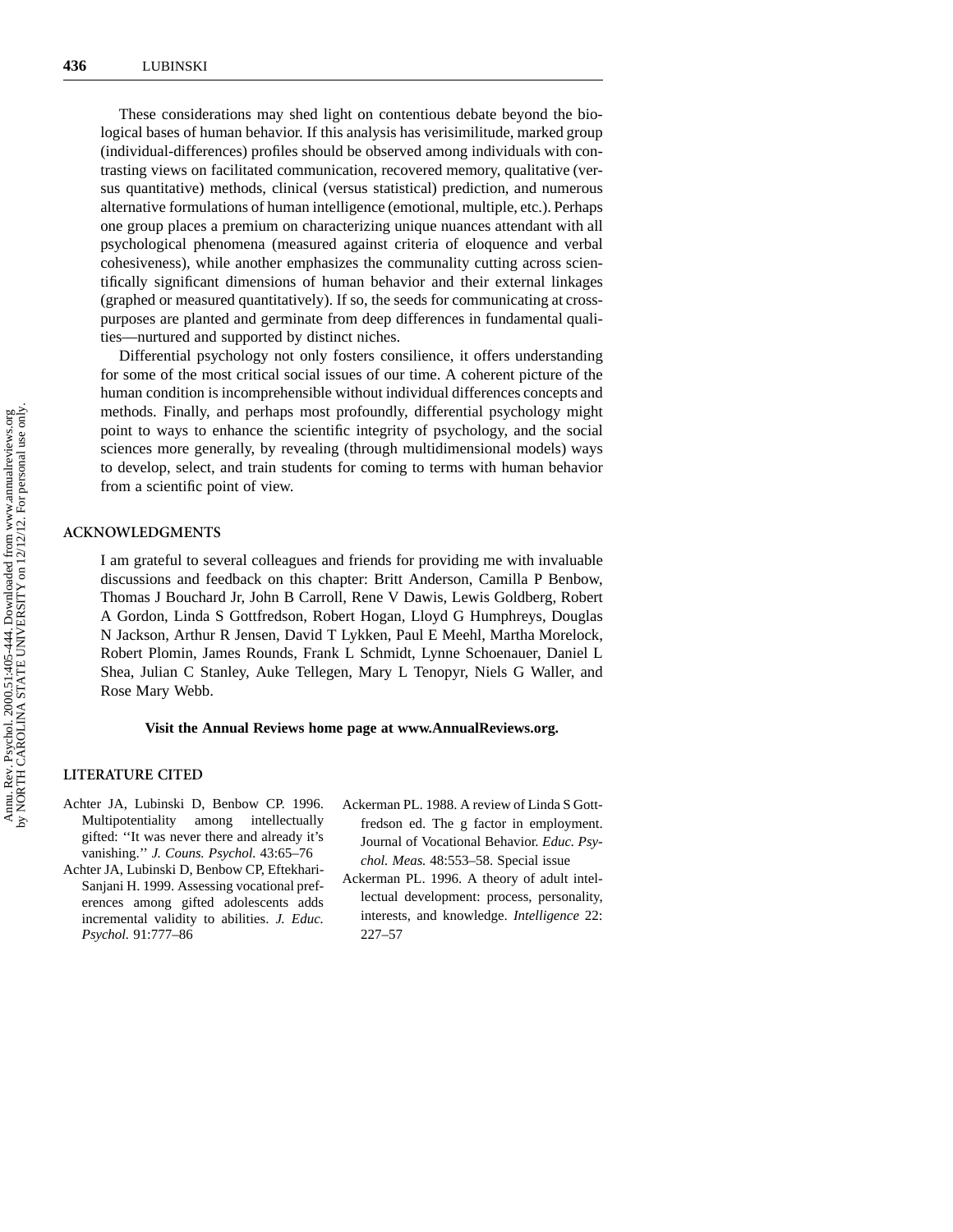- Ackerman PL, Heggestad ED. 1997. Intelligence, personality, and interests: evidence for overlapping traits. *Psychol. Bull.* 121:218–45
- Allport GW, Odbert HS. 1936. Trait names: a psycho-lexical study. *Psychol. Monogr: Gen. Appl.* 47 (whole No. 211: 1–171)
- Almagor M, Tellegen A, Waller NG. 1995. The big seven model: a cross-cultural replication. *J. Pers. Soc. Psychol.* 69:300–7
- *Amer. Psychol.* 1965 Testing and public policy. 20:859–993

*Am. Psychol.* 1998. Comments. 53:566–77

- Anastasi A. 1937. *Differential Psychology.* NY: Macmillan
- Anderson B. 1993. Evidence from the rat for a general factor that underlies cognitive performance that relates to brain size: intelligence? *Neurosci. Lett.* 153:98–102
- Anderson B. 1994a. Role of animal research in the investigation of human mental retardation. *Am. J. Ment. Retard.* 99:50–59
- Anderson B. 1994b. The volume of the cerebellar molecular layer predicts attention to novelty in rats. *Brain Res.* 641:160–62
- Anderson B. 1995. G explained. *Med. Hypotheses.* 45:602–4
- Anderson B, Harvey T. 1996. Alterations in cortical thickness and neuronal density in the frontal cortex of Albert Einstein. *Neurosci. Lett.* 210:161–64
- Austin JT, Hanisch KA. 1990. Occupational attainment as a function of abilities and interests. *J. Appl. Psychol.* 75:77–86
- Barrett GV, Depinet RL. 1991. A reconsideration for competence rather than for intelligence. *Am. Psychol.* 46:1012–24
- Benbow CP. 1988. Sex differences in mathematical reasoning ability among the intellectually talented. *Behav. Brain Sci.* 11:169–232
- Benbow CP. 1992. Academic achievement in mathematics and science of students between ages 13 and 23: Are there differences among students in the top one percent of mathematical ability? *J. Educ. Psychol.* 84:51–61
- Benbow CP, Lubinski D, eds. 1996. *Intellectual Talent.* Baltimore: Johns Hopkins Univ. Press. 428 pp.
- Benbow CP, Stanley JC. 1996. Inequity in equity: how ''equity'' can lead to inequity for high-potential students. *Psychol. Public Policy. Law* 2:249–92
- Benet V, Waller NG. 1995. The big seven factor model of personality description: evidence for its cross-cultural generality in a Spanish sample. *J. Pers. Soc. Psychol.* 69:701–18
- Berliner DC, Calfee RC, eds. 1996. *Handbook of Educational Psychology.* New York: Macmillan. 1071 pp.
- Block J. 1995a. A contrarian view of the five factor approach to personality description. *Psychol. Bull.* 117:187–215
- Block J. 1995b. Going beyond the five factors given: rejoinder to Costa and McCrae (1995) and Goldberg and Saucier (1995). *Psychol. Bull.* 117:226–29
- Bouchard TJ. 1997. Genetic influence on mental abilities, personality, vocational interests, and work attitudes. *Int. Rev. Indus. Organ. Psychol.* 12:373–95
- Bouchard TJ. 1999. The definitive case for g. *Contemp. Psychol.* 44:133–35
- Bouchard TJ, Lykken DT, Tellegen A, McGue M. 1996. Genes, drives, environment, and experience: EPD theory revisited. See Benbow & Lubinski 1996, pp. 5–43
- Brand C. 1987. The importance of general intelligence. In *Arthur Jensen: Consensus and Controversy,* ed. S Magil, C Magil, pp. 251–65. NY: Falmer. 420 pp.
- Brody N. 1992. *Intelligence.* San Diego: Academic. 395 pp.
- Brody N. 1996. Intelligence and public policy. *Psychol. Public Policy Law* 3/4:473–85
- Boring EG. 1950. *A History of Experimental Psychology.* NY: Appleton-Century-Crofts. 777 pp.
- Burks BS. 1928. The relative influence of nature and nurture upon mental development. *27th Yearbook of the National Society for Education,* pp. 219–316. Bloomington, IN: Public School
- Burt C. 1941. *The Factors of the Mind.* NY: Macmillan
- Campbell DT, Fiske DW. 1959. Convergent and discriminant validation by the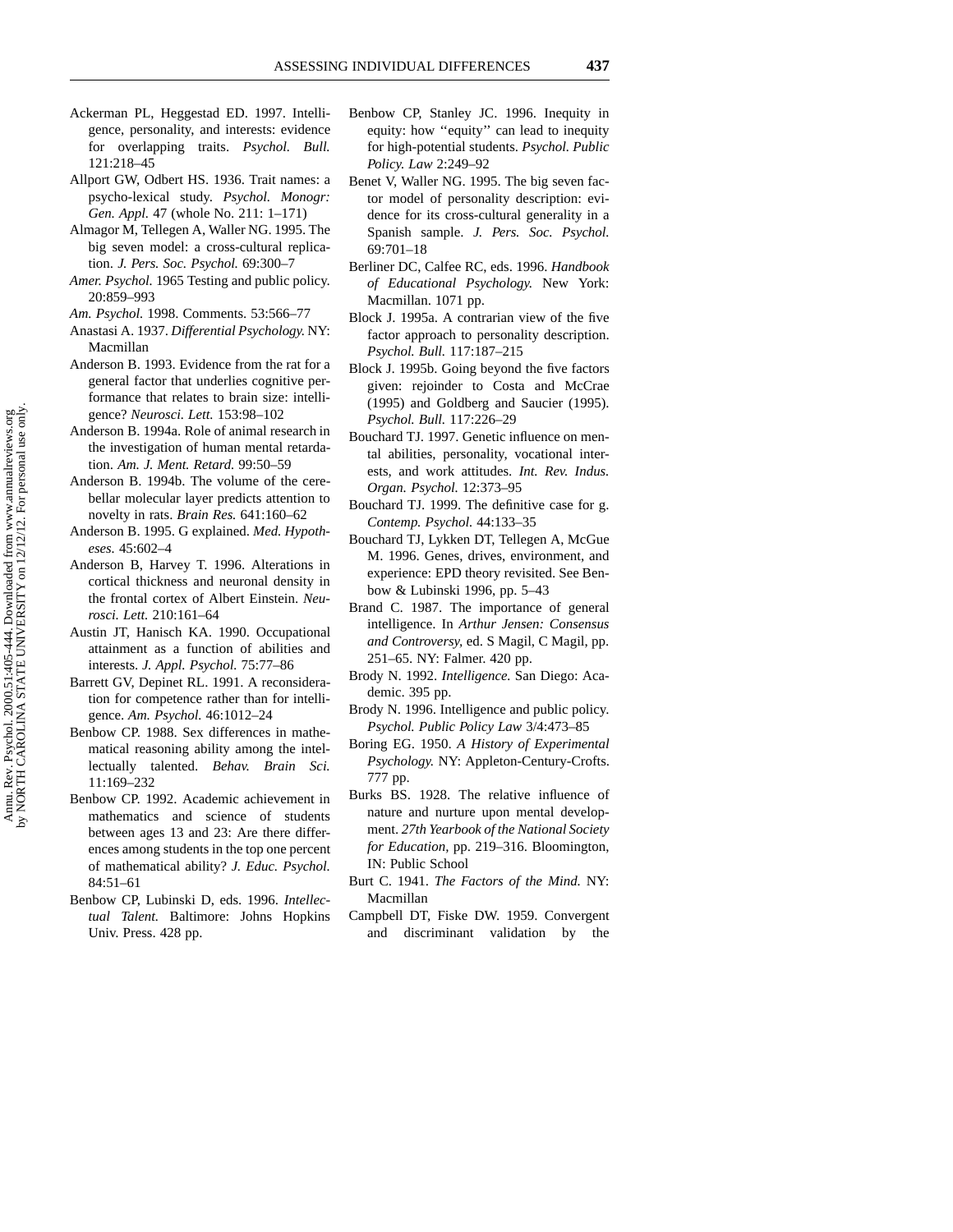multitrait-multimethod matrix. *Psychol. Bull.* 93:81–105

- Campbell JP. 1990. The role of theory in industrial and organizational psychology. In *Handbook of I/O Psychology,* ed. MD Dunnette, LM Hough, pp. 39–74. Palo Alto, CA: Consulting Psychologists. 755 pp.
- Campbell JP. 1996. Group differences and personnel decisions: validity, fairness, and affirmative action. *J. Vocat. Behav.* 49:122– 58
- Carpenter PA, Just MA, Shell P. 1990. What one intelligence test measures: a theoretical account. *Psychol. Rev.* 97:404–31
- Carnap R. 1950. *Logical Foundations of Probability.* Chicago: Univ. Chicago Press
- Carroll JB. 1993. *Human Cognitive Abilities.* Cambridge: Cambridge Univ. Press. 819 pp.
- Carroll JB. 1994. An alternative Thurstonian view of intelligence. *Psychol. Inq.* 5: 195–97
- Carroll JB. 1997. Psychometrics, intelligence, and public perception. *Intelligence* 24: 25–52
- Caspi A, Begg D, Dickson N, Harrington H, Langley J, et al. 1997. Personality differences predict health-risk behaviors in young adulthood. *J. Pers. Soc. Psychol.* 73:1052–63
- Caspi A, Moffitt TE. 1993. When do individual differences matter? A paradoxical theory of personality coherence. *Psychol. Inq.* 4:247– 321
- Cattell JM. 1890. Mental tests and measurements. *Mind* 15:373–80
- Cattell RB. 1971. *Abilities: Their Structure and Growth.* Boston: Houghton Mifflin
- Ceci SJ. 1996. IQ in society. *Psychol. Public Policy Law* 3/4:403–645. Special issue
- Chapman PD. 1988. *School as Sorters.* NY: New York Univ. Press
- Chorney MJ, Chorney K, Seese N, Owen MJ, McGuffin P, et al. 1998. A quantitative trait locus (QTL) associated with cognitive ability in children. *Psychol. Sci.* 9:159–66
- Cleary TA, Humphreys LG, Kendrick SA, Wesman A. 1975. Educational uses of tests with disadvantaged students. *Am. Psychol.* 30:15–41
- Coleman JS. 1990–1991. The Sidney Hook Memorial Award Address: on the selfsuppression of academic freedom. *Acad. Q.* 4:17–22
- Cook TD, Campbell DT. 1979. *Quasi-Experimentation.* Chicago: Rand McNally. 405 pp.
- Costa PT, McCrae RR. 1995. Solid ground in the wetlands of personality: a reply to Block. *Psychol. Bull.* 117:216–20
- Cronbach LJ. 1970. *Essentials of Psychological Testing.* NY: Harper & Row. 752 pp. 3rd ed.
- Cronbach LJ. 1975. Five decades of public controversy over mental testing. *Am. Psychol.* 30:1–14
- Cronbach LJ, Meehl PE. 1955. Construct validity in psychological tests. *Psychol. Bull.* 52:281–302
- Dawes RM. 1994. *House of Cards.* NY: Free. 338 pp.
- Dawis RV. 1991. Vocational interests, values, and preferences. In *Handbook of I/O Psychology,* Vol. 2, ed. MD Dunnette, LM Hough, pp. 833–71. Palo Alto, CA: Consulting Psychologists. 957 pp.
- Dawis RV. 1992. The individual differences tradition in counseling psychology. *J. Couns. Psychol.* 39:7–19
- Dawis RV, Lofquist LH. 1984. *A Psychological Theory of Work Adjustment.* Minneapolis: Univ. Minn. Press. 245 pp.
- Day SX, Rounds J. 1998. The universality of vocational interest structure among racial/ ethnic minorities. *Am. Psychol.* 53:728–36
- Deary IJ. 1996. Intelligence and inspection time. *Am. Psychol.* 51:599–608
- Diamond MC, Scheibel AB, Murphy GM, Harvey T. 1985. The brain of a scientist: Albert Einstein. *Exp. Neurol.* 88:198–204
- Dunnette MD. 1998. Emerging trends and vexing issues in I/O psychology. *Appl. Psychol: Int. Rev.* 47:129–53
- Ellis RS. 1928. *The Psychology of Individual Differences.* NY: Appleton. 533 pp.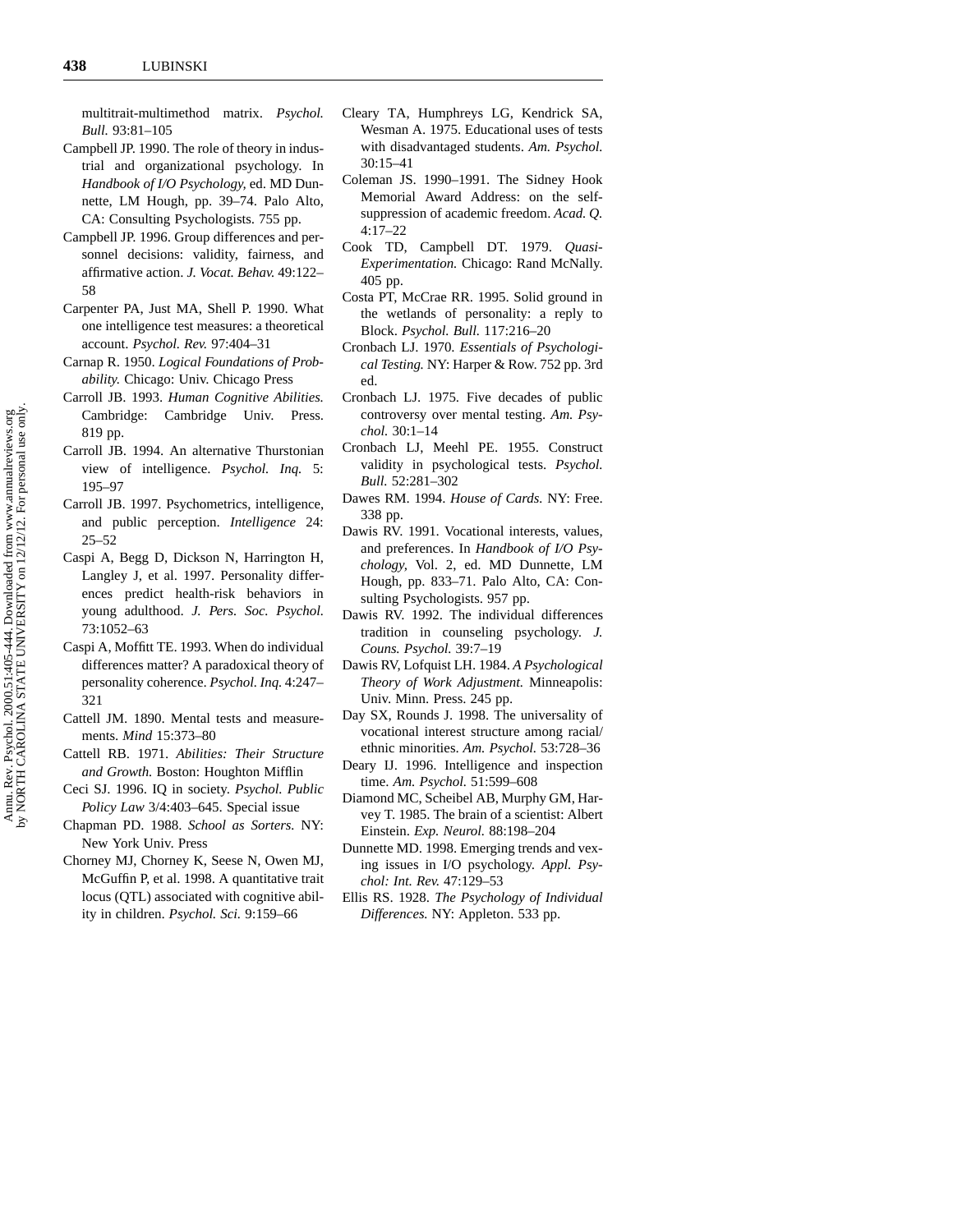- Embretson S. 1983. Construct validity: construct representation versus nomothetic span. *Psychol. Bull.* 93:179–97
- Ericsson KA. 1996. *The Road to Excellence.* Mahwah, NJ: Erlbaum. 369 pp.
- Eysenck HJ. 1995. *Genius.* Cambridge: Cambridge Univ. Press. 344 pp.
- Feingold A. 1995. The additive effects of differences in central tendency and variability are important in comparisons between groups. *Am. Psychol.* 50:5–13
- Fiske DW. 1949. Consistency of the factorial structures of personality ratings from different sources. *J. Abnorm. Soc. Psychol.* 44:329–44
- Flynn JR. 1999. Searching for justice. *Am. Psychol.* 54:5–20
- Galton F. 1869. *Hereditary Genius.* London: Macmillian. 379 pp.
- Galton F. 1884. Measurement of character. *Fortn. Rev.* 36:179–85
- Galton F. 1890. Remarks. *Mind* 15:380–81
- Gardner H. 1993. *Creating Minds.* NY: Basic. 464 pp.
- Gati L. 1991. The structure of vocational interests. *Psychol. Bull.* 109:209–24
- Geary DC. 1998. *Male, Female: The Evolution of Human Sex Differences.* Washington, DC: Am. Psychol. Assoc. 397 pp.
- Ghiselli EE. 1972. Comment on the use of moderator variables. *J. Appl. Psychol.* 56:270
- Goldberg LR, Saucier G. 1995. So what do you propose we use instead? A reply to Block. *Psychol. Bull.* 117:221–25
- Gordon RA. 1997. Everyday life as intelligence test. *Intelligence* 24:203–320
- Gottfredson LS. 1997. Intelligence and social policy. *Intelligence* 24:L-320. Special issue
- Gottfredson LS, Sharf JC. 1988. Fairness in employment testing. *J. Vocat. Behav.* 33:225–477. Special issue
- Grove WM, Meehl PE. 1996. Comparative efficiency of informal (subjective, impressionistic) and formal (mechanical, algorithmic) prediction procedures: the clinical-statistical controversy. *Psychol. Public Policy Law* 2:293–323
- Guilford JP, et al. 1954. A factor analytic study of human interests. *Psychol. Monogr.* 68(4, whole No. 375)
- Gustafsson J, Undheim JO. 1996. Individual differences in cognitive functions. See Berliner & Calfee 1996, pp. 186–242
- Haier RJ. 1993. Cerebral glucose metabolism and intelligence. See Vernon 1993, pp. 317–73
- Haier RJ, Benbow CP. 1995. Sex differences in lateralization in temporal lobe glucose metabolism during mathematical reasoning. *Dev. Neurobiol.* 11:405–14
- Halpern DF. 1992. *Sex Differences in Cognitive Abilities.* Hillsdale, NJ: Erlbaum. 308 pp.
- Halpern DF. 1996. Public policy implications of sex differences in cognitive abilities. *Psychol. Public Policy Law* 3/4:561–74
- Harmon LW, Hansen JC, Borgen FH, Hammer AL. 1994. *Applications and Technical Guide for the Strong Interest Inventory.* Palo Alto, CA: Consult. Psychol. 392 pp.
- Harris J. 1995. Where is the child's environment?: a group socialization theory of development. *Psychol. Rev.* 102:458–89
- Hart B, Risley TR. 1995. *Meaningful Differences.* Baltimore: Brookes. 268 pp.
- Hartigan JA, Wigdor AK. 1989. *Fairness in Employment Testing.* Washington, DC: Natl. Acad. 354 pp.
- Hayes KJ. 1962. Genes, drives, and intellect. *Psychol. Rep.* 10:299–342
- Hedges LV, Nowell A. 1995. Sex differences in mental test scores, variability, and numbers of high scoring individuals. *Science* 269:41–45
- Herrnstein RJ, Murray C. 1994. *The Bell Curve.* NY: Free. 845 pp.
- Hetherington EM, Reiss D, Plomin R. 1994. *Separate Worlds of Siblings.* Hillsdale, NJ: Earlbaum. 232 pp.
- Hogan J, Hogan R. 2000. Theoretical frameworks for assessment. In *Individual Assessment,* ed. PR Jeanneret, R Silzer. San Francisco: Jossey Bass. In press
- Hogan R, Hogan J, Roberts BW. 1996. Personality measurement and employment decisions. *Am. Psychol.* 51:469–77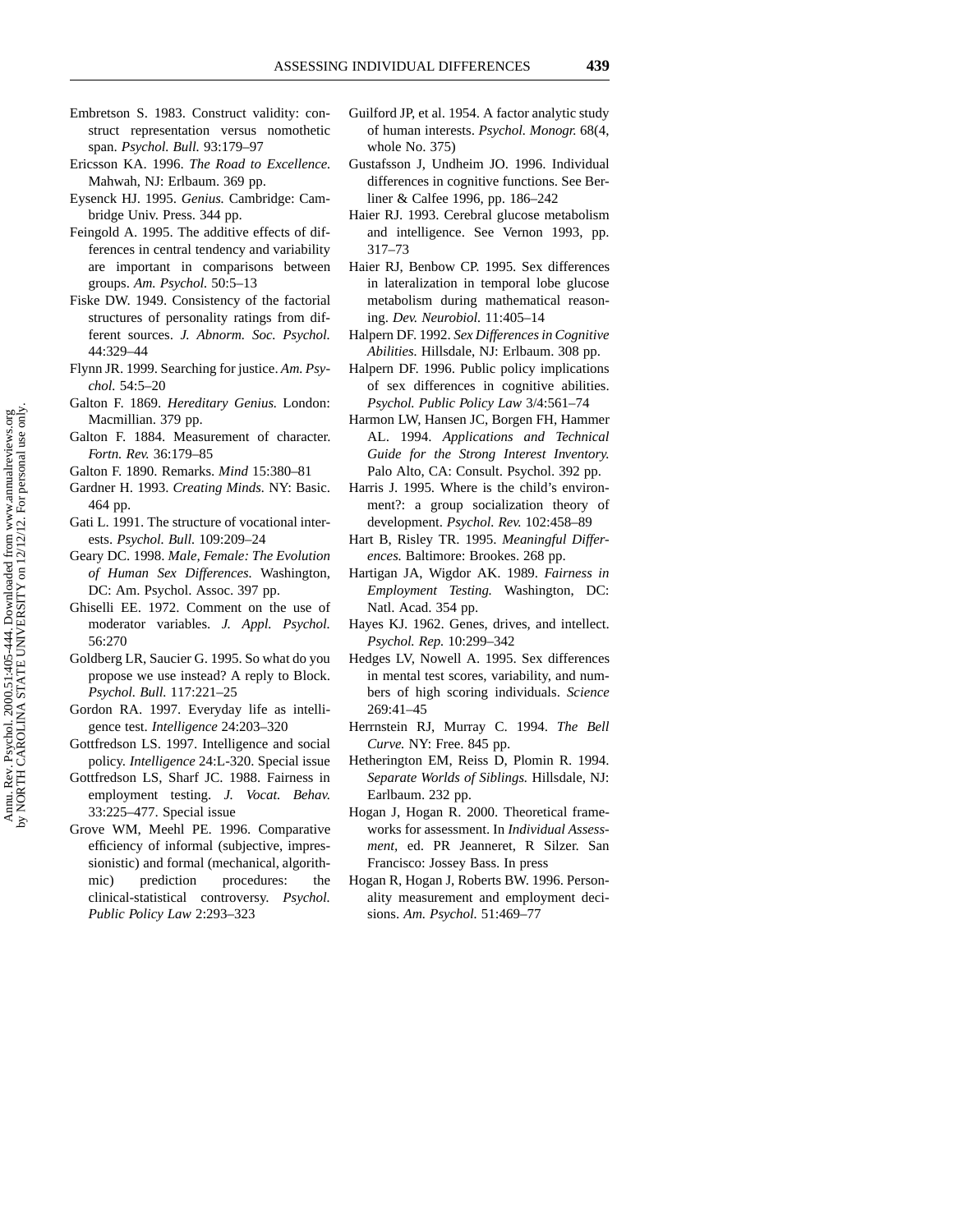- Holahan CK, Sears RR. 1995. *The Gifted Group in Later Maturity.* Stanford, CA: Stanford Univ. Press. 363 pp.
- Holland JL. 1996. Exploring careers with a typology. *Am. Psychol.* 51:397–406
- Hough LM. 1997. The millennium for personality psychology: new horizons or good old daze. *Appl. Psychol.: Int. Rev.* 47:233–61
- Humphreys LG. 1962. The organization of human abilities. *Am. Psychol.* 17:475–83
- Humphreys LG. 1988. Trends in levels of academic achievement of blacks and other minorities. *Intelligence* 12:231–60
- Humphreys LG. 1990. View of a supportive empiricist. *Psychol. Inq.* 1:153–55
- Humphreys LG. 1991. Limited vision in the social sciences. *Am. J. Psychol.* 104:333– 53
- Humphreys LG. 1994. Intelligence from the standpoint of a (pragmatic) behaviorist *Psychol. Inq.* 5:179–92
- Humphreys LG. 1995. Foreword. In *Assessing Individual Differences in Human Behavior,* ed. D Lubinski, RV Dawis, p. v. Palo Alto, CA: Consulting Psychologists. 386 pp.
- Humphreys LG, Lubinski D, Yao G. 1993. Utility of predicting group membership and the role of spatial visualization in becoming an engineer, physical scientist, or artist. *J. Appl. Psychol.* 78:250–61
- Hunt E. 1995. *Will We Be Smart Enough?* NY: Russell Sage Found. 332 pp.
- Hunt E. 1996. When should we shoot the messenger?: issues involving cognitive testing, public policy, and law. *Psychol. Public Policy Law* 3/4:486–505
- Hunt E. 1997. Nature versus nurture: The feeling of vuja de. In *Intelligence: Heredity and Environment,* JR Sternberg and E Grigorenko ed. pp. 531–51. NY: Cambridge Univ. Press. 608 pp.
- Hunter JE, Schmidt FL. 1996. Intelligence and job performance: economic and social implications. *Psychol. Public Policy Law* 3/ 4:447–72
- Jamison KR. 1993. *Touched With Fire.* NY: Free. 370 pp.
- Jenkins JJ, Paterson DG. 1961. *Studies in Individual Differences: The Search for Intelli-*

*gence.* NY: Appleton-Century-Crofts. 774 pp.

- Jensen AR. 1980. *Bias in Mental Testing.* NY: Free. 786 pp.
- Jensen AR. 1996. Giftedness and genius. See Benbow & Lubinski 1996, pp. 393–411
- Jensen AR. 1998. *The g Factor.* Westport, CT: Praeger. 648 pp.
- *J. Vocat. Behav.,* ed. HEA Tinsley. 1993. Special issue on the Theory of Work Adjustment. 43(1 ):1–132 (whole issue)
- Katzell RA. 1994. Contemporary meta-trends in industrial and organizational psychology. In *Handbook of I/O Psychology,* vol. 4, ed. HC Triandis, MD Dunnette, LM Hough, pp. 1–89. Palo Alto, CA: Consulting Psychologists. 869 pp.
- Kimble GA. 1994. A new formula for behaviorism. *Psychol. Rev.* 101:254–58
- Kyllonen PC, Christal RE. 1990. Reasoning ability is (little more than) working memory capacity?! *Intelligence* 14:389–433
- Lerner B. 1983. Test scores as measures of human capital and forecasting tools. In *Intelligence and National Achievement,* ed. RB Cattell, pp. 70–99. Washington DC: Cliveden
- Lippa R. 1998. Gender-related individual differences and the structure of vocational interests. *J. Pers. Soc. Psychol.* 74:996– 1009
- Loehlin JC. 1997. Dysgenesis and IQ. *Am. Psychol.* 52:1236–39
- Loevinger J. 1954. Effect of distortion on item selection. *Educ. Psychol. Meas.* 14:441–48
- Lofquist LH, Dawis RV. 1991. *Essentials of Person Environment Correspondence Counseling.* Minneapolis: Univ. Minn. Press. 171 pp.
- Lubinski D. 1996. Applied individual differences research and its quantitative methods. *Psychol. Public. Policy. Law* 2:187–203
- Lubinski D, Benbow CP. 2000. States of excellence. *Am. Psychol.* 54: In press
- Lubinski D, Dawis RV. 1992. Aptitudes, skills, and proficiencies. In *Handbook of I/O Psychology,* Vol. 3, ed. MD Dunnette, LM Hough, pp. 1–59. Palo Alto, CA: Consulting Psychologists. 1095 pp.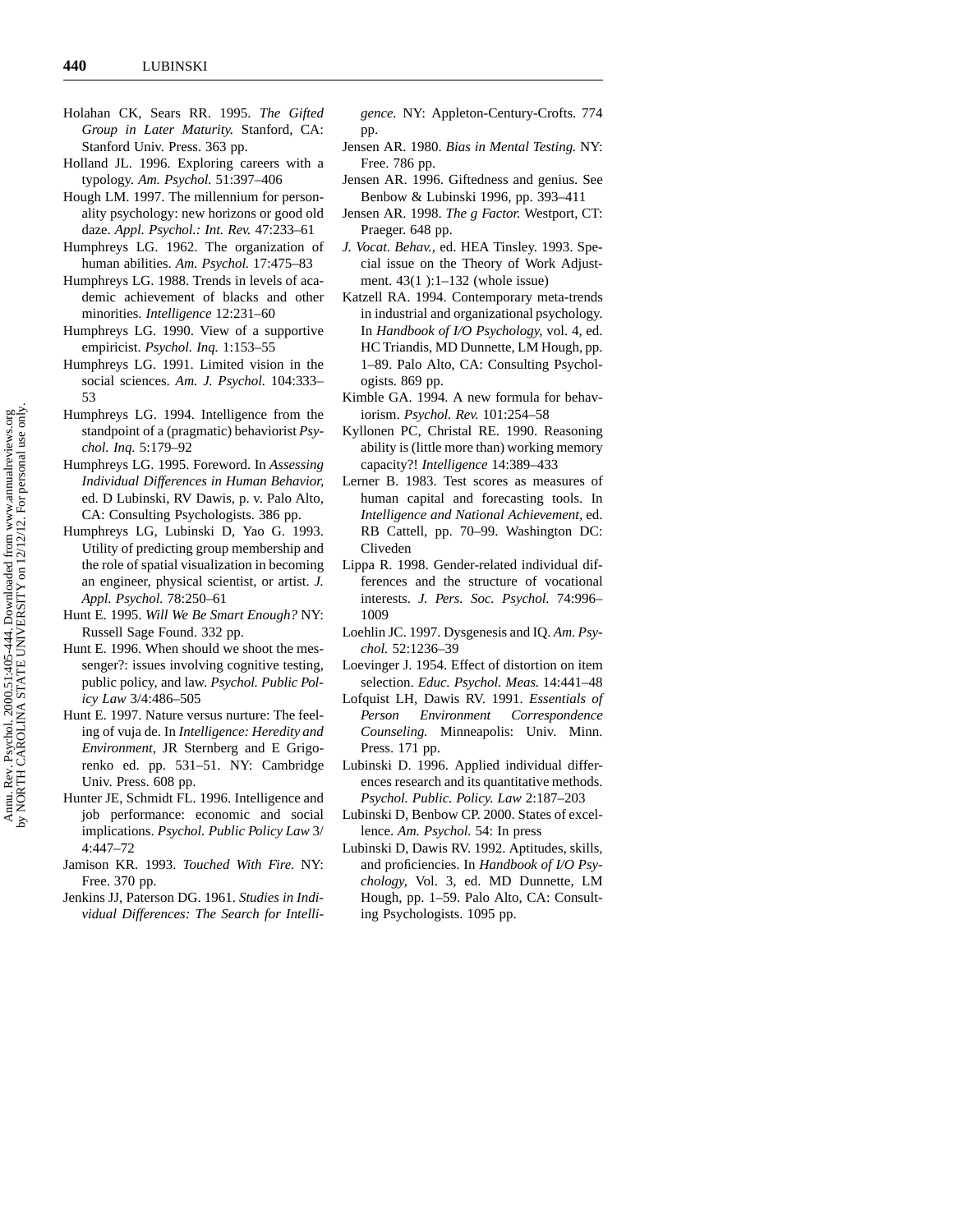- Lubinski D, Humphreys LG. 1997. Incorporating general intelligence into epidemiology and the social sciences. *Intelligence* 24:159–201
- Lubinski D, Thompson T. 1993. Species and individual differences in communication based on private states. *Behav. Brain Sci.* 16:627–80
- Lutzenberg W, Burbaumer N, Flor H, Rockstroh B, Elbert T. 1992. Dimensional analysis of the human EEG and intelligence. *Neurosci. Lett.* 143:10–14
- Lykken DT. 1957. A study of anxiety in the sociopathic personality. *J. Abnorm. Soc. Psychol.* 55:6–10
- Lykken DT. 1991. What's wrong with psychology anyway? In *Thinking Clearly About Psychology,* ed. D Chiccetti, W Grove, pp. 3–39. Minneapolis: Univ. Minn. Press. 277 pp.
- Lykken DT. 1995. *The Antisocial Personalities.* Hillsdale, NJ: Erlbaum. 259 pp.
- Lykken DT. 1997. The American crime factory. *Psychol. Inq.* 8:261–70
- Lykken DT, McGue M, Tellegen A, Bouchard TJ. 1992. Emergenesis. *Am. Psychol.* 47:1565–77
- Lynn R. 1996. *Dysgenics.* Westport, CT: Praeger. 237 pp.
- MacCorquodale K, Meehl PE. 1948. On a distinction between hypothetical constructs and intervening variables. *Psychol. Rev.* 55:95–107
- Macklin ML, Metzger LJ, Litz BT, McNally RJ, Lasko NB, et al. 1998. Lower precombat intelligence is a risk factor for posttraumatic stress disorder. *J. Consult. Clin. Psychol.* 66:323–26
- Maxwell G. 1961. Meaning postulates in scientific theory. In *Current Issues in Philosophy of Science,* ed. H Feigl, G Maxwell, pp. 169–95. NY: Holt, Rinehart, & Winston. 484 pp.
- McCartney K, Harris MJ, Bernieri F. 1990. Growing up and growing apart: a developmental meta-analysis of twin studies. *Psychol. Bull.* 107:226–37
- McCrae RR, Costa PT. 1997. Personality structure as a human universal. *Am. Psychol.* 52:509–16
- McGue M, Bouchard TJ. 1998. Genetic and environmental influences on human behavioral differences. *Annu. Rev. Neurosci.* 21:1–24
- McNemar Q. 1964. Lost: our intelligence? Why? *Am. Psychol.* 19:871–82
- Meehl PE. 1970. Nuisance variables and the ex post facto design. In *Minnesota Studies in the Philosophy of Science IV* ed. M Radner, S Winokur. Minneapolis: Univ. Minn. Press. 441 pp.
- Meehl PE. 1990. Appraising and amending theories. *Psychol. Inq.* 1:108–41
- Meehl PE. 1998. *The Power of Quantitative Thinking.* Washington, DC: American Psychological Society Cattell Award Address.
- Messick S. 1992. Multiple intelligences or multilevel intelligence? *Psychol. Inq.* 3:365–84
- Miller EM. 1994. Intelligence and brain myelination: a hypothesis. *Pers. Individ. Differ.* 17:803–32
- Moffitt TE, Caspi A, Harkness AR, Silva PA. 1993. The natural history of change in intellectual performance. *J. Child. Psychol. Psychiatry* 34:455–506
- Murray C. 1998. *Income, Inequality, and IQ.* Washington, DC: Am. Enterprise Inst. 47 pp.
- Neisser U. 1998. *The Rising Curve.* Washington, DC: Am. Psychol. Assoc. 415 pp.
- Neisser U. 1999. The great g mystery. *Contemp. Psychol.* 44:131–33
- Neisser U, Boodoo G, Bouchard TJ, Boykin AW, Brody N, et al. 1996. Intelligence: knowns and unknowns. *Am. Psychol.* 51:77–101
- Norman WT. 1963. Toward a taxonomy of personality attributes. *J. Abnorm. Soc. Psychol.* 66:574–83
- O'Boyle MW, Benbow CP, Alexander JE. 1995. Sex differences, hemispheric laterality, and brain activity in the intellectually gifted. *Dev. Neurobiol.* 11:415–44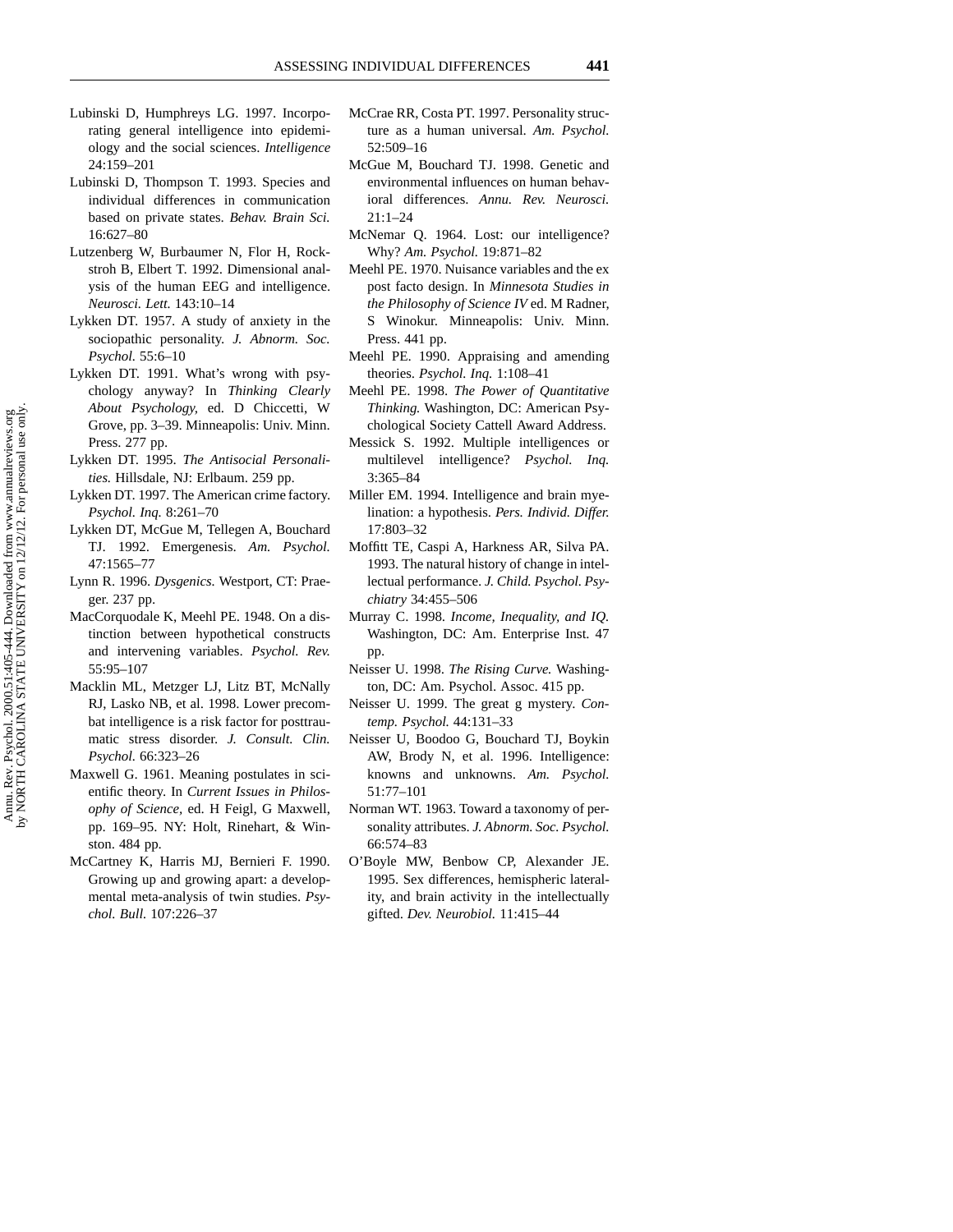- O'Toole BJ. 1990. Intelligence and behavior and motor vehicle accident mortality. *Accid. Anal. Prev.* 22:211–21
- Plomin R, Bergeman CS. 1991. The nature of nuture: genetic influence on ''environmental'' measures. *Behav. Brain Sci.* 14:373– 427
- Prediger DJ. 1982. Dimensions underlying Holland's hexagon: missing link between interests and occupations? *J. Vocat. Behav.* 21:259–87
- Premack D. 1983. The codes of man and beasts. *Behav. Brain Sci.* 6:125–67
- Roe A. 1953. *The Making of a Scientist.* NY: Dodd, Mead. 244 pp.
- Roe A. 1956. *The Psychology of Occupations.* NY: Wiley. 340 pp.
- Rolfhus EL, Ackerman PL. 1996. Self-report knowledge: at the crossroads of ability, interests, & personality. *J. Educ. Psychol.* 88:174–88
- Rounds JB, Tracey TJ. 1993. Prediger's dimensional representation of Holland's RIASEC circumplex. *J. Appl. Psychol.* 78:875–90
- Rowe DC. 1994. *The Limits of Family Influence.* NY: Guilford. 232 pp.
- Rowe DC. 1997. Are parents to blame? A look at the antisocial personalities. *Psychol. Inq.* 8:251–60
- Rowe DC, Vazsonyi AT, Flannery DJ. 1994. No more than skin deep: ethnic and racial similarity in developmental process. *Psychol. Rev.* 101:396–413
- Rowe DC, Vazsonyi AT, Flannery DJ. 1995. Ethnic and racial similarity in developmental process. *Psychol. Sci.* 6:33–38
- Roznowski M. 1987. Use of tests manifesting sex differences as measures of intelligence. *J. Appl. Psychol.* 72:480–83
- Sanders CE, Lubinski D, Benbow CP. 1995. Does the Defining Issues Test measure psychological phenomena distinct from verbal ability?: an examination of Lykken's query. *J. Pers. Soc. Psychol.* 69:498–504
- Savage-Rumbaugh S, Lewin R. 1994. *Kanzi: The Ape at the Brink of the Human Mind.* NY: Wiley. 299 pp.
- Savage-Rumbaugh S, Murphy J, Sevcik RA, Brakke KE, et al. 1993. Language compre-

hension in ape and child. *Monogr. Soc. Res. Child. Dev.* 58:1–256

- Savickas ML, Spokane AR. 2000. *Vocational Interests.* Palo Alto, CA: Davies-Black. In press
- Scarr S. 1992. Developmental theories for the 1990s: development and individual differences. *Child Dev.* 63:1–19
- Scarr S. 1996. How people make their own environments: implications for parents and policy makers. *Psychol. Public Policy Law* 2:204–28
- Scarr S, McCartney K. 1983. How people make their own environments: a theory of genotype → environment effects. *Child Dev.* 54:424–35
- Schaie KW. 1996. *Intellectual Development in Adulthood.* NY: Cambridge Univ. Press. 396 pp.
- Schmidt DB, Lubinski D, Benbow CP. 1998. Validity of assessing educational-vocational preference dimensions among intellectually talented 13-year olds. *J. Couns. Psychol.* 45:436–53
- Schmidt FL, Hunter JE. 1998. The validity and utility of selection methods in personnel psychology: practical and theoretical implications of 85 years of research findings. *Psychol. Bull.* 124:262–74
- Schneider BS, Goldstein AW, Smith DB. 1995. The ASA framework: an update. *Personnel Psychol.* 48:747–73
- Scott WD. 1920. Changes in some of our conceptions and practices of personnel. *Psychol. Rev.* 27:81–94
- Sidman M. 1986. Functional analysis of emergent verbal classes. In *Analysis and Integration of Behavioral Units,* ed. T Thompson, MD Zeiler, pp. 213–45. Hillsdale, NJ: Erlbaum. 367 pp.
- Simonton DK. 1990. *Psychology, Science, and History.* New Haven, CT: Yale Univ. Press. 291 pp.
- Simonton DK. 1994. *Greatness.* NY: Guilford. 502 pp.
- Snow CP. 1967. *The Two Cultures and a Second Look.* London: Cambridge Univ. Press. 107 pp.
- Snow RE. 1989. Aptitude-treatment interaction as a framework for research on indi-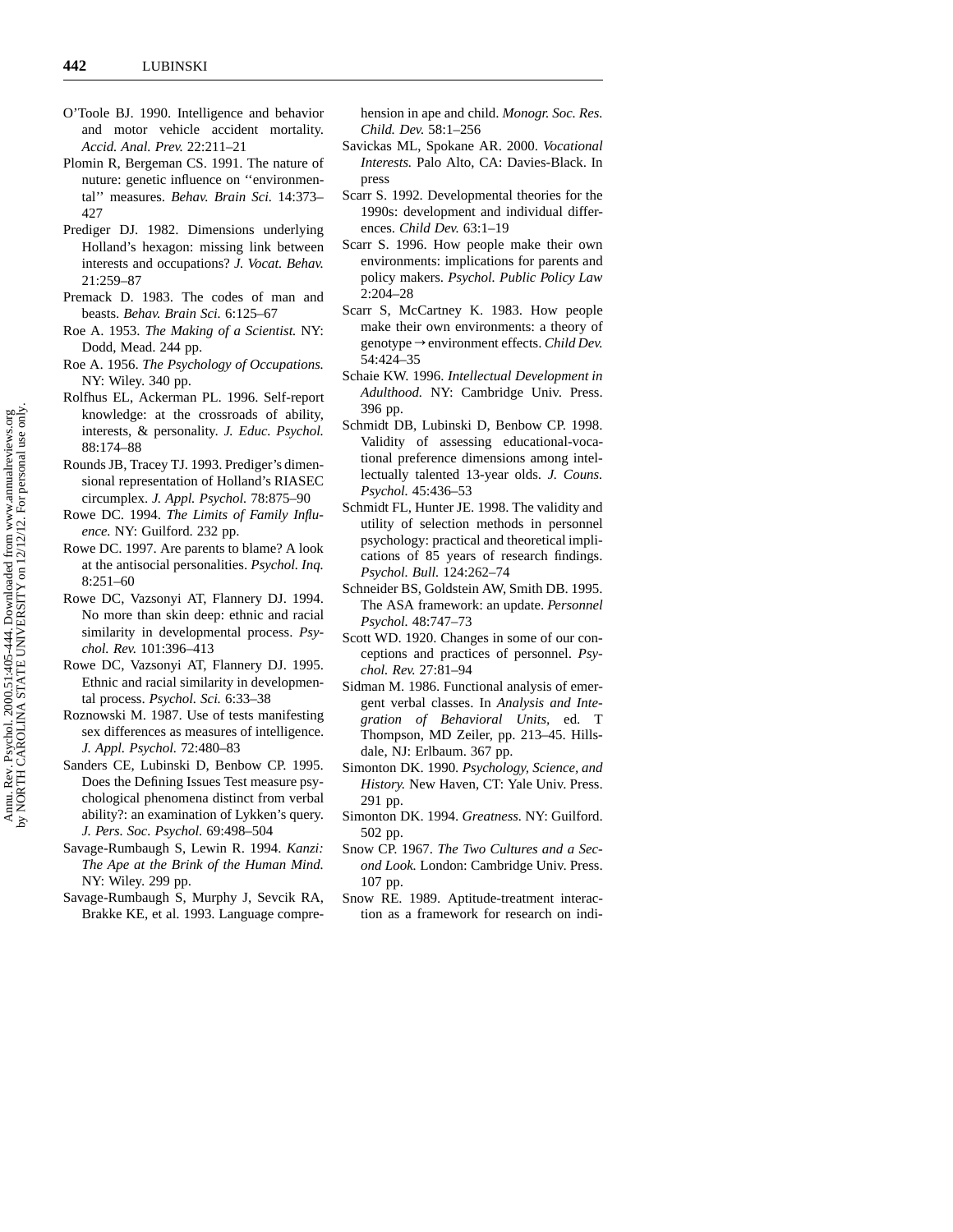vidual differences in learning. In *Learning and Individual Differences,* ed. PL Ackerman, RJ Sternberg, RG Glasser, pp. 13–59. NY: Freedman. 107 pp.

- Snow RE. 1991. The concept of aptitude. In *Improving Inquiry in the Social Sciences,* ed. RE Snow, DE Wiley, pp. 249–84. Hillsdale, NJ: Earlbaum. 343 pp.
- Snow RE. 1996. Aptitude development and education. *Psychol. Public Policy Law* 3/ 4:536–60
- Snow RE, Corno L, Jackson D III. 1996. Individual differences in affective and conative functions. See Berliner & Calfee 1996, pp. 243–310
- Snow RE, Lohman DF. 1989. Implications of cognitive psychology for educational measurement. In *Educational Measurement,* ed. R Linn, pp. 263–331. NY: Collier. 610 pp.
- Snyderman M, Rothman S. 1987. Survey of expert opinion on intelligence and aptitude testing. *Am. Psychol. 42:*137–44
- Spearman C. 1904. ''General intelligence,'' objectively determined and measured. *Am. J. Psychol.* 15:201–92
- Spearman C. 1927. *The Abilities of Man.* NY: Macmillan. 415 pp.
- Stanley JC, Benbow CP, Brody LE, Dauber S, Lupkowski A. 1992. Gender differences on eighty-six nationally standardized tests. In *Talent Development,* ed. N Colangelo, SG Assouline, DL Ambroson, pp. 42–65. NY: Trillium. 432 pp.
- Sternberg RJ. 1997. Intelligence and life long learning. *Am. Psychol.* 51:77–101
- Sternberg RJ, Detterman DK. 1986. *What is Intelligence?* Norwood, NJ: Ablex. 173 pp.
- Sternberg RJ, Grigorenko EL. 1997. *Intelligence: Heredity and Environment.* NY: Cambridge Univ. Press. 608 pp.
- Tanner JM. 1965. Physique and athletic performance: a study of Olympic athletes. In *Penguin Science Survey 1965 B,* ed. SA Barnett, A McLaren. Baltimore: Penguin
- Tellegen A. 1993. Folk concepts and psychological concepts in personality and personality disorder. *Psychol. Inq.* 4:122–30
- Tellegen A, Grove W, Waller NG. 1991. *Inventory of Personal Characteristics #7 (IPC7).*

Unpublished materials, Dept. Psychology, Univ. Minnesota, Minneapolis

- Tellegen A, Waller NG. 2000. Exploring personality through test construction: development of the Multidimensional Personality Questionnaire. In *Personality Measures: Development and Evaluation*, ed. SR Briggs, JM Cheek. Greenwich, CT: JAI. In press
- Terman L. 1954. The discovery and encouragement of exceptional talent. *Am. Psychol.* 9:221–30
- Thompson T. 1995. Children have more need of models than critics: early language experience and brain development. *J. Early Interv.* 19:264–72
- Thorndike R, Lohman DF. 1990. *A Century of Ability Testing.* Chicago: Riverside. 163 pp.
- Thorndike RL. 1985. The central role of general ability in prediction. *Multivar. Behav. Res.* 20:241–54
- Thorndike RL. 1994. *g* (Editorial). *Intelligence* 19:145–55
- Thurstone LL. 1935. *Vectors of the Mind.* Chicago: Univ. Chicago Press. 266 pp.
- Thurstone LL. 1940. Issues in factor analysis. *Psychol. Bull.* 37:189–235
- Tracey TJ, Rounds J. 1993. Evaluating Holland's and Gati's vocational-interest models: a structural meta-analysis. *Psychol. Bull.* 113:229–46
- Tupes EC, Christal RE. 1992. Recurrent personality factors based on trait ratings. *J. Pers.* 60:225–51. (Reprinted from USAF ASD Tech. Rep. No. 61–97, 1961, Lackland Air Force Base, TX: US Air Force.)
- Tyler LE. 1965. *The Psychology of Human Differences.* NY: Appleton-Century-Crofts. 572 pp.
- Vernon PA. 1993. *Biological Approaches to the Study of Human Intelligence.* Norwood, NJ: Ablex
- Vernon PE. 1961. *The Structure of Human Abilities.* London: Methuen. 208 pp. 2nd ed.
- Waller JH. 1971. Achievement and social mobility: relationships among IQ score, education, and occupation in two generations. *Soc. Biol.* 18:252–59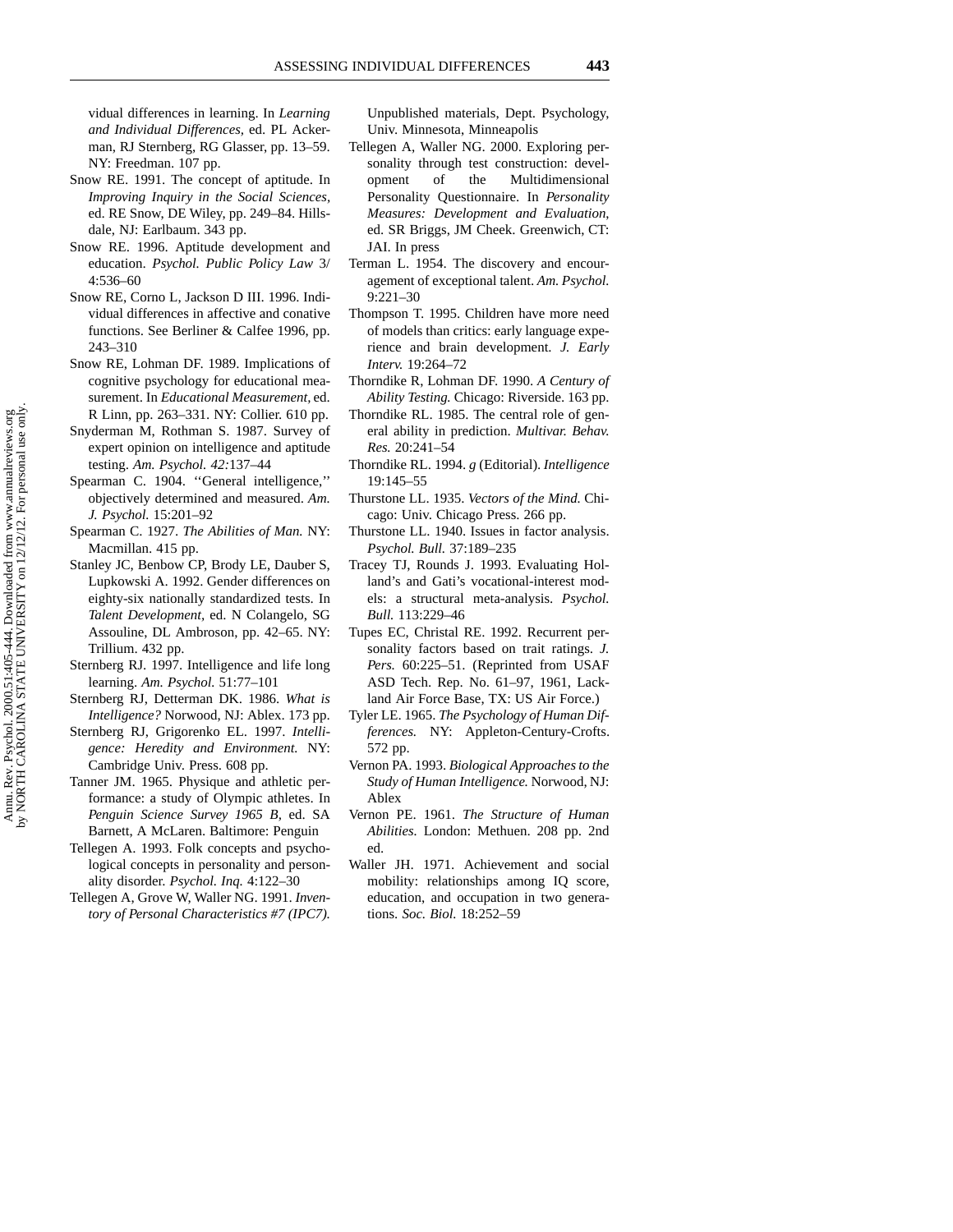- Waller NG. 1999. Evaluating the structure of personality. In *Personality and Psychopathology,* ed. CR Cloninger. pp. 155–97. Washington, DC: Am. Psychiatric Assoc. 524 pp.
- Waller NG, Kojetin BA, Bouchard TJ, Lykken DT, Tellegen A. 1990. Genetic and environmental influences on religious interests, attitudes, and values. *Psychol. Sci.* 2:138– 42
- Washburn DA, Rumbaugh D. 1997. Faster is smarter so why are we slower? *Am. Psychol.* 52:1147–48
- Wasserman EA. 1993. Comparative cognition. *Psychol. Bull.* 113:211–28
- Wiegman O, Kuttschreuter M, Baarda B. 1992. A longitudinal study of the effects of television viewing on aggressive and prosocial behavior. *Br. J. Soc. Psychol.* 31:147–64
- Wigdor AK, Garner WR. 1982. *Ability Testing.* Washington, DC: National Academy
- Wilk SL, Desmarais LB, Sackett PR. 1995. Gravitation to jobs commensurate with ability: longitudinal and cross-sectional tests. *J. Appl. Psychol.* 80:79–85
- Wilk SL, Sackett PR. 1996. Longitudinal analysis of ability-job complexity fit and job change. *Personnel Psychol.* 49:937–67
- Willerman L. 1979. *The Psychology of Individual and Group Differences.* San Francisco: Freedman. 531 pp.
- Willerman L, Rutledge JN, Bigler ED. 1991. *In vivo* brain size and intelligence. *Intelligence* 15:223–28
- Williams WM, Ceci SJ. 1997. Are Americans becoming more or less alike?: trends in race, class, and ability differences in intelligence. *Am. Psychol.* 52:1226–35
- Willis SL, Schaie KW. 1986. Practical intelligence in later adulthood. In *Practical Intelligence,* ed. RJ Sternberg, RK Wagner, pp. 236–68. Cambridge: Cambridge Univ. Press. 386 pp.
- Wilson EO. 1998. *Consilience: The Unity of Knowledge.* NY: Knopf. 332 pp.
- Wilson JQ, Herrnstein RJ. 1985. *Crime and Human Nature.* NY: Simon & Schuster. 639 pp.
- Zuckerman H. 1977. *Scientific Elite.* NY: Free. 235 pp.